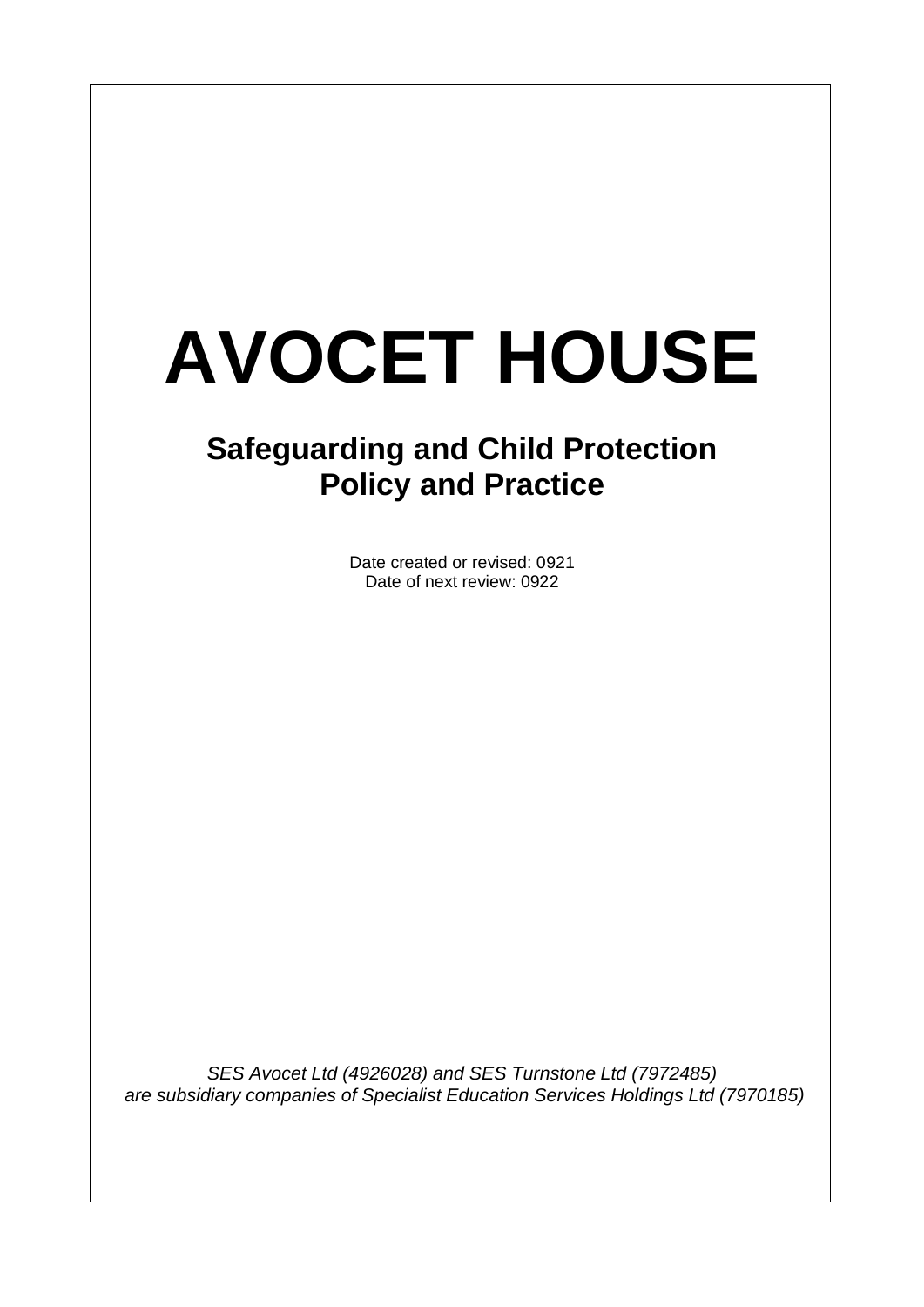# **CONTENTS**

| 1                |                                                      | <b>INTRODUCTION</b>                                                 | $\overline{4}$ |  |  |  |  |
|------------------|------------------------------------------------------|---------------------------------------------------------------------|----------------|--|--|--|--|
| $\boldsymbol{2}$ |                                                      | <b>CONTEXT</b>                                                      |                |  |  |  |  |
| 3                | <b>DEFINITIONS OF ABUSE</b>                          |                                                                     |                |  |  |  |  |
|                  | 3.1                                                  | Abuse                                                               | 6              |  |  |  |  |
|                  | 3.2                                                  | <b>Physical Abuse</b>                                               | 6              |  |  |  |  |
|                  | 3.3                                                  | <b>Emotional Abuse</b>                                              | 6              |  |  |  |  |
|                  | 3.4                                                  | <b>Sexual Abuse</b>                                                 | 6              |  |  |  |  |
|                  | 3.5                                                  | Neglect                                                             | $\overline{7}$ |  |  |  |  |
|                  | 3.6                                                  | <b>Institutional Abuse</b>                                          | $\overline{7}$ |  |  |  |  |
| 4                | ROLES AND PROCEDURES WHEN DEALING WITH DISCLOSURES   |                                                                     |                |  |  |  |  |
|                  | <b>AND CONCERNS</b>                                  |                                                                     |                |  |  |  |  |
|                  | 4.1                                                  | <b>All Staff</b>                                                    | 8              |  |  |  |  |
|                  | 4.2                                                  | Designated Person For Child Protection (DPCP)                       | 9              |  |  |  |  |
|                  | 4.3                                                  | Lead Designated Person For Child Protection (LDPCP)                 | 9              |  |  |  |  |
| 5                |                                                      | <b>SUPPORT</b>                                                      |                |  |  |  |  |
| 6                |                                                      | RECORDING, RECORD KEEPING AND CONFIDENTIAL FILING                   | 11             |  |  |  |  |
| 7                |                                                      | <b>ALLEGATIONS AGAINST STAFF</b>                                    |                |  |  |  |  |
| 8                | <b>CONFIDENTIALITY</b>                               |                                                                     |                |  |  |  |  |
|                  | 8.1                                                  | <b>Confidentiality: Practice Guidelines</b>                         | 14             |  |  |  |  |
| 9                |                                                      | <b>SUPPORTING CHILDREN AND FAMILIES</b>                             | 14             |  |  |  |  |
| 10               | POSITIVE PERSONAL CONTACT BETWEEN CHILDREN AND STAFF |                                                                     |                |  |  |  |  |
|                  | 10.1                                                 | <b>Personal Care</b>                                                | 16             |  |  |  |  |
|                  |                                                      | 10.2 Care And Control                                               | 17             |  |  |  |  |
|                  | 10.3                                                 | 1:1 Working                                                         | 17             |  |  |  |  |
|                  |                                                      | 10.3.1 On Site: Natural Domestic Living                             |                |  |  |  |  |
|                  |                                                      | 10.3.2 Planned 1:1 Working As Part Of Agreed Casework               |                |  |  |  |  |
|                  |                                                      | 10.3.3 Attending Meetings/Appointment with a Young Person           |                |  |  |  |  |
|                  |                                                      | SES: AH Safeguarding and Child Protection Policy and Practice: 0921 |                |  |  |  |  |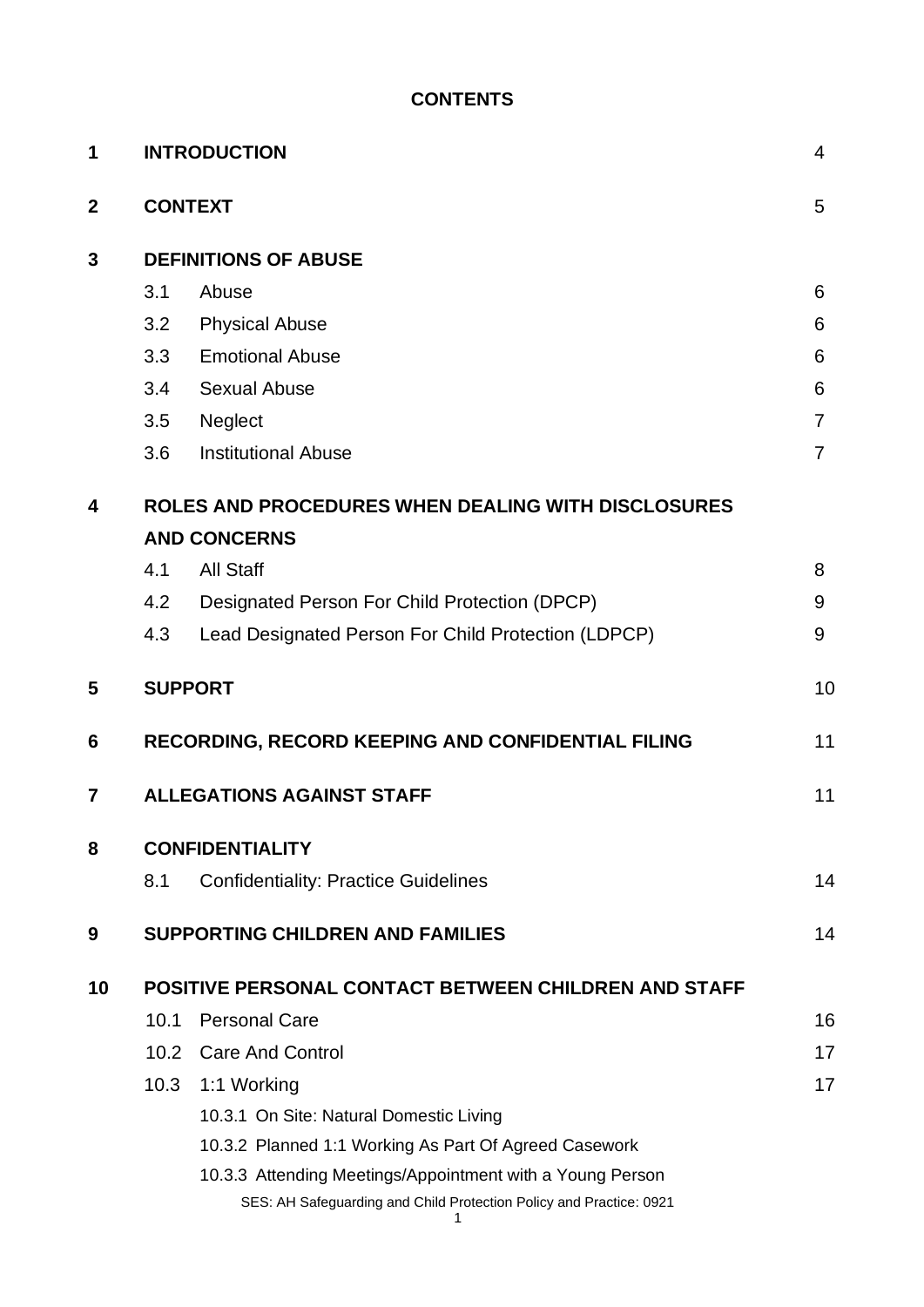|    |                                                      | 10.3.4 Accessing Learning, Community or Leisure Activities<br>10.3.5 During The Night |    |  |  |  |  |  |  |  |
|----|------------------------------------------------------|---------------------------------------------------------------------------------------|----|--|--|--|--|--|--|--|
| 11 | <b>CODE OF PROFESSIONAL PRACTICE</b>                 |                                                                                       |    |  |  |  |  |  |  |  |
|    | Introduction<br>11.1                                 |                                                                                       | 20 |  |  |  |  |  |  |  |
|    |                                                      | 11.2 SES Expectations of Adults                                                       | 21 |  |  |  |  |  |  |  |
| 12 |                                                      | <b>CONTACT WITH UNAUTHORISED PERSONS</b>                                              | 23 |  |  |  |  |  |  |  |
| 13 | <b>RISK ASSESSMENT</b>                               |                                                                                       | 23 |  |  |  |  |  |  |  |
| 14 | <b>CREATING AND MAINTAINING A 'SAFE' ENVIRONMENT</b> |                                                                                       |    |  |  |  |  |  |  |  |
|    | 14.1                                                 | The Portfolio Of Achievement And Need                                                 | 24 |  |  |  |  |  |  |  |
|    | 14.2                                                 | Ensuring E-Safety And Security (Online Safety)                                        | 24 |  |  |  |  |  |  |  |
|    | 14.3                                                 | Peer on Peer Abuse (Child on Child)                                                   | 26 |  |  |  |  |  |  |  |
|    | <b>Contextual Safeguarding</b><br>14.4               |                                                                                       |    |  |  |  |  |  |  |  |
|    | 14.5 Serious violence                                |                                                                                       |    |  |  |  |  |  |  |  |
| 15 |                                                      | <b>STAFF RECRUITMENT AND SELECTION</b>                                                |    |  |  |  |  |  |  |  |
| 16 |                                                      | SAFEGUARDING AND CHILD PROTECTION TRAINING                                            | 26 |  |  |  |  |  |  |  |
| 17 | PORTFOLIO OF OTHER POLICY AND PRACTICE DOCUMENTATION |                                                                                       |    |  |  |  |  |  |  |  |
|    | THAT CONTRIBUTE TO THE SAFEGUARDING PROCESS          |                                                                                       |    |  |  |  |  |  |  |  |
|    | <b>APPENDIX A:</b>                                   | Lead Designated Person for Child Protection                                           |    |  |  |  |  |  |  |  |
|    |                                                      | (LDPCP)                                                                               |    |  |  |  |  |  |  |  |
|    | <b>APPENDIX B:</b>                                   | DPCP Checklist In The Event Of A                                                      |    |  |  |  |  |  |  |  |
|    |                                                      | Disclosure/Concern                                                                    |    |  |  |  |  |  |  |  |
|    | <b>APPENDIX C:</b>                                   | Signs and Symptoms of Abuse                                                           |    |  |  |  |  |  |  |  |
|    |                                                      | 1<br>Presentation of an Injury                                                        | 35 |  |  |  |  |  |  |  |
|    |                                                      | <b>Physical Injury</b><br>$\overline{2}$                                              | 36 |  |  |  |  |  |  |  |
|    |                                                      | 2.1<br><b>Bruises</b>                                                                 |    |  |  |  |  |  |  |  |
|    |                                                      | 2.2<br>Fractures                                                                      |    |  |  |  |  |  |  |  |
|    |                                                      | 2.3<br><b>Joints</b>                                                                  |    |  |  |  |  |  |  |  |
|    |                                                      | Mouth<br>2.4                                                                          |    |  |  |  |  |  |  |  |

SES: AH Safeguarding and Child Protection Policy and Practice: 0921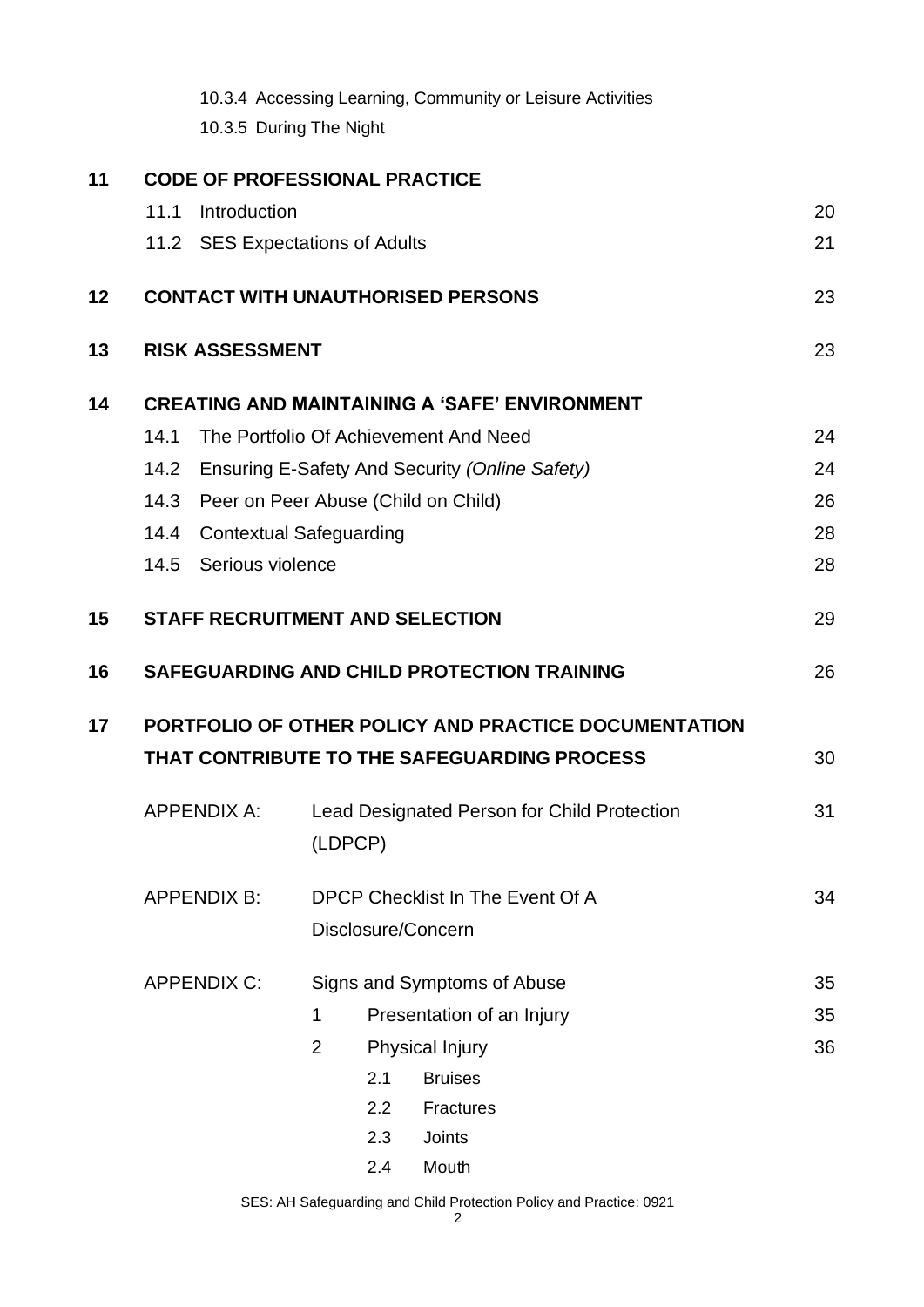|                                 |                                              | 2.5                                  | Eyes and Brain                                        |    |
|---------------------------------|----------------------------------------------|--------------------------------------|-------------------------------------------------------|----|
|                                 |                                              | 2.6                                  | Viscera                                               |    |
|                                 |                                              | 2.7                                  | Poisoning                                             |    |
|                                 |                                              | 2.8                                  | Hypernatreamic                                        |    |
|                                 |                                              | 2.9                                  | <b>Bites</b>                                          |    |
|                                 |                                              | 2.10                                 | <b>Burns and Scalds</b>                               |    |
|                                 |                                              | 2.11                                 | <b>Scars</b>                                          |    |
|                                 |                                              | 2.12                                 | <b>Honour Based Abuse</b>                             |    |
|                                 | 3                                            |                                      | Neglect and Failure to Thrive                         | 39 |
|                                 | 4                                            | <b>Emotional Abuse</b>               |                                                       |    |
|                                 | 5                                            | <b>Common Family Characteristics</b> |                                                       | 40 |
|                                 |                                              | 5.1                                  | The Parents                                           |    |
|                                 |                                              | 5.2                                  | The Child                                             |    |
|                                 |                                              | 5.3                                  | <b>Family Circumstances</b>                           |    |
|                                 | 6                                            |                                      | <b>Sexual Abuse</b>                                   | 41 |
|                                 |                                              | 6.1                                  | <b>Female Genital Mutilation</b>                      |    |
|                                 |                                              | 6.2                                  | Modern Slavery and Child Trafficking                  |    |
|                                 | 7                                            |                                      | <b>Child Criminal Exploitation and Child Criminal</b> |    |
|                                 |                                              |                                      | Exploitation                                          | 45 |
|                                 | 8                                            | <b>County Lines</b>                  |                                                       | 47 |
|                                 | 9                                            |                                      | <b>Domestic Abuse</b>                                 | 48 |
| APPENDIX D:                     | <b>Sexual Violence and Sexual Harassment</b> |                                      |                                                       | 49 |
|                                 | 1                                            | <b>Sexual Violence</b>               |                                                       |    |
|                                 | $\overline{2}$                               | <b>Sexual Harassment</b>             |                                                       |    |
|                                 | 3                                            | Upskirting                           |                                                       |    |
|                                 | 4                                            |                                      | Responding to a Report of Sexual Violence and         | 51 |
|                                 |                                              |                                      | <b>Sexual Harassment</b>                              |    |
|                                 | 5                                            |                                      | <b>Sharing Nudes and Semi Nudes</b>                   | 54 |
| <b>APPENDIX E:</b>              |                                              | <b>Radicalisation and Extremism</b>  |                                                       |    |
| <b>APPENDIX F:</b><br>Self Harm |                                              |                                      |                                                       | 57 |
| <b>APPENDIX G:</b>              | <b>Mental Health</b>                         |                                      |                                                       | 60 |

SES: AH Safeguarding and Child Protection Policy and Practice: 0921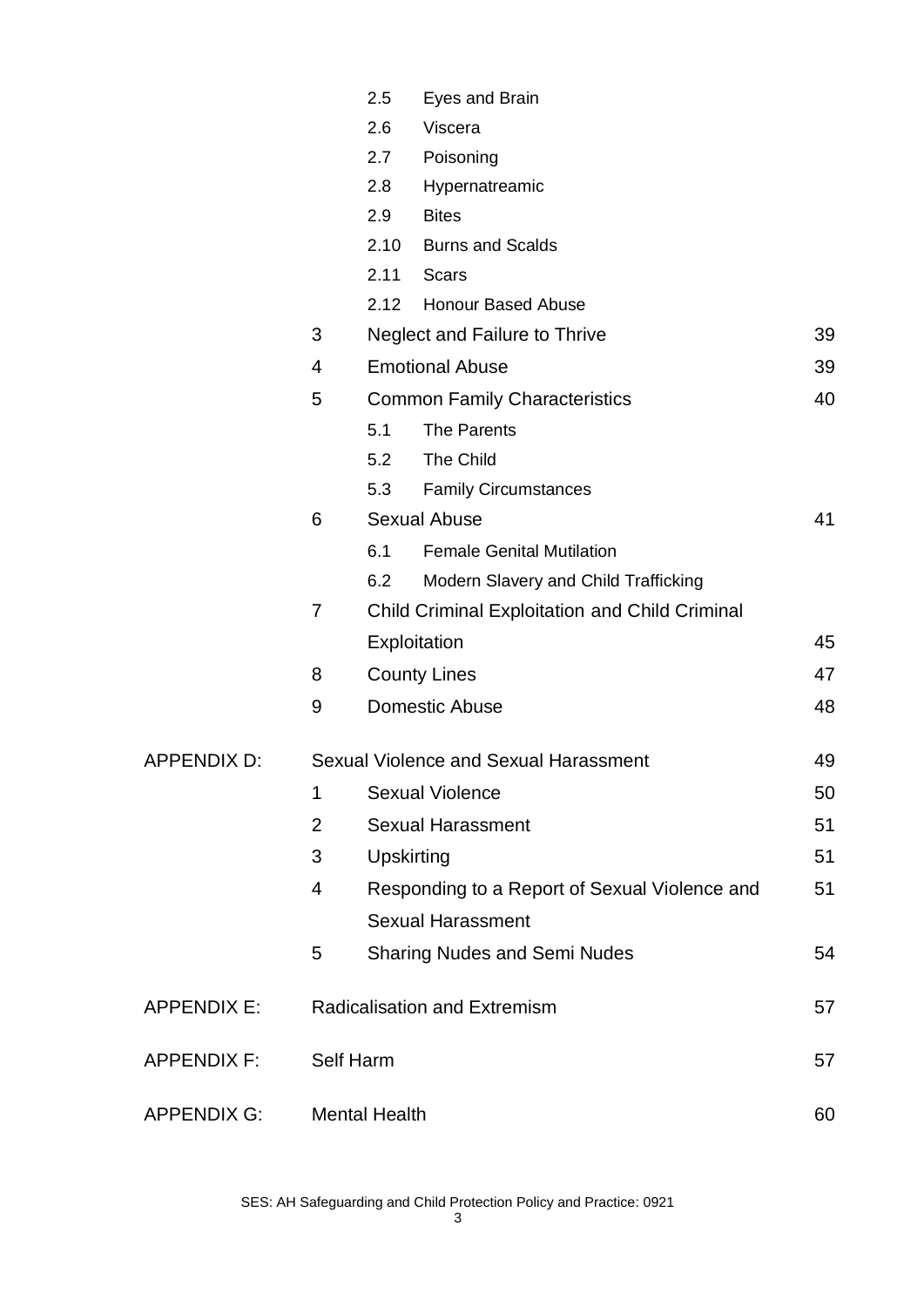# **1 INTRODUCTION**

Specialist Education Services Safeguarding and Child Protection Policy and Guidance is based upon the principle that the interests and welfare of our young persons are of paramount importance and as such the primary focus of our work. **Any other organisational principles or philosophies must be secondary to child protection.**

This policy and procedure document takes into account current national guidance as of the date of its publication.

Our core safeguarding principles are:

- It is the company's responsibility to safeguard and promote the welfare of the children and young people it educates and cares for (commonly referred to as our Duty of Care)
- Children and young people who are and feel safe make more successful learners
- All Policies will be reviewed either annually or every two years depending upon their status in the review cycle and consequent to an incident or new legislation or guidance suggesting the need for an earlier date of review.
- All professionals should make sure their approach is child centered and consider, at all times, what is in the best interests of the child.

We recognise our moral and statutory responsibility to safeguard and promote the welfare of all children, including their mental and physical health or development. We endeavour to provide a safe and welcoming environment where children are respected and valued. We are alert to the signs of abuse and neglect and follow our procedures to ensure that children receive effective support, protection and justice.

- Specialist Education Services will ensure that the welfare of children and young people is given paramount consideration when developing and delivering all activities.
- All children, regardless of age, gender, ability, culture, race, language, religion or sexual identity, have equal rights to protection.
- All adults have an equal responsibility to act on any suspicion or disclosure that may suggest a child is at risk of harm in accordance with the guidance indicated in this and other documentation referenced herein.
- All children and adults involved in child protection issues will receive appropriate support from the senior management of the school who will follow policy guidance in doing so.

#### **Aims**

- To provide all adults with the necessary information to enable them to meet their statutory responsibilities to promote and safeguard the wellbeing of children
- To ensure consistent good practice across the company
- To demonstrate the company's commitment with regard to safeguarding children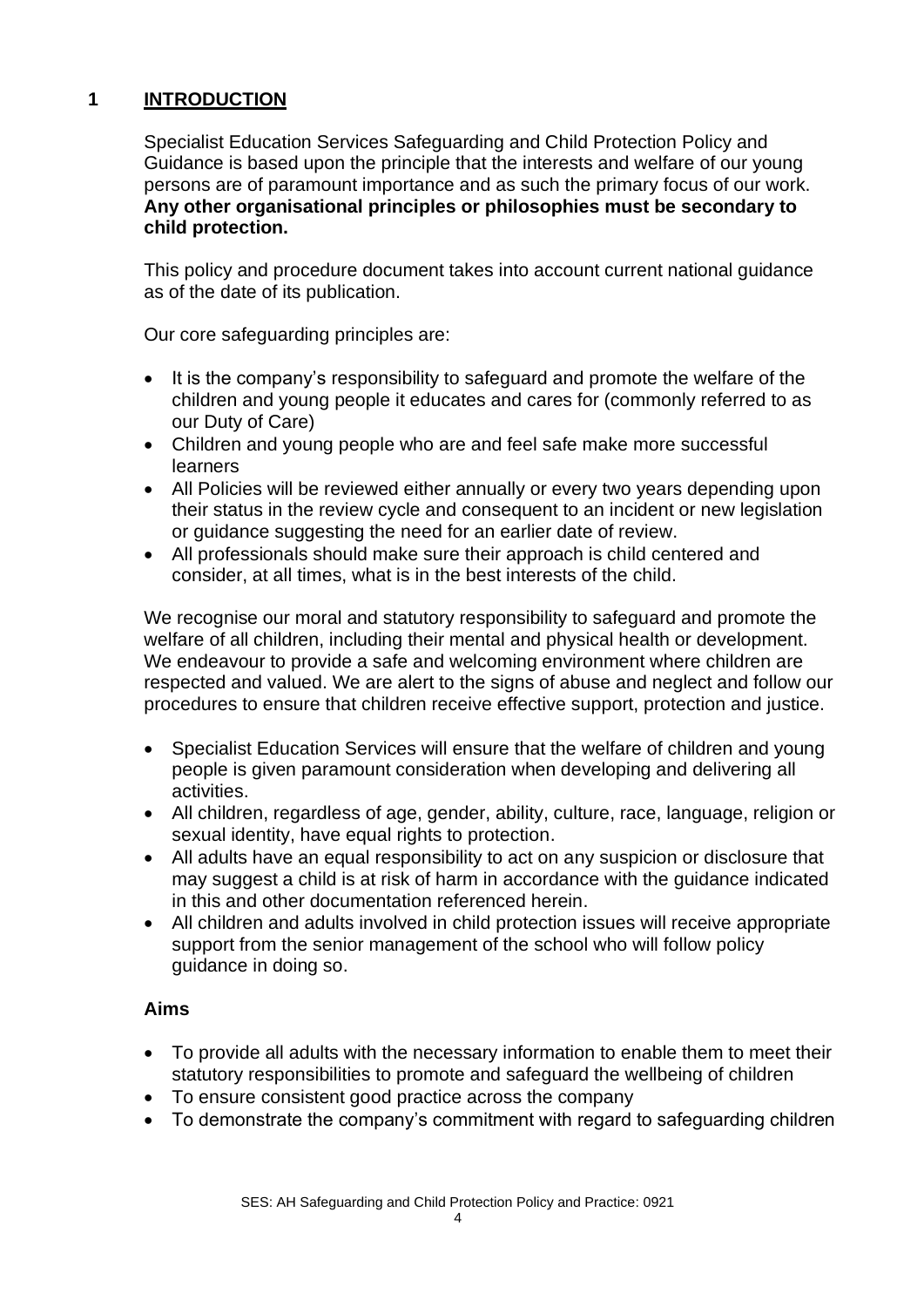# **2 CONTEXT**

As Avocet House is located within Norfolk and works within guidelines issued by the Norfolk Safeguarding Children Partnership (NSCP). Specialist Education Services will give every assistance to agencies to enable them to carry out their statutory child protection responsibilities.

- We recognise that effective child protection is based upon agencies working together, the need for mutual understanding of aims, objectives and 'best practice'. This should always take into account the sensitive issues associated with gender, race, language, culture, disability and sexual orientation.
- Specialist Education Services will work closely with NSCP to ensure that we maintain and emphasise shared responsibility, quick open communication, agreed procedures and follow an agreed course of action.
- Specialist Education Services work closely with the local Police and have an agreed Safer Homes and Young People Protocol (SHAYPP) as part of an overall approach to safeguarding young people.

The Lead Designated Person for Child Protection (LDPCP) is the Registered Manager. In the absence of the Registered Manager, the Head of Care acts as the Deputy LDPCP. All references within this policy to the role of the LDPCP apply equally to the Deputy LDPCP.

In addition all Deputy Care Managers, Team Leaders, the Deputy Head of Education, the Head of Education, SES Principal, SES Deputy Principal and SES Operational Director are trained as Designated Persons for Child Protection (DPCP). The SES Operational Director, SES Principal, SES Deputy Principal, Registered Manager, Head of Care and Head of Education attend the Designated Professional Training for Safeguarding in Education.

This means there will be a reference point on site at all times for staff. A first port of call system is in place to ensure that a senior DPCP is available for advice at all times. All staff have in-house safeguarding and child protection training to at least the minimum requirement, in line with statutory guidance.

In the highly unlikely absence of all designated staff the SES Principal (or SES Deputy Principal in their absence) will assume responsibility for the co-ordination of child protection matters. However, if in very exceptional circumstances a situation arises where all designated staff and the SES Principal are unavailable concerns must be brought to the immediate attention of one or both Directors.

The role of the LDPCP is to co-ordinate and advise upon all child protection issues that arise as they are most likely to have the complete safeguarding picture, whilst ensuring all staff members are fully conversant with organisational policy and guidance. In addition the LDPCP will ensure policies and guidance pertaining to child protection matters remain current and are reviewed as necessary.

# *(See Appendix A for a full list of LDPCP responsibilities (and deputy LDPCP))*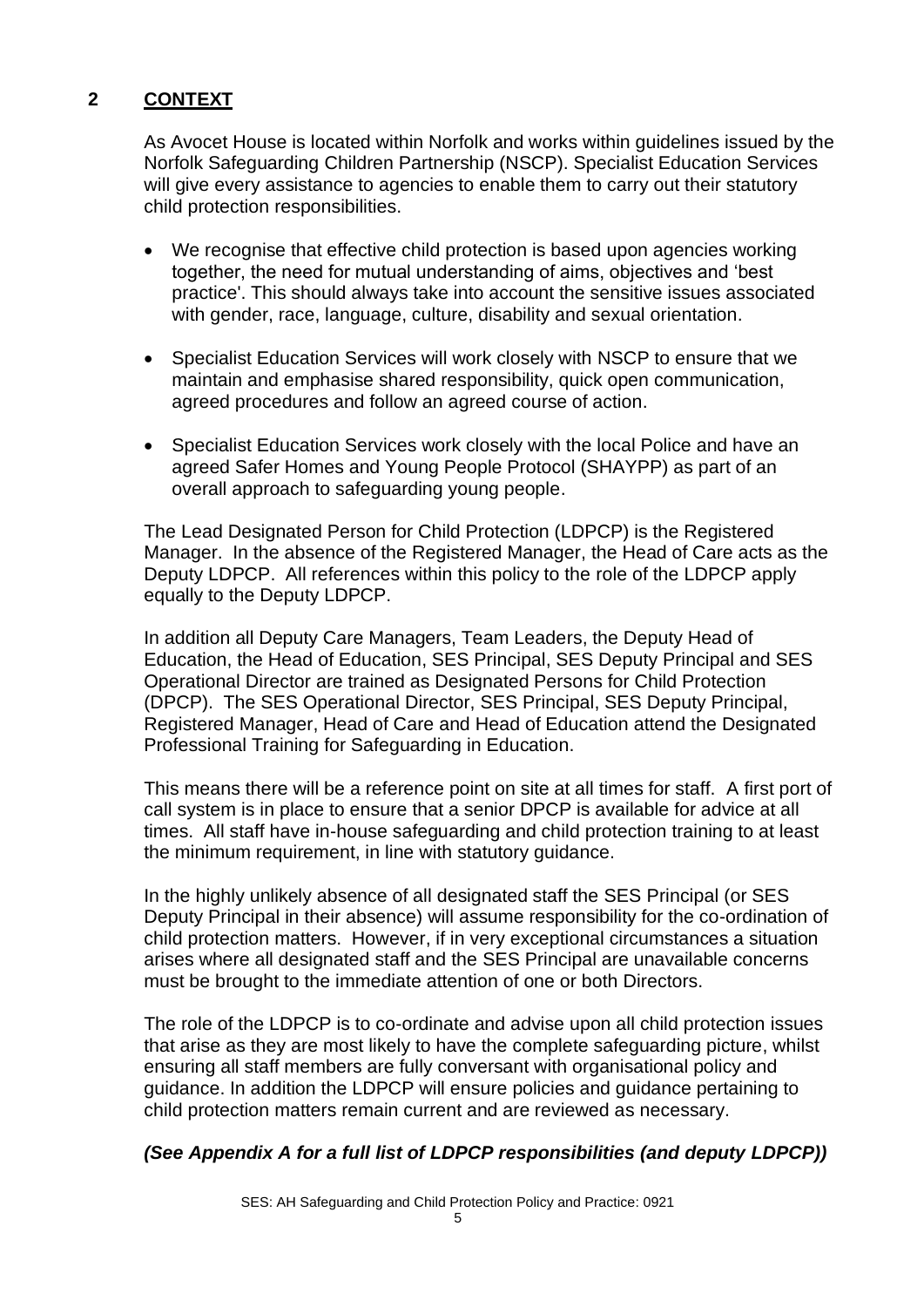Specialist Education Services is committed to providing staff members with a level of training that will enable them to identify concerns, take preventative action and respond appropriately when faced with child protection issues. In addition there are comprehensive supervision and support structures for all staff members.

SES Ltd is committed to safeguarding and promoting the welfare of children and young people and expects all staff and volunteers to share this commitment.

#### **3 DEFINITIONS OF ABUSE** *(See also Appendix C for comprehensive detail)*

#### 3.1 ABUSE

Abuse is a form of maltreatment of a child. Somebody may abuse or neglect a child by inflicting harm or by failing to act to prevent harm. Children may be abused in a family or in an institutional or community setting by those known to them or, more rarely, by others. Abuse can take place wholly online, or technology may be used to facilitate offline abuse. They may be abused by an adult or adults or another child or children.

#### 3.2 PHYSICAL ABUSE

Physical abuse may involve hitting, shaking, throwing, poisoning, burning or scalding, drowning, suffocating, or otherwise causing physical harm to a child. Physical harm may also be caused when a parent or carer fabricates the symptoms of, or deliberately induces, illness in a child.

#### 3.3 EMOTIONAL ABUSE

Emotional abuse is the persistent emotional maltreatment of a child such as to cause severe and persistent adverse effects on the child's emotional development. It may involve conveying to children that they are worthless or unloved, inadequate, or valued only insofar as they meet the needs of another person. It may include not giving the child opportunities to express their views, deliberately silencing them or 'making fun' of what they say or how they communicate. It may feature age or developmentally inappropriate expectations being imposed on children. These may include interactions that are beyond the child's developmental capability, as well as overprotection and limitation of exploration and learning, or preventing the child participating in normal social interaction. It may involve seeing or hearing the ill treatment of another. It may involve serious bullying (including cyber-bullying), causing children frequently to feel frightened or in danger, or the exploitation or corruption of children. Some level of emotional abuse is involved in all types of maltreatment of a child, though it may occur alone.

#### 3.4 SEXUAL ABUSE

Sexual abuse involves forcing or enticing a child or young person to take part in sexual activities, not necessarily involving a high level of violence, whether or not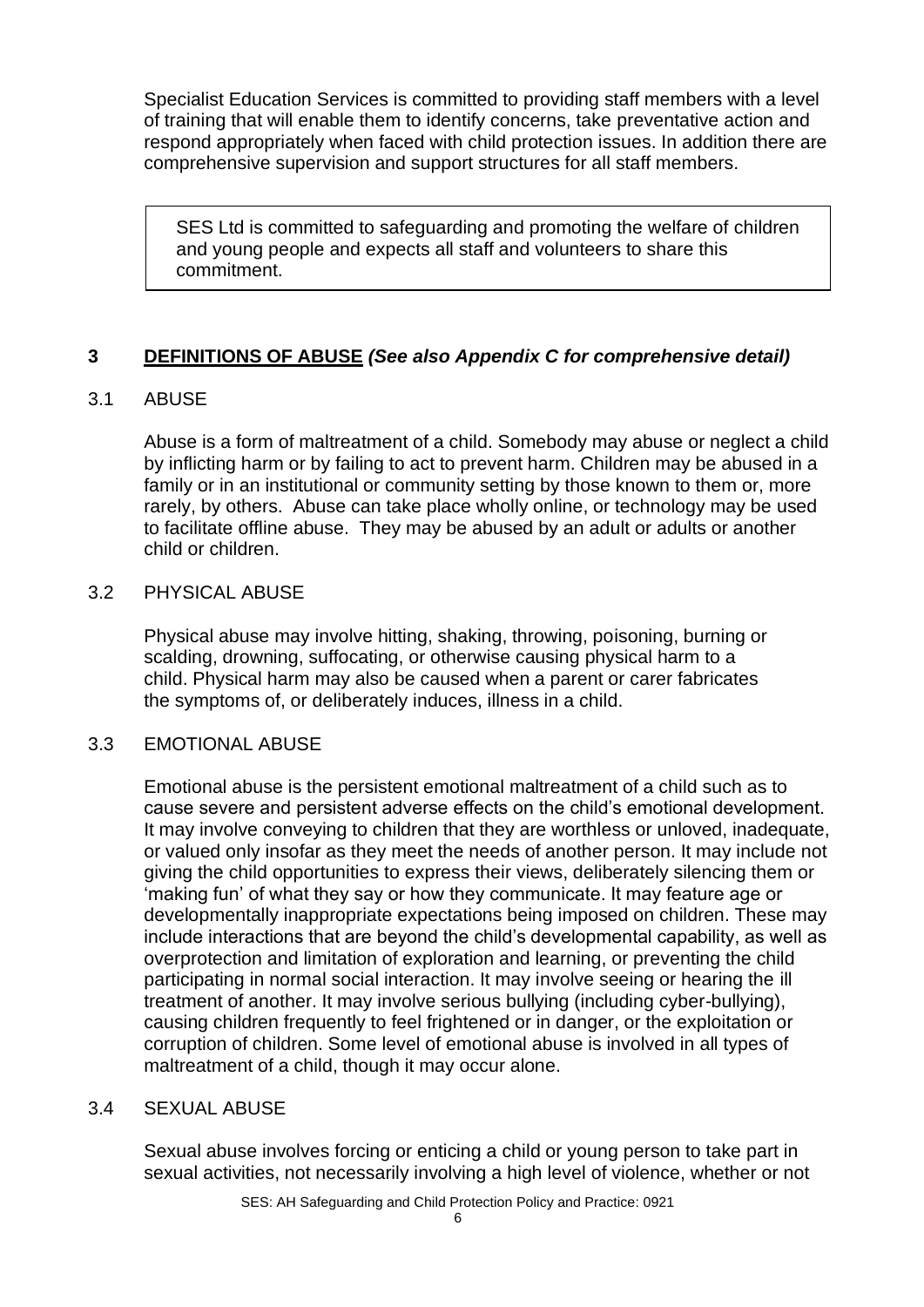the child is aware of what is happening. The activities may involve physical contact, including assault by penetration (for example, rape or oral sex) or non-penetrative acts such as masturbation, kissing, rubbing and touching outside of clothing. They may also include non-contact activities, such as involving children in looking at, or in the production of, sexual images, watching sexual activities, encouraging children to behave in sexually inappropriate ways, or grooming a child in preparation for abuse. Sexual abuse can take place online, and technology can be used to facilitate offline abuse. Sexual abuse is not solely perpetrated by adult males. Women can also commit acts of sexual abuse, as can other children. The sexual abuse of children by other children is a specific safeguarding issue (also known as peer on peer abuse) in education and all staff should be aware of it and of their school or colleges policy and procedures for dealing with it (see appendix D).

#### 3.5 NEGLECT

Neglect is the persistent failure to meet a child's basic physical and/or psychological needs, likely to result in the serious impairment of the child's health or development. Neglect may occur during pregnancy as a result of maternal substance abuse. Once a child is born, neglect may involve a parent or carer failing to:

- provide adequate food, clothing and shelter (including exclusion from home or abandonment);
- protect a child from physical and emotional harm or danger;
- ensure adequate supervision (including the use of inadequate care-givers);
- or ensure access to appropriate medical care or treatment.

It may also include neglect of, or unresponsiveness to, a child's basic emotional needs.

#### 3.6 INSTITUTIONAL ABUSE

There are other forms of abuse and mistreatment which may need to be considered alongside the above, however in general, the above four categories are likely to cover the majority of concerns that arise. Institutional abuse, for example, whilst possibly reflecting a dysfunctional and abusive organisation and culture will relate to the abuse of individual children (and therefore will be covered by the four categories outlined above).

It is important to be aware that some groups of children may be more vulnerable to abuse for a variety of reasons. Vulnerable children includes disabled children; children living with parental adversity such as domestic violence, parental substance misuse or mental illness; unaccompanied asylum seeking children; children affected by gang activity or sexual exploitation; looked after children etc. Many of these children will have additional needs that require support and some may also be in need of protection.

We must be aware of the power we hold and our position of trust. This means maintaining appropriate professional boundaries so as to protect children from exploitation or harm, ensuring an unequal balance of power is not used for personal advantage or gratification.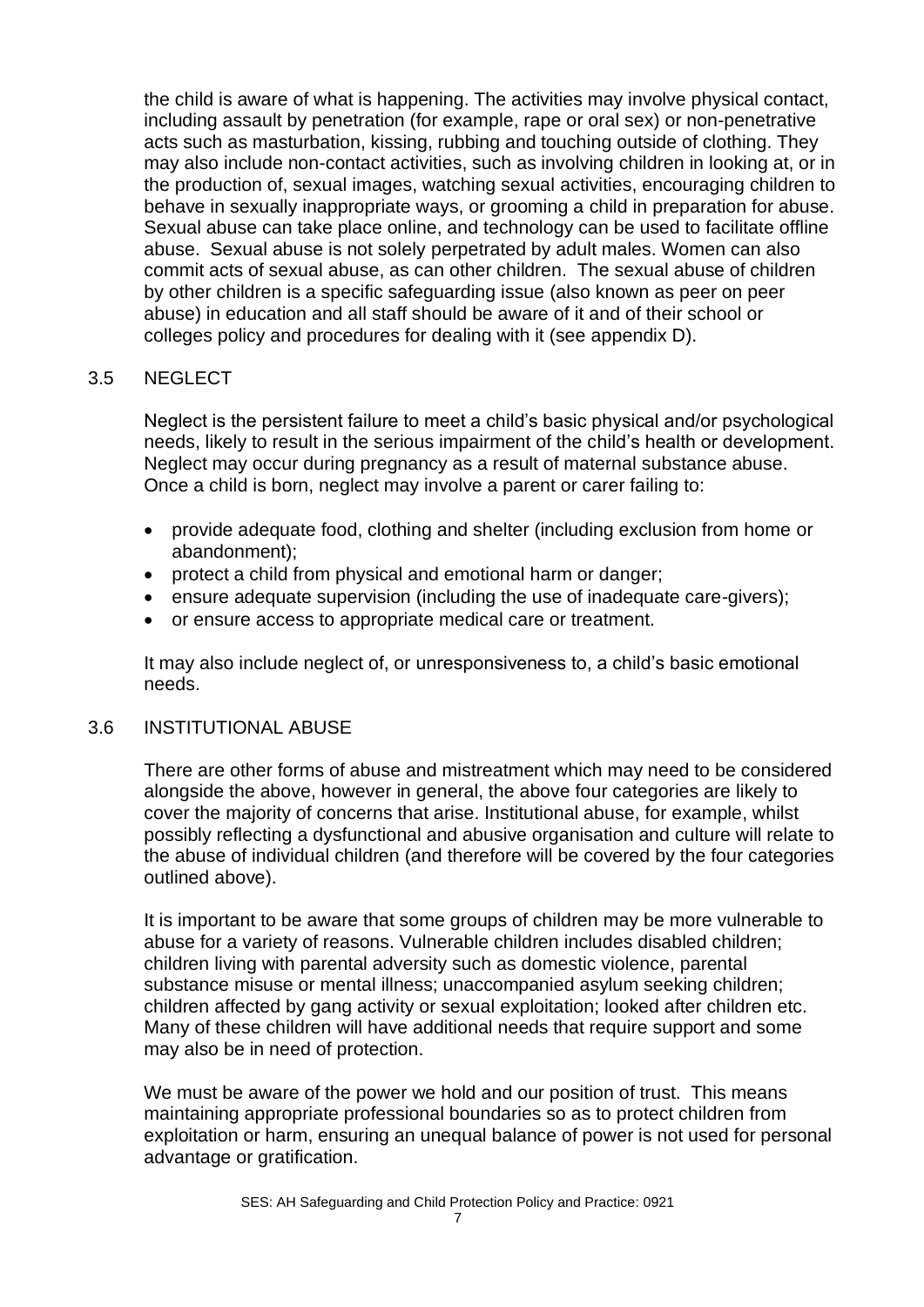#### **4 ROLES AND PROCEDURES WHEN DEALING WITH DISCLOSURES AND CONCERNS**

#### 4.1 ALL STAFF

All staff working for SES because of their day-to-day contact with individual children are particularly well placed to observe signs of abuse or other safeguarding related concerns, e.g. self harm (see Appendix F). Alternatively a young person may choose to make a disclosure to staff. In either situation, a concern or disclosure should be reported to a DPCP.

A Disclosure is information given by the child indicating that they have been or may be at risk of significant harm, or concerns raised that others may be at risk of significant harm. When a child discloses they must be taken seriously, believed and allowed to talk.

All staff should be able to reassure victims that they are being taken seriously and that they will be supported and kept safe. A victim should never be given the impression that they are creating a problem by reporting abuse, sexual violence or sexual harassment. Nor should a victim ever be made to feel ashamed for making a report.

The member of staff should not seek further information by asking leading questions as this may jeopardise any subsequent investigation.

Having listened to a Disclosure or registered a concern the member of staff must:

- Report it directly to the DPCP
- Follow any instruction given by the DPCP
- Complete a Disclosure form and pass it directly to the DPCP, ensuring that all original notes are included. All notes must be signed and dated. At this point a child protection timeline should be started to hold all information in one central place.
- Maintain confidentiality. Information disclosed or relating to child protection is shared on a 'need to know' basis that may be defined as follows; *"Information limited to those people whose dealings with the child might be jeopardised by withholding such information".* In practice disclosed information can only be shared with the DPCP and as directed by the Child Protection Team.
- Seek personal support from the LDPCP.

If at any time a staff member is in doubt as to whether a situation or circumstance falls within Child Protection they must discuss it with a DPCP without delay. The DPCP will be able to offer advice and assistance. If they themselves are in any doubt, they should contact the LDPCP to discuss the matter and gain advice upon what further action, if any, to take.

A further option is for the concern to be directly reported to NSCP initially through the Children's Advice and Duty Service (CADS), who will decide whether the incident meets the threshold to be forwarded to the Multi Agency Safeguarding Hub (MASH) team. In such circumstances the person making the referral should have the following information available: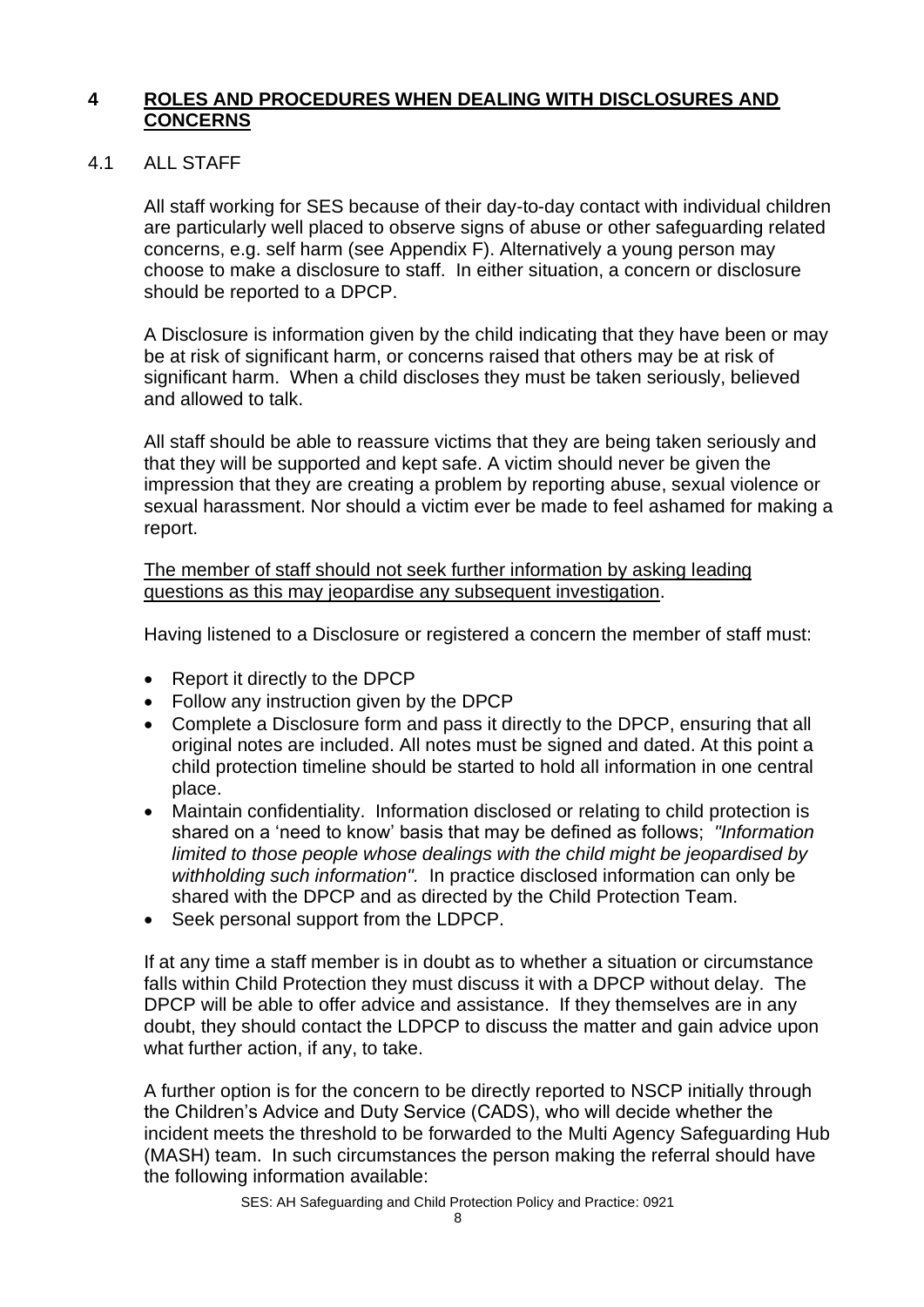- Their own name, status and contact point
- The reason for their concern
- The full name, address and date of birth of the young person involved.
- Details of the placing authorities

Having made a direct referral staff should not make further enquiries; this could prejudice any subsequent investigation and prove to be counterproductive to the protection of the child. Once an external referral has been made the investigation becomes the responsibility of the Child Protection Team.

#### 4.2 DESIGNATED PERSON FOR CHILD PROTECTION (DPCP)

If the DPCP considers there to be grounds for referral they must inform the child's Social Worker, being clear that this is a Child Protection concern. If the child's Social Worker is not directly available the DPCP must inform the Placing Authority's Child Protection Team, initially by telephone. The child's own Social Worker or a member of the Child Protection Team will from then on provide advice and assistance and will be responsible for coordinating the further conduct of the case. Therefore no further action should be taken without first consulting the Child Protection Team who must keep them informed of any further developments.

- The child's Placing Authority will take the lead. For Placement Authorities other than Norfolk, the Norfolk Child Protection Team must be informed at the same time, initially by telephone through CADS; they will decide if MASH need to be involved. The two Placing Authorities are then responsible for their communication with each other; **SES staff should not act as a go between.**
- The DPCP must submit the full written report (Disclosure Form) and their own time line record of events to the Child Protection Team within 24 hours of the event.
- The details must then be entered on the internal Child protection timeline. Any updates must be added. These are kept in the child protection file.
- While all adults are responsible for the safety of all children at all times, in the event of a Child Protection referral it is the responsibility of the DPCP in particular to ensure the immediate safety of the child for whom the referral is being made.
- The DPCP is responsible for completing the online Ofsted Notification form within 24 hours of a child protection referral is taken up by Social Services. Copies of disclosures are not sent with a notification.
- If at any time the DPCP is unsure whether a referral is warranted they should contact the LDPCP and/or the NSCP, initially through CADS, to discuss the matter and gain advice upon what further action, if any, to take.

SES: AH Safeguarding and Child Protection Policy and Practice: 0921 As stated above once a child protection referral has been made the investigation becomes the sole responsibility of the Child Protection Team with which all employees will cooperate fully. **The DPCP should not ring the police even if**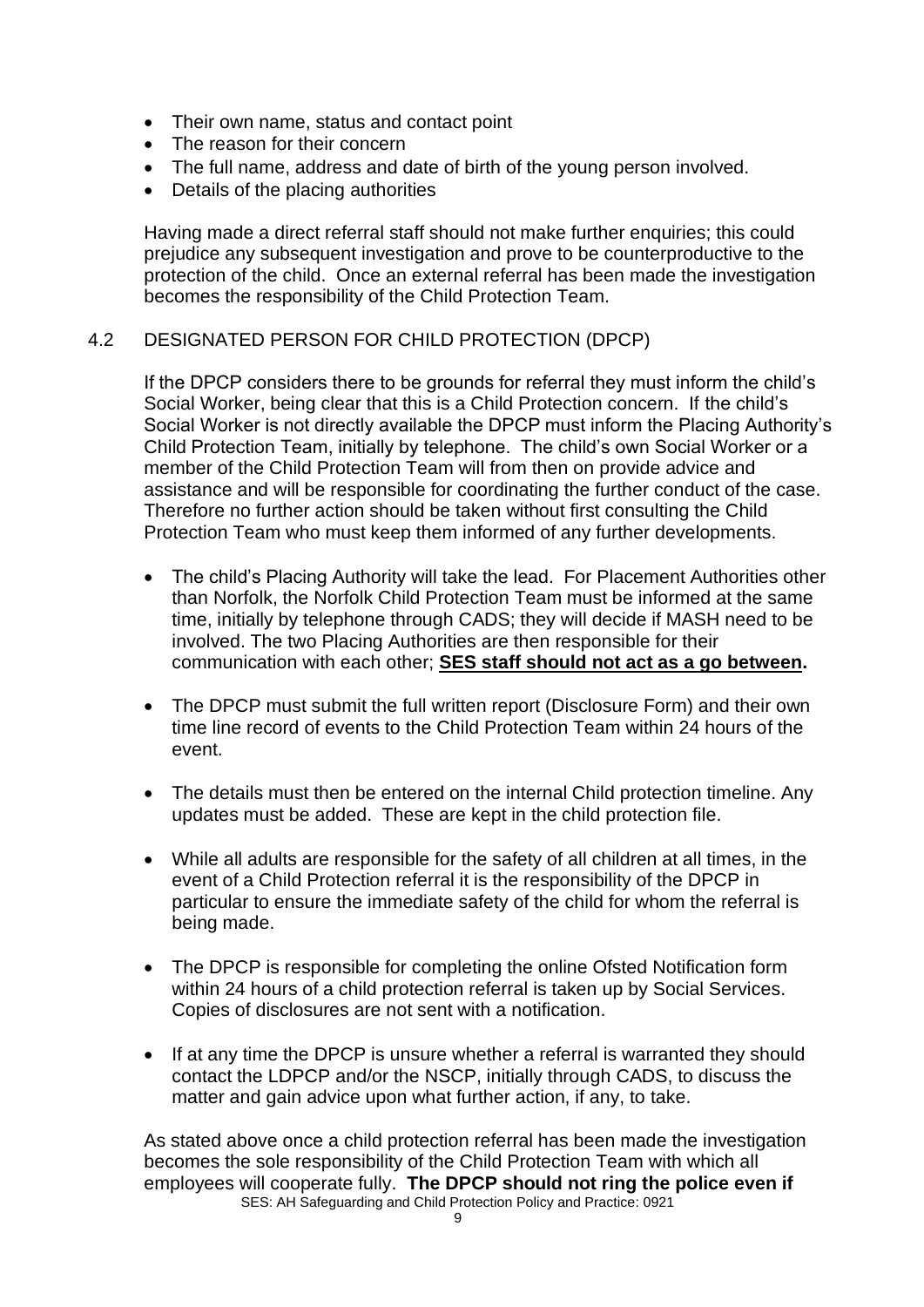**requested to do so by a Social Worker. It is the Child Protection Team's responsibility to take this step.** This is in line with Norfolk LSCB Safer Program Core Training guidance, issued in 2016

# *(See Appendix B for the DPCP checklist in the event of a disclosure/concern)*

#### 4.3 LEAD DESIGNATED PERSON FOR CHILD PROTECTION (LDPCP)

The LDPCP should be informed of all child protection related issues as soon as possible in order to offer advice and support and to ensure the policy and procedures are adhered to.

If the LDPCP is unsure as to whether a case should be formally referred, or has a general concern about a child's health or development, he or she can seek advice from the NSCP or the child's Placing Authority.

- When referring a case of suspected or alleged abuse to the statutory agencies the LDPCP (or their designate) will ask to be informed of the timing of the subsequent Strategy Meeting. The strategy meeting involves representatives from each of the statutory agencies and decides whether and how to investigate the allegation.
- The LDPCP (or their designate) should clarify with the investigating agencies when, how and by whom other agencies, parents or guardians of the child should be told a referral has been made.
- The Social Worker is responsible for providing a report of the outcomes of any related enquiry. The LDPCP (or their designate) should ensure receipt of this report as it enables the Case Coordinator to complete the Ofsted online Resolution form.
- The LDPCP can offer advice and support to any staff required to participate in strategy meetings or a Child Protection Case Conference.
- The LDPCP must be aware of all updates to confidential information in relation to child protection.

# **5 SUPPORT**

There is a clear recognition that child protection work can be emotionally demanding and distressing. It is the responsibility of the LDPCP to ensure that due consideration is given to the affect on staff of any referrals, an opportunity to discuss this further should be provided as early as possible.

Specialist Education Services is committed to ensuring debriefing and/or counselling is available to staff who are, or have been, involved in Child Protection work.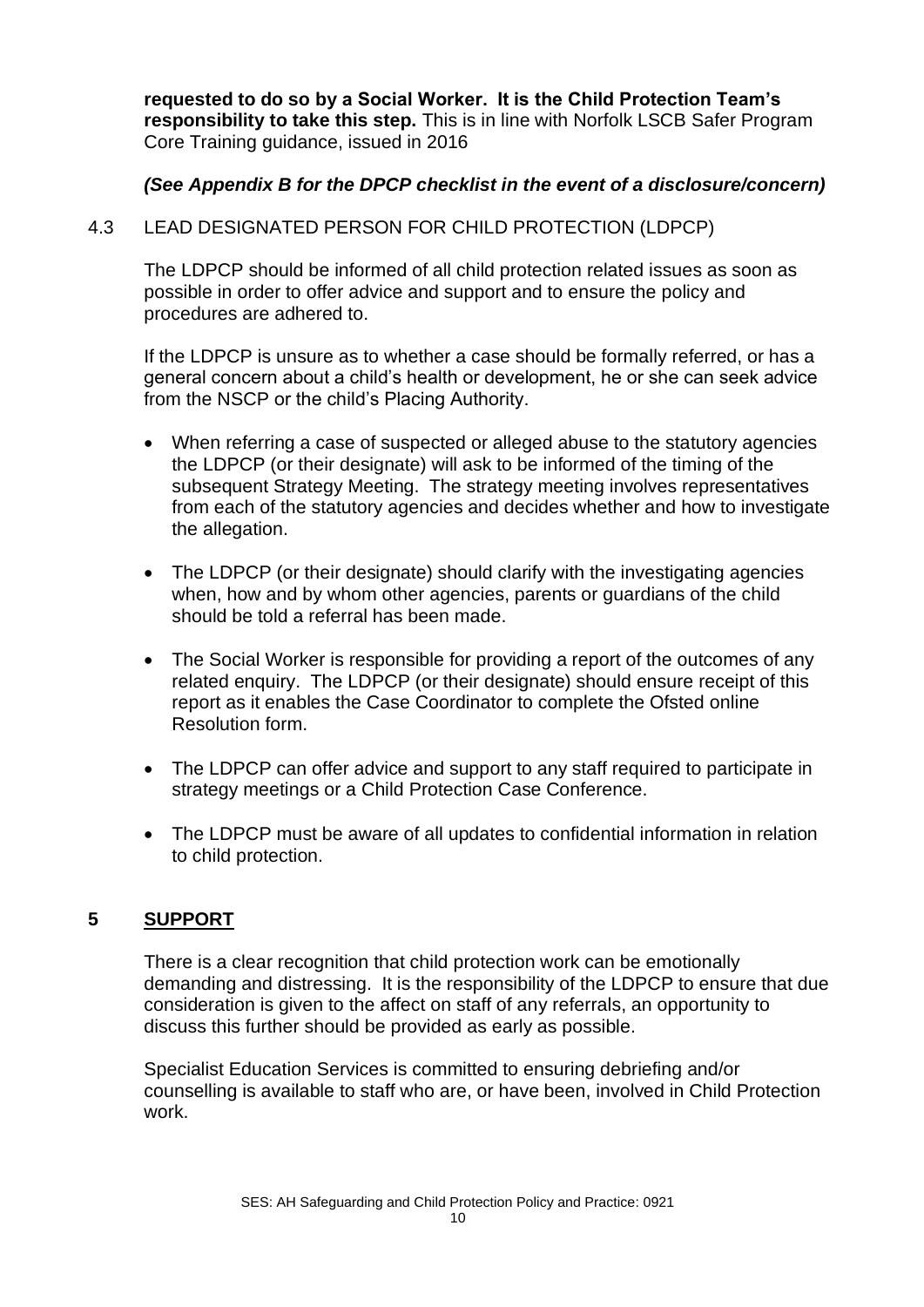The Registered Manager will give assistance and support to staff engaged in child protection work and will ensure they are available for all Child Protection Conferences.

# **6 RECORDING, RECORD KEEPING AND CONFIDENTIAL FILING**

Having registered a concern or received a disclosure staff must:

- Complete the disclosure form promptly (e.g. within the hour), writing down in the young person's words, as exactly as possible, what was said or seen, putting the scene into context and giving the time and location.
- All hand written notes must be timed, dated, signed and kept, even if subsequently typed up or subsumed within a more formal report.
- It is important that all concerns, no matter how insignificant they may seem at the time, are recorded and conveyed to the LDPCP.
- The LDPCP must be made aware of all updates to confidential information.
- All records of a child protection nature must go directly to the child's confidential file. His case records will indicate that the separate file exists, but not its contents.
- Any timeline record kept by a DPCP in relation to a child protection referral is filed in the child's confidential file.
- Access to Child Protection records will be on a 'need to know' basis and the LDPCP will make specific decisions about access.
- If a child on the Child Protection register leaves for an alternative placement the LDPCP must inform the new placement immediately and arrange a separate secure handover of confidential information from other records. This handover should include signed evidence of paperwork transfer as specified in Keeping Children Safe in Education.
- The child should know that information is being recorded.

The LDPCP should ensure child protection records include:

- A clear and comprehensive summary of the concern.
- Details of how the concern was followed up and resolved.
- A note of any action taken, decisions reached and the outcome.

In addition records on all children should be constantly updated to ensure accuracy about:

- Who has parental/carer responsibility
- Any court orders that may be in force
- Any young person with a Children's Plan
- The young person's name at birth and any subsequent name changes
- Any other changes in home circumstances.

# **7 ALLEGATIONS AGAINST STAFF**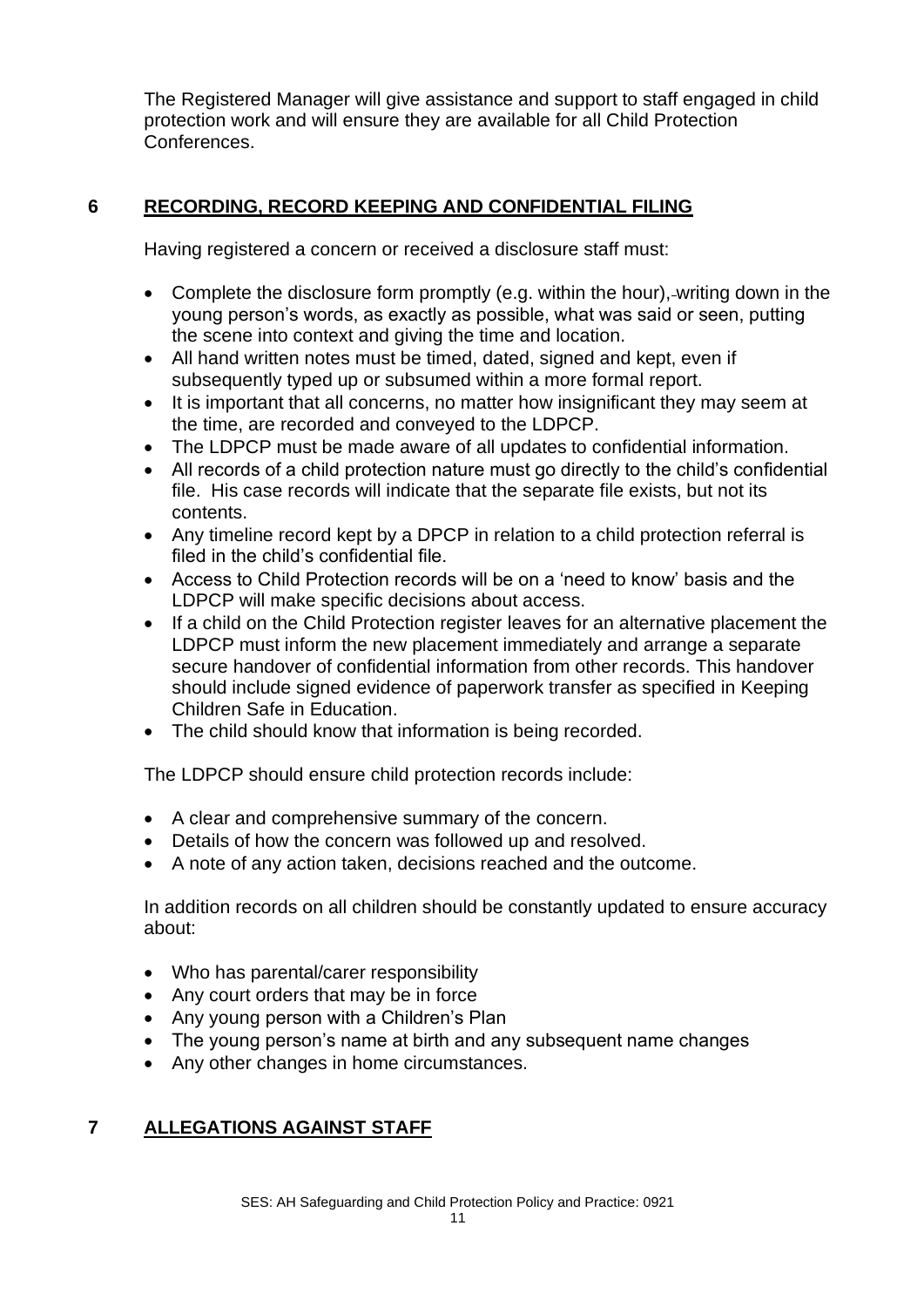All staff must read **"The Management of Allegations and Concerns Regarding the Professional Conduct of Adults in Relation to Child Protection: Policy and Practice".** This document gives a full and detailed explanation of policy and practice issues.

An allegation or concern raised against a member of staff (including supply staff and volunteers) may not meet the harms threshold; these are known as low level concerns, and they should be reported to a DCM (DPCP); the Head of Education, Head of Care, Registered Manager or Young Adult Residential Support Manager (YARSM) should be contacted without delay and they will liaise with the SES Principal or SES Deputy Principal so it can be dealt with at an early stage. Low level concerns are not insignificant and must be reported to ensure there is an open and transparent culture within SES establishments. These low level concerns will be for adults who have acted outside of the staff code of professional practice (section 11). All low level concerns will be recorded, including details of the concern, the context in which the concern arose, and the action taken.

Allegations of abuse by members of staff (including supply staff and volunteers) must be investigated within the correct NSCP procedures, and when dealing with any allegation against staff, it is vital to keep the welfare of the child as the central concern. However, as with all child protection issues, a balance needs to be struck between supporting and protecting the child and keeping the effects of possibly false allegations to a minimum. Thus, urgent consideration should be given to the substance of the allegations.

On receiving an allegation the DPCP should proceed in line with recognised procedures, contacting the LDPCP who will liaise with the SES Principal. Investigations will be carried out by the appropriate agencies. In certain circumstances, for example where the SES Principal is implicated in a child protection allegation, staff should make immediate direct contact with the LDPCP (if this is not possible their designate) who will inform a Director and refer the case to the NSCP Child Protection Team.

In dealing with any allegation the LDPCP needs to liaise with the LADO to decide:

- the risk of harm to the child or children
- the seriousness of the allegation
- possible contamination of evidence
- the welfare of the staff.

Suspension without prejudice of the member of staff may be considered where:

- there is cause to suspect a child is at risk of 'significant harm'
- the allegation warrants investigation by the police, or is so serious that grounds for dismissal are being considered. Suspension will not be automatic; consideration will be made as to whether the result that would by achieved by suspension could be obtained by alternative arrangements. The power to suspend is vested in the SES Principal or SES Deputy Principal.

Minutes of all past LADO meetings involving SES staff are securely stored centrally on individual staff personnel files, and confidentially in a single file that only is

SES: AH Safeguarding and Child Protection Policy and Practice: 0921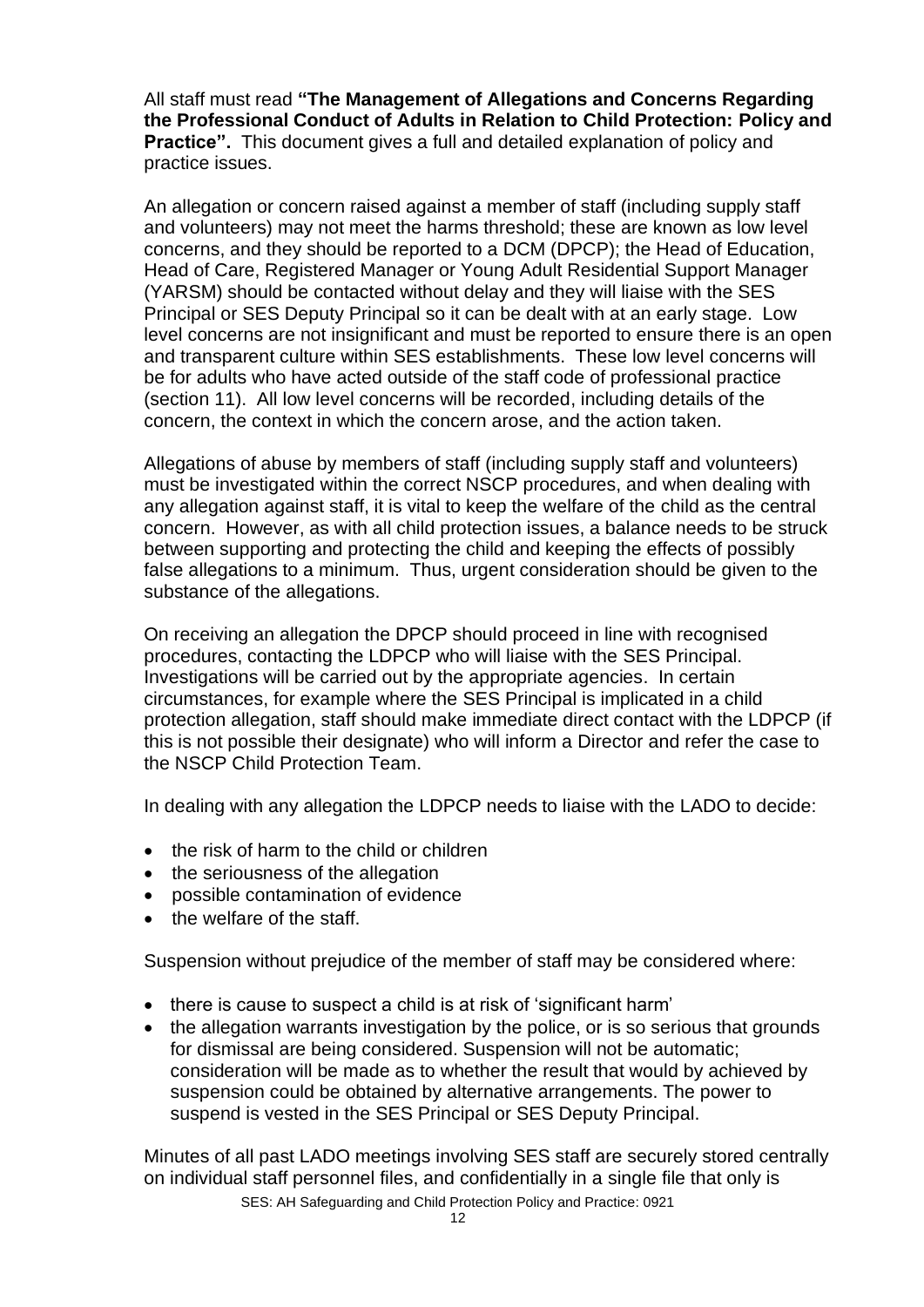accessible by the SES Principal and SES Deputy Principal.

The decision to suspend should be carried out in line with Specialist Education Services' guidelines and can only be taken by the SES Principal or SES Deputy Principal after discussion with the LDPCP and/or outside agencies. Actioning this decision may be delegated to an appropriate senior manager.

# **8 CONFIDENTIALITY**

In all child protection work the degree of confidentiality will be governed by the need to protect the child. Staff working with a child and his family must at all times make it clear that confidentiality may not be maintained if the withholding of information jeopardises the welfare of the child or young person.

The Data Protection Act 2018, and the UK GDPR place duties on SES and individuals to process personal information fairly and lawfully and to keep the information they hold safe and secure. The LDPCP and Data Manager (currently the SES Principal) should have due regard to the relevant data protection principles, which allow them to share (and withhold) personal information, as provided for in the Data Protection Act 2018 and the UK GDPR. This includes:

- being confident of the processing conditions which allow them to store and share information for safeguarding purposes, including information, which is sensitive and personal, and should be treated as 'special category personal data'.
- understanding that 'safeguarding of children and individuals at risk' is a processing condition that allows practitioners to share special category personal data, including sharing information without consent where there is a good reason to do so.
- For schools, not providing children's personal data where the serious harm test under legislation is met.

The GDPR and Data Protection Act 2018 do not prevent, or limit, the sharing of information for the purposes of keeping children and young people safe. Fears about safeguarding must not be allowed to stand in the way of the need to safeguard and promote the welfare and protect the safety of children.

Further guidance can on information sharing can be found in:

- in Chapter one of [Working Together to Safeguard Children,](https://assets.publishing.service.gov.uk/government/uploads/system/uploads/attachment_data/file/942454/Working_together_to_safeguard_children_inter_agency_guidance.pdf) which includes a mythbusting guide to information sharing
- at [Information Sharing: Advice for Practitioners Providing Safeguarding Services to](https://assets.publishing.service.gov.uk/government/uploads/system/uploads/attachment_data/file/721581/Information_sharing_advice_practitioners_safeguarding_services.pdf)  [Children, Young People, Parents and Carers.](https://assets.publishing.service.gov.uk/government/uploads/system/uploads/attachment_data/file/721581/Information_sharing_advice_practitioners_safeguarding_services.pdf) The seven golden rules for sharing information will be especially useful
- at [The Information Commissioner's Office](https://ico.org.uk/for-organisations/sme-web-hub/) (ICO), which includes ICOUK GDPR FAQs and guidance from the department
- in [Data protection: toolkit for schools -](https://assets.publishing.service.gov.uk/government/uploads/system/uploads/attachment_data/file/747620/Data_Protection_Toolkit_for_Schools_OpenBeta.pdf) Guidance to support schools with data protection activity, including compliance with the UK GDPR.

SES: AH Safeguarding and Child Protection Policy and Practice: 0921 Also see the SES Data Protection Policy and Practice document.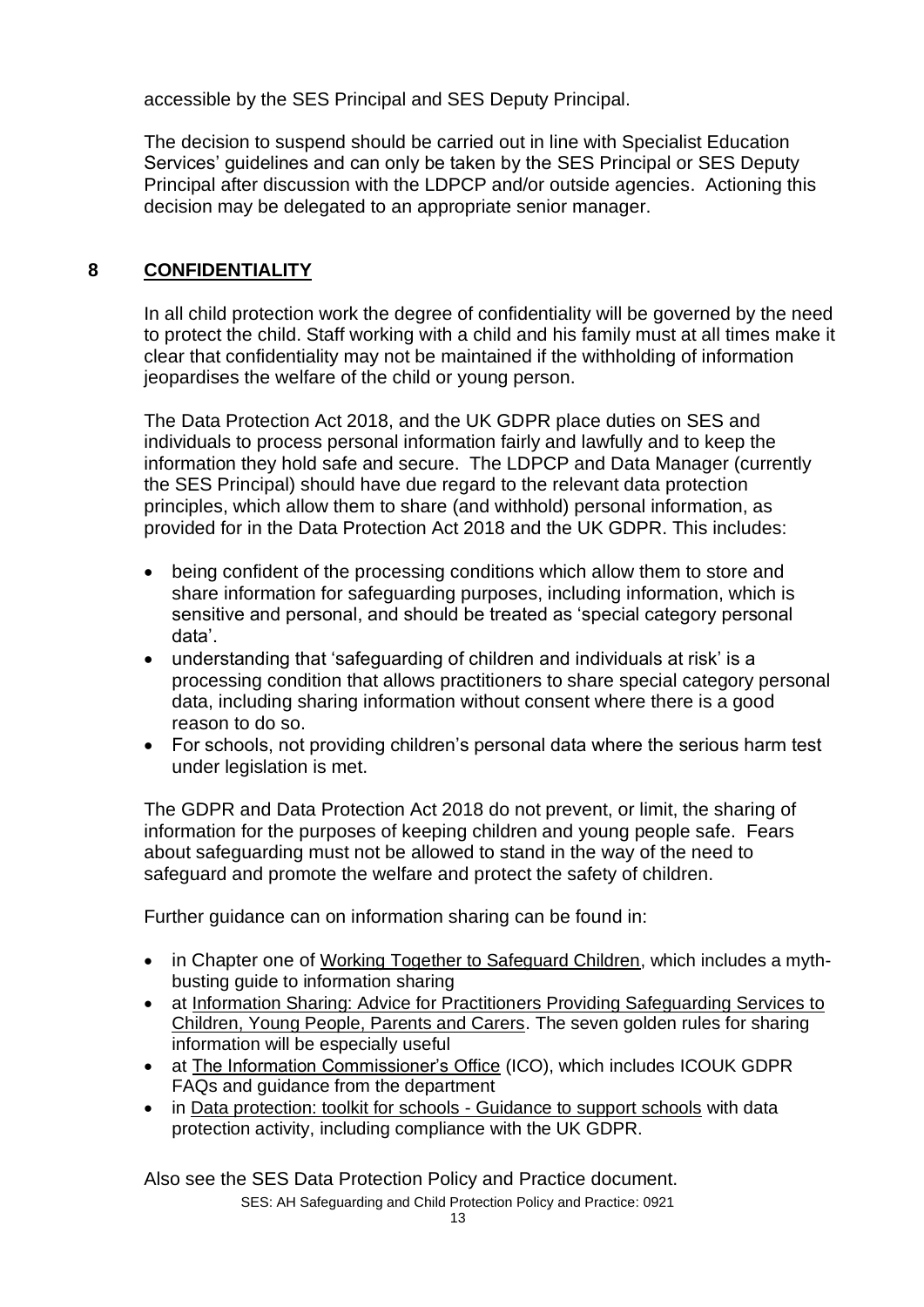# 8.1 CONFIDENTIALITY: PRACTICE GUIDELINES

The following guidelines aim to provide staff with clear advice that will enable them to respond to issues of confidentiality with confidence.

All work with our children and young people and their families, must reflect respect for them. All practice must aim to uphold the highest possible professional standards in this area.

- Staff are required to inform a DPCP of any child protection disclosure or concern and act in keeping with the contents of this document
- Other than in the particular circumstances of child protection procedures children will be encouraged to talk to their parents and/or other significant adults.
- Staff will advise children of sources on confidential help, for example, the LAC team nurse, qualified and independent counsellor, GP, 'helpline' services or local young person's advice service.
- Staff must strive to develop open, honest relationships with our children through which trust may develop.
- **Staff must never be drawn into accepting personal confidences, since confidentiality cannot be guaranteed.** This should always be made clear.
- All records are kept in locked cabinets. Within each young person's main file a separate wallet is kept which holds all Child Protection information. Access to this information may only be obtained with the authorisation of the LDPCP.

# **9 SUPPORTING CHILDREN AND FAMILIES**

- Children undergoing a child protection referral and investigation are likely to need a greater than normal level of support. This should be the focus of careful consideration as quickly as possible once a referral is actioned.
- The minimum we can offer is a safe environment in which the child feels valued and protected.
- We may offer support to the family of a child involved in a child protection investigation, but staff will need to remember the limits of confidentiality placed upon them, and that the welfare of the child is paramount.

# **10 POSITIVE PERSONAL CONTACT BETWEEN CHILDREN AND STAFF**

At both Avocet House and Turnstone House there is clear and unequivocal expression of normal, positive, physical contact between adults and between adults and children. This is not physical contact that in any way seeks to establish authority over a child, but that which expresses 'parental' affection, to provide comfort, ease distress and signal care as would be expected between good parents and their children.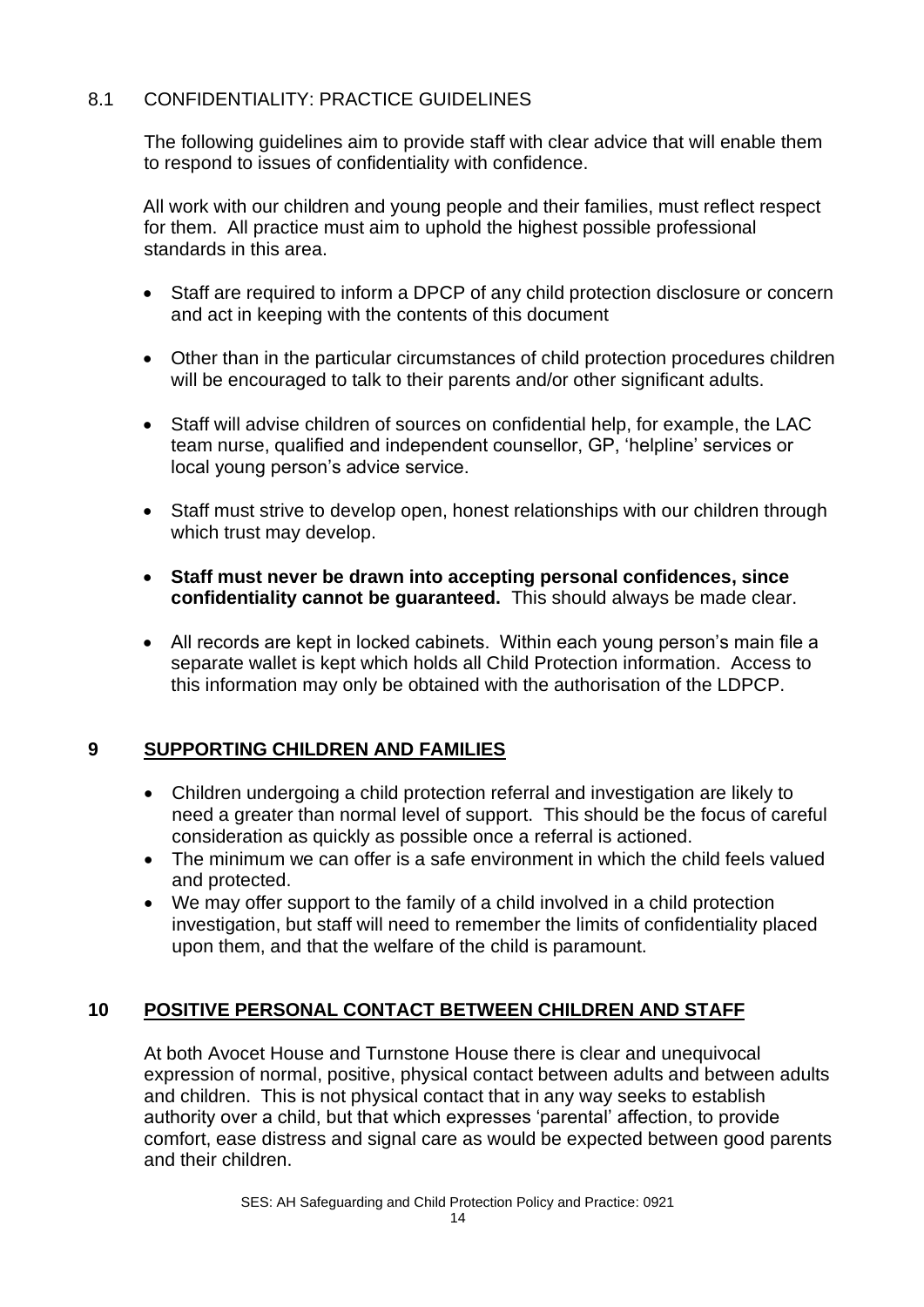To deny this would be tantamount to emotional deprivation and we believe that normal adult/child physical contact is a critical therapeutic factor in children's care plans to a greater or lesser degree.

Our policy on positive personal contact has been affirmed by the very latest research and knowledge of neurobiology, and as illustrated by the writings of Dr Margot Sunderland. Particularly important is the clear connection between the production of positive neurochemicals of oxytocin and opioids, and warm parental physical contact and affirmation. Many if not all the children will have experienced the opposite of this where their brain chemistry has been swamped by repeated high levels of cortisol, adrenaline and noradrenaline created by stressful situations.

Nevertheless every adult needs to appreciate the difference between appropriate and inappropriate touch, and to be aware of touch which poses as therapeutic, but which is actually being used to satisfy the practitioner's need for contact rather than that of the child's. Naturally adults have to be fully cognisant of touch that is invasive or which could be confusing, re-traumatising, or experienced as stimulating in any way whatsoever. Should any such touch be used, it would be deemed as the most serious breach of professional boundaries warranting disciplinary action.

Bearing in mind the specific context, the following guiding principles should apply:

- Specific programmes involving therapeutic physical contact will be considered through the PAN (Portfolio of Achievement and Need) process
- Given that a high proportion of children with emotional and behavioural problems may have experienced sexual and/or physical abuse, staff need to ensure that any physical contact is not misinterpreted.
- If at any time a child demonstrates verbally or otherwise that he is not comfortable with physical contact staff should respond immediately by ceasing that contact.
- There should be no general expectations of privacy for the physical expression of affection or comfort, although this may be appropriate in exceptional circumstances (e.g. bereavement)
- Staff need to be aware that different cultural factors may apply
- Age and maturity are factors to be considered in deciding appropriate physical contact
- Where a member of staff feels that it would be inappropriate to respond to a child seeking physical comfort, the reasons for denying this should be clearly explained to the child. The child should be comforted verbally as necessary.
- Children should be counselled with regard to socially appropriate/inappropriate times/places/situations to seek physical comfort
- Appropriate physical contact should be a focus of discussions with parents/carers and placing authorities through Personal Tutor (and Case Coordinator where necessary).
- If an embrace takes place, care should be taken to make it a 'sideways' cuddle wherever possible, sensitively and tactfully handled.
- The issue of Personal Contact in general should be raised in interviews and induction training for staff and discussed in staff development and supervision.
- Physical contact of any kind initiated by staff should be no more than is necessary to fulfil its purpose. For example, in comforting a young person in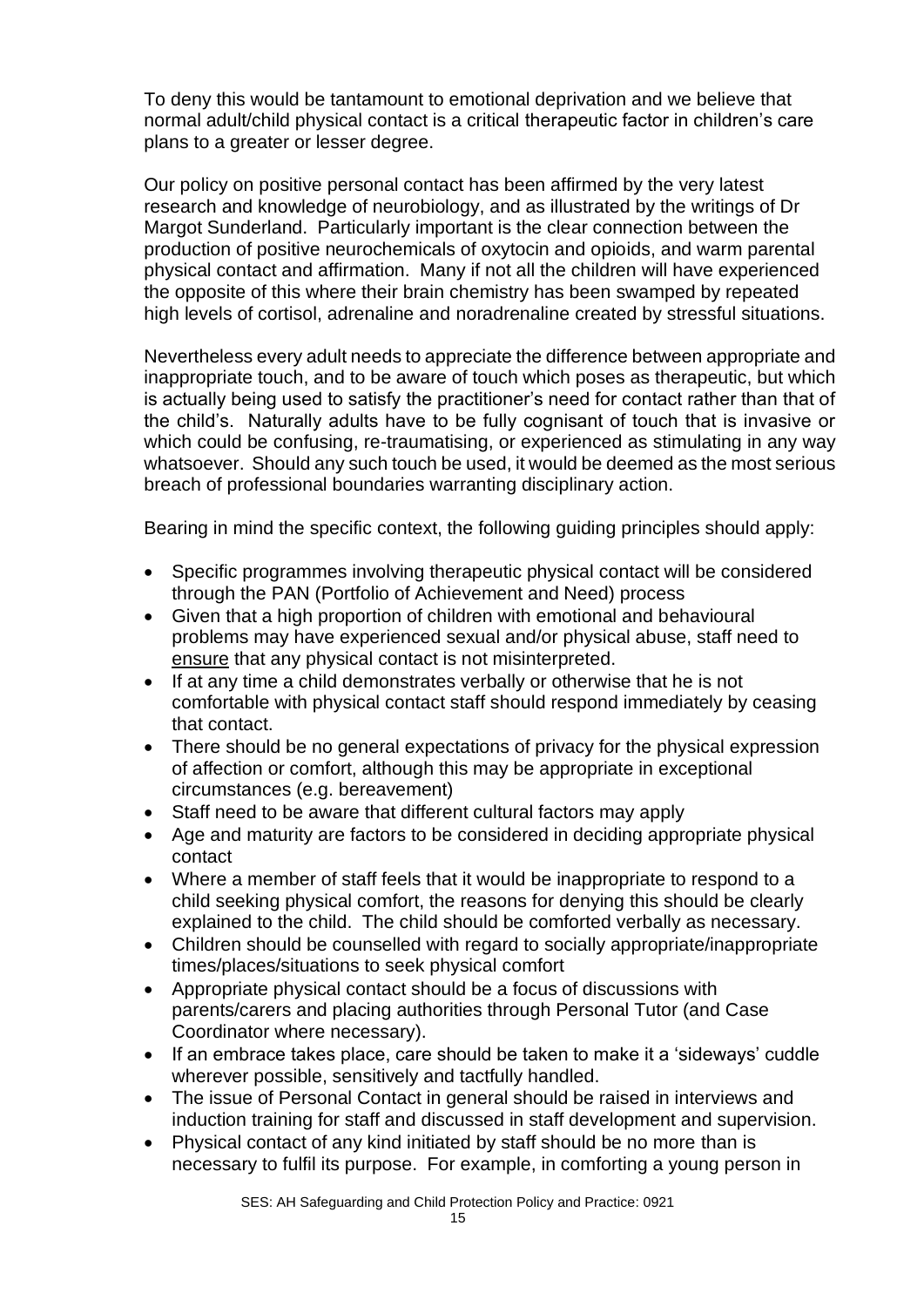distress, such physical comfort should be the minimum necessary to assist the young person to regain composure and calm.

#### 10.1 PERSONAL CARE

There may be occasions when staff are involved in the intimate care of young people either because of the young person's age or level of functioning. For example it may be necessary for staff to supervise the running of a bath with particular regard to temperature and safety. If a young person asks for help when bathing this should take the form of verbal instruction, prior to the young person going into the shower or bath.

Some young people may ask for help in washing their hair and this is acceptable providing that it is done over a sink or bath side. Any other bodily contact is not appropriate. Staff should never have any contact with a young person that may compromise them and allow misinterpretation of their intentions. If staff are in any doubt about the appropriateness of their actions they should seek advice from a senior colleague

The following are examples of physical contact, which are unacceptable:

- Play fighting between staff and young persons,
- Over affectionate cuddles,
- Kissing, and
- Any contact likely to be interpreted as sexual in nature,

The kind of physical contacts likely to be acceptable include:

- Planned physical contact which is part of a bespoke therapeutic intervention
- Holding a hand in situations which might present fear or anxiety,
- Putting an arm around the shoulder of a young person in distress.
- Patting a young person on the back to display approval, and
- Reinforcing a verbal request to calm down with a physical prompt such as a hand on a shoulder.

*(The list is intended to be illustrative and not exhaustive)*

The following areas of activity have been identified as situations in which staff and young persons could be vulnerable:

- Being alone with a young person,
- Examining a young person in case of injury or illness,
- Physical contact arising out of social interactions with SEN young people,
- Touching with the intent of providing comfort, and
- Physical contact initiated by a young person.

In order to minimise the risks in these sensitive areas, the following procedures should be adopted:

• All reasonable measures should be taken to avoid being alone with a young person. However, there are many circumstances where this will not be possible.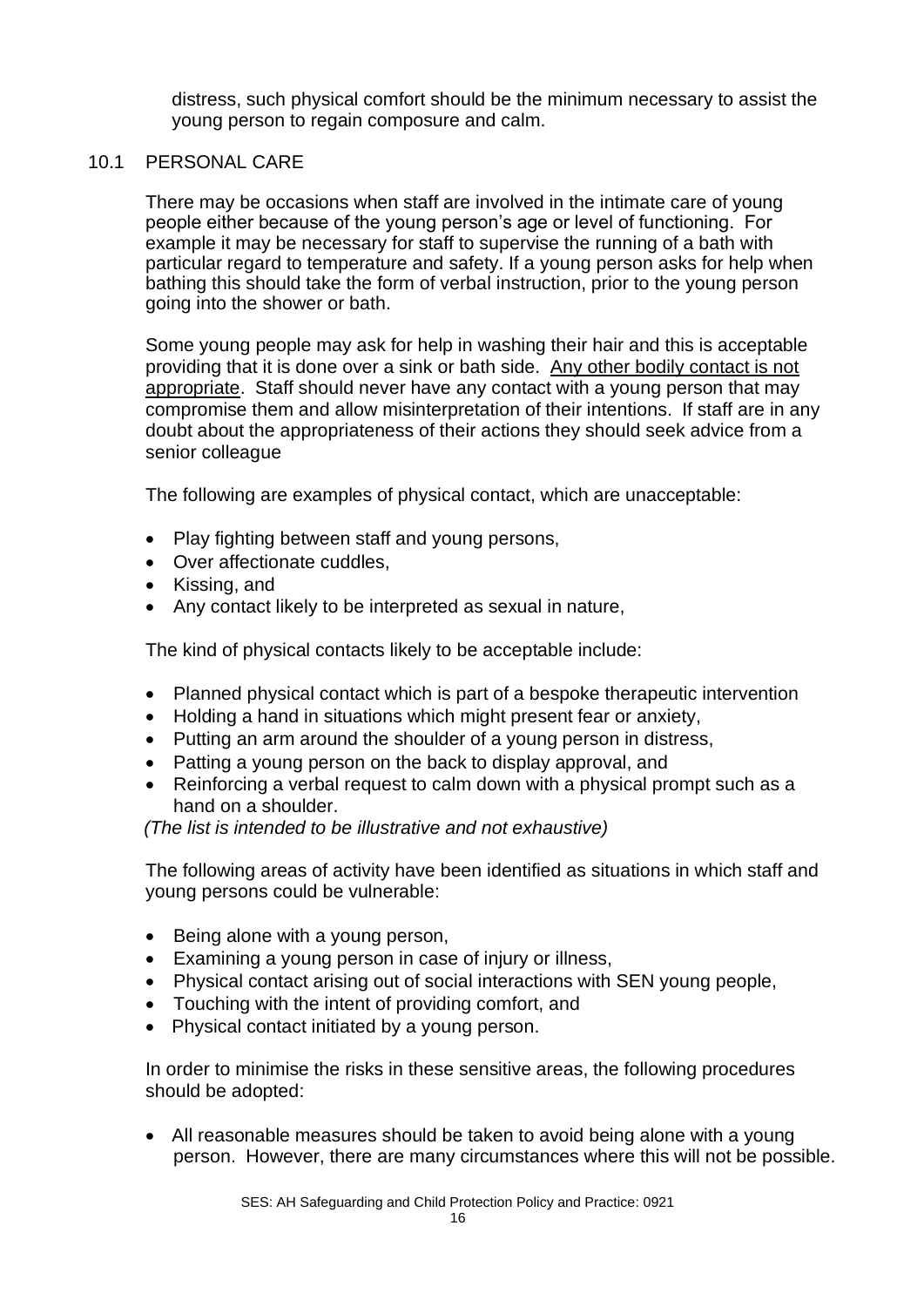In such circumstances, ensure that a colleague knows your whereabouts and the proposed duration of your 1:1 work.

- Physical examinations of young people are a sensitive area. Some young people may understandably not want an 'audience' of more than one adult and would prefer such examinations, (e.g. a rash on the upper part of the thigh), to happen in private with an adult they know and trust. Adults should base their approach on their previous knowledge of the child and safeguard themselves by alerting other adults to when such examinations are taking place. Intimate examinations should, under no circumstances, be carried out by members of staff, but should be done by medical practitioners.
- In the case of a distressed young person seeking physical contact this should be kept to the minimum necessary to fulfil the purpose of the young person regaining composure and calm.
- When inappropriate physical contact is initiated by a young person staff should seek to disengage from the situation as soon as is possible. In seeking to disengage, staff may need to signal their disapproval of the inappropriate contact. This should be done consistently, i.e. irrespective of which young person has initiated it and on *all* occasions of inappropriateness. It is possible to disengage from such physical contact without signalling rejection of the young person or their affectionate intentions.

There may be some young people for whom any physical contact is particularly unwelcome. For example, some young people may be particularly sensitive to physical contact because of their cultural background or because they have been abused. It is important that all staff have an awareness of these young people. Staff should bear in mind that even innocent and well-intentioned physical contact could be misconstrued. If staff believe their intentions have been misconstrued they should immediately seek to discuss this with a senior colleague.

#### 10.2 CARE AND CONTROL

Detailed advice concerning positive management of behaviour, physical intervention and restrictive physical intervention is contained in other comprehensive policy and practice documentation and is a substantial component of staff induction and training.

To this end the Team Teach Approach is used for staff training purposes. This training complies with statutory guidance and has been awarded a National Training Award. It is affiliated to The General Services Association and has been accredited by the British Institute of Learning Disabilities (in 2006, 2009, 2012 and 2021) and The Institute of Conflict Management in 2015.

SES has intermediate and advanced instructors available on both sites.

#### *(See also the "Positive Management of Behaviour Policy and Practice" document)*

10.3 1:1 WORKING

Another area that has been identified as where both adults and young persons could be potentially vulnerable is that of being alone in a 1:1 situation. To ensure a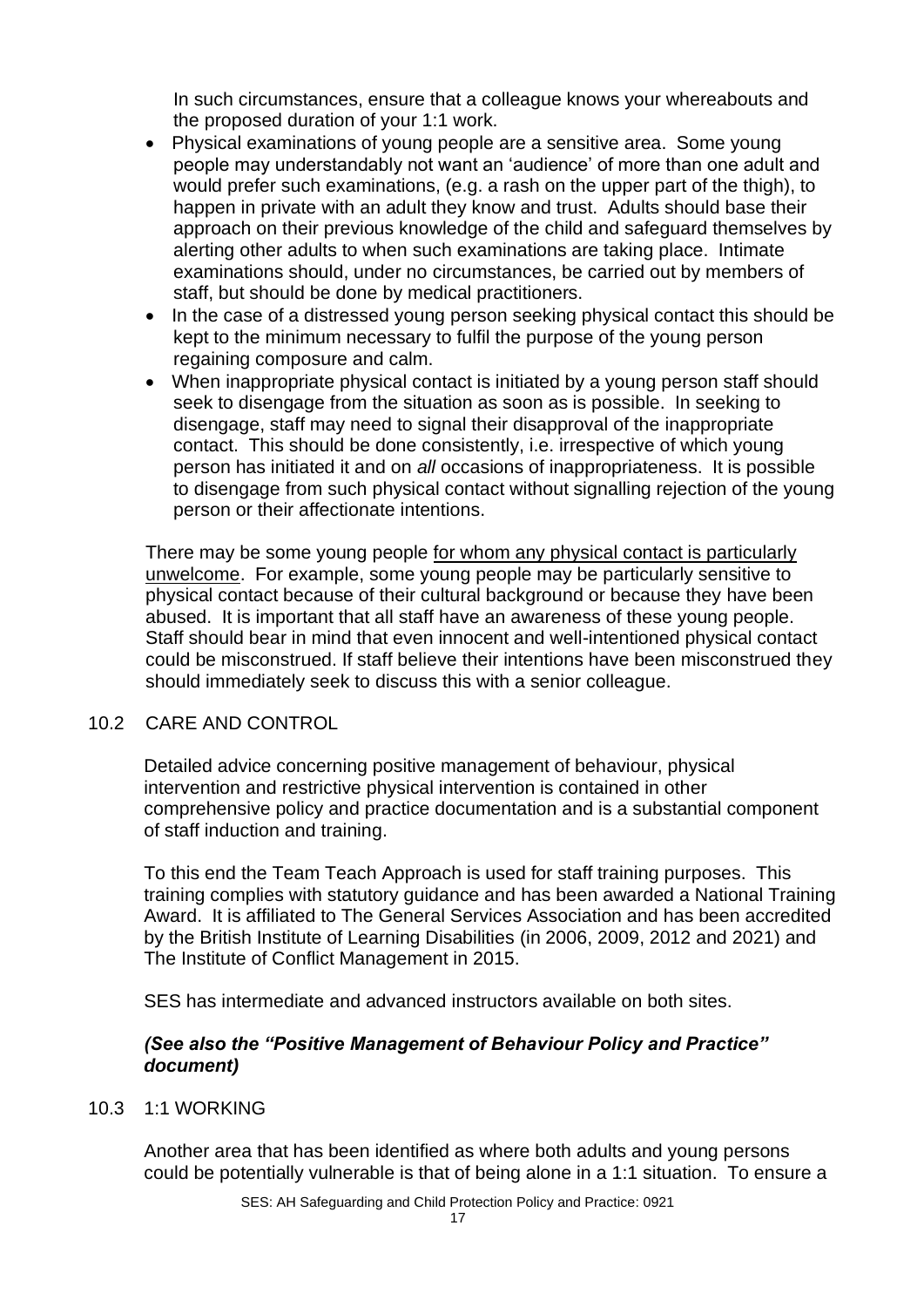naturalised domestic living situation one to one working is not only in reality unavoidable, it is also necessary to meet the complex needs of young people who have suffered a level of deprivation in respect of quality of attention and care from adults. We believe that a huge amount of invaluable work goes on in informal and planned 1:1 situations. Eliminating vulnerability for adult and child then becomes a matter of clarity of policy and professional practice.

The overriding principle is that wherever possible the child should feel that there is an appropriate naturalness about any situation unless there is a need through assessed risk to behave otherwise. Therefore, for example, virtually all internal room doors have fire doors with automatic closers fixed to them. Propping doors open will not only contravene fire safety regulations but also signals an institutionalism and lack of trust. A decision to prop a door open in this context must be temporary, risk related and explained to the child. Many community areas are open and easily observable.

All other precautions listed below should still be in place and observed.

These situations may fall into the following categories:

- natural, domestic living arrangements (e.g. watching TV with 2 children when one child leaves the room; cooking food in the kitchen, being invited to play a computer game by a child)
- planned 1:1 working required by casework (e.g. counselling re: family visit; talking a child through a behaviour programme, bespoke therapy, settle time, etc)
- Travelling to appointments, Doctors, Dentist, meetings, etc
- Accessing community or leisure facilities
- During the night

# 10.3.1 On Site: Natural Domestic Living

Due to the number of adults around at any one time, coupled with the open aspect of much of the house and site, it is highly likely that there will always be a at least a second adult in proximity, however there are circumstances where this might not be the case.

In such circumstances, staff are to ensure that a colleague knows the location and the proposed duration of any 1:1 time. Staff should always work in such a way that others know their whereabouts.

Particular note should be made of the individual child's Risk Assessment and advice can and should be sought from the duty DCM or Head of Education if staff are unsure of policy and practice.

# 10.3.2 Planned 1:1 Working Agreed As A Part of Casework

This type of working can only take place when a casework decision has been made via a PAN Meeting to offer or instigate 1:1 work, e.g. a bespoke therapy session. 1:1 time may be agreed as part of a wider behavioural programme, e.g. as part of assisting a settle routine where dedicated adult

SES: AH Safeguarding and Child Protection Policy and Practice: 0921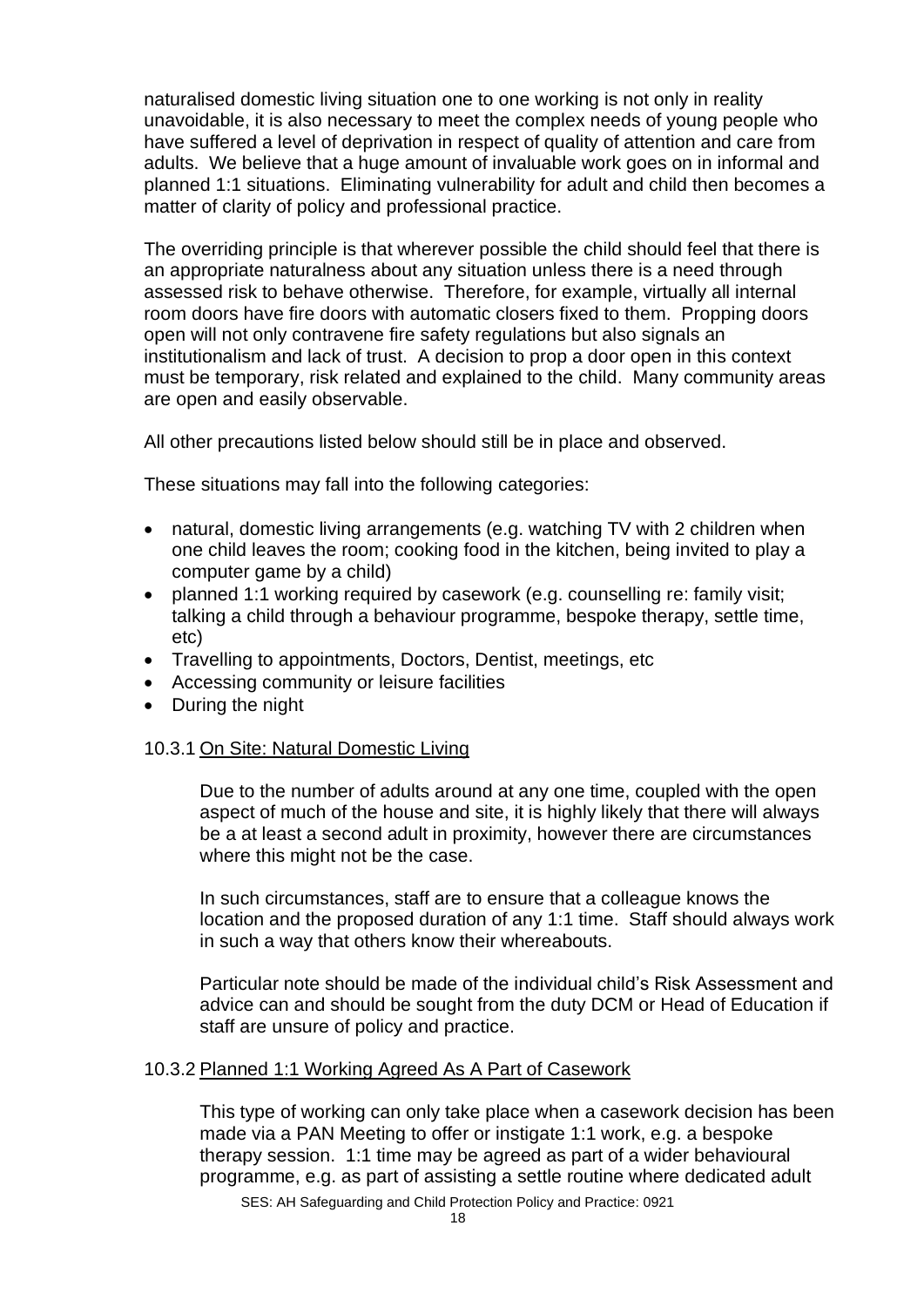attention (as illustrated by story reading) is required. Any decisions of this kind are taken by a group of adults usually with consultant support. They will be clearly planned and time related with a review procedure built in.

#### 10.3.3 Attending Meetings/Appointment with a Young Person

There may be occasions when staff will be asked to take a young person to a meeting or an appointment. Staff should make sure they are aware of the following:

- Carry a mobile phone with a contact number for colleagues if needed
- Ensure you are aware of Risk Assessments and any current contextual information from the duty DCM or Head of Education
- Follow the procedures for using the home's vehicle/own vehicle for transporting young people

#### 10.3.4 Accessing Learning, Community or Leisure Activities

In order to address issues of institutionalisation it is good practice for young people to access learning, community and leisure facilities either individually or in small groups. In order to minimise risks the following guidance should be observed.

- Carry a mobile phone making sure you have a contact number for a colleague, in case you require assistance whilst out
- Ensure you have fully informed colleagues (e.g. duty DCM or Head of Education) where you are going, who you have taken out, what time you left and your expected return time, and follow signing out procedures
- Ensure you have the necessary knowledge, skills and where appropriate qualifications to safely participate in the activity
- All staff should ensure that appropriate planning documentation and risk assessments (if applicable) are completed prior to the activity taking place.
- Follow the procedures for using the home's vehicle/own vehicle for transporting young people

#### 10.3.5 During the Night

It is already clear in policy guidance that adults should ensure the home is settled before retiring for the night themselves.

SES: AH Safeguarding and Child Protection Policy and Practice: 0921 Each young person's bedroom door is alarmed, with the primary purpose of ensuring they can be adequately nurtured and cared for should they require support in the night. Additionally, the alarm system ensures young people are safeguarded at all times when in their bedrooms, allowing staff to know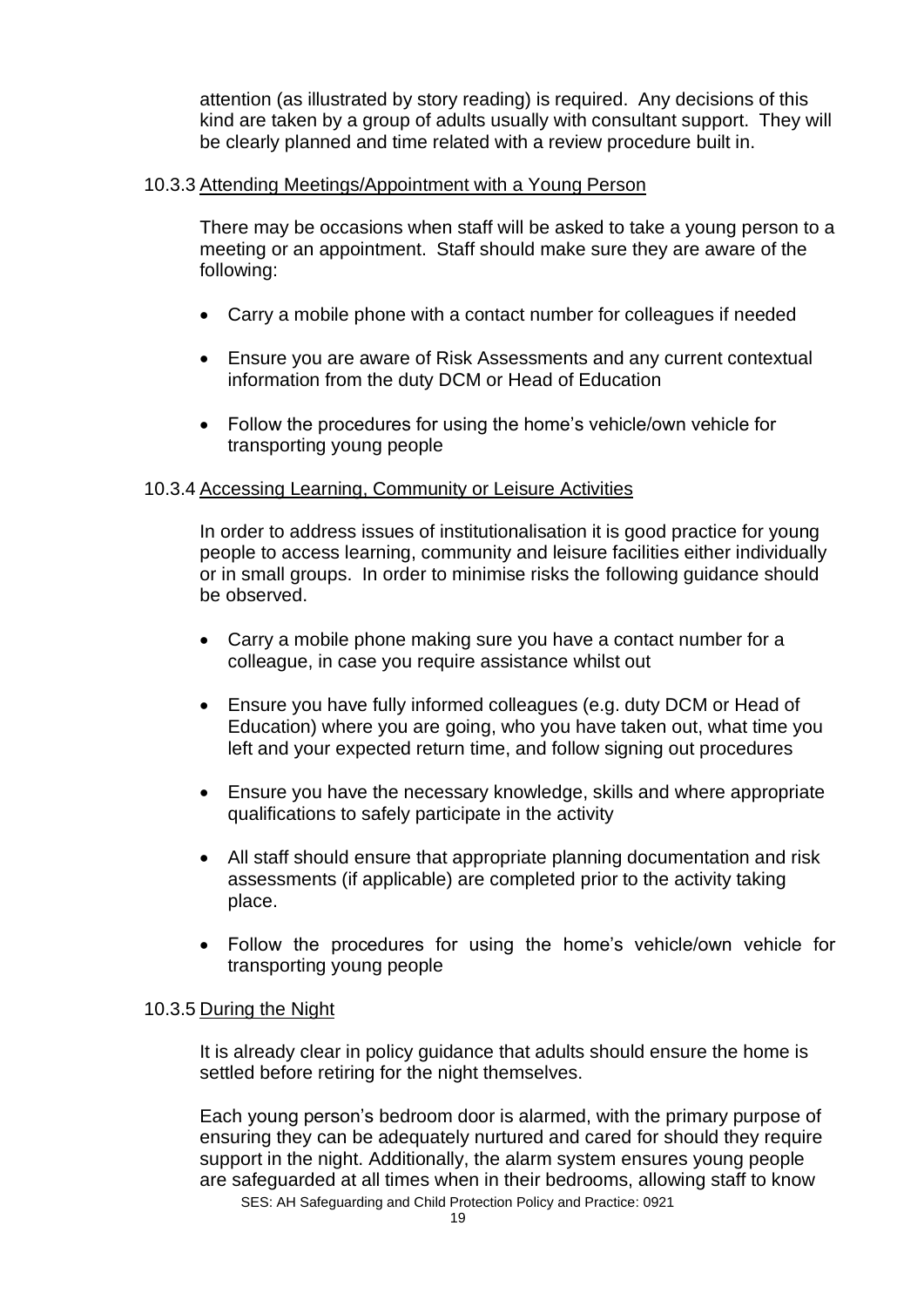their specific whereabouts. The door alarm system allows SES to create a domestic nurturing home environment where both children and adults sleep during the night without the need for a waking team; this promotes the welfare of young people and facilitates a normal family experience. It also serves as a reassuring communication system for a child that is anxious or needs adult support. The children know that by simply opening and closing their bedroom door an adult is alerted and would come to check how they are.

The young person's placing authority are informed of bedroom door alarms as part of the admission process, with regular reviews of individual appropriateness included within the young person's daily care.

It would appear heavy handed and signal a lack of trust if an adult awoken by a bedroom door alarm were to have to alert a second adult just to safeguard a child going to the toilet and returning to bed. However there are three adults on site at Avocet House all linked by telephone, who can be alerted where the need for mutual support, or the risk assessment, require their presence.

At times of heightened and demonstrable need, arrangements can be in place to raise two adults, or in extreme cases of having a waking watch in addition to a sleeper-over.

A Night Time Disturbance Log is kept as part of the Daily Log to record issues arising outside the normal settle times i.e. once children have gone to sleep, approximately after 1100 and before 0600 when adults rise. This log is completed to give key details of, and reasons for, the disturbance.

# **11 CODE OF PROFESSIONAL PRACTICE**

#### 11.1 INTRODUCTION

There is a statutory responsibility on all schools and colleges. **"Keeping children safe in education: Statutory guidance for schools and colleges" (September 2021) clearly states:**

Safeguarding policies should include,

*"…..a staff behaviour policy (sometimes called the code of conduct) which should amongst other things include - acceptable use of technologies (including the use of mobile devices), staff/pupil relationships and communications including the use of social media."*

This clearly relates to all adults not just care workers. The following seven international ethical principles underpin SES expectations of all adults:

**Seven International Ethical Principles for People Working with Children and Young People** *(The International Child and Youth Care Network)*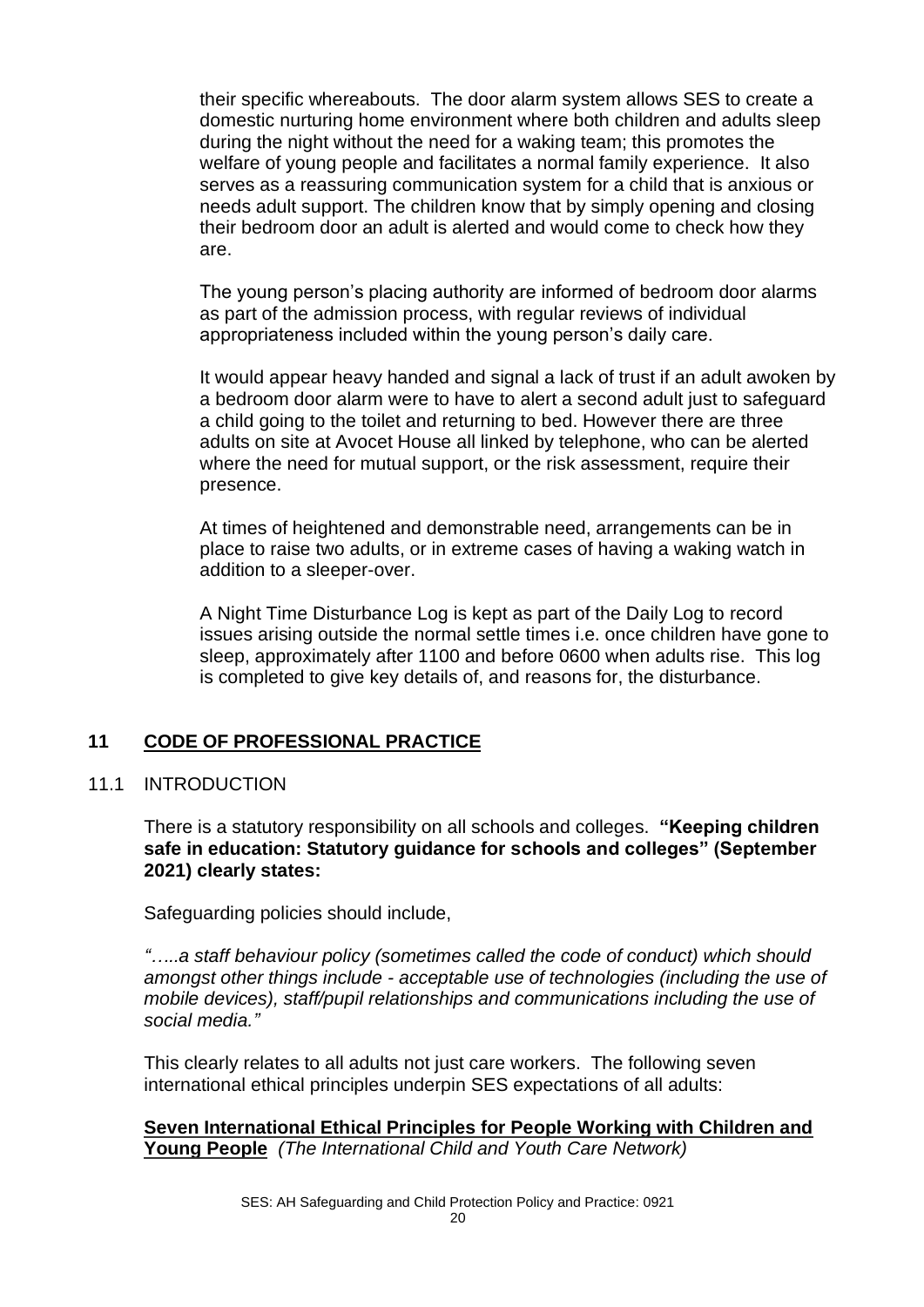It is the professional responsibility of each childcare worker to:

- 1. Value and respect each child or young person as an individual in his/her own right, in his/her role as a member of his/her family, and in his/her role as a member of the community s/he lives in;
- 2. Respect the relationship of the child or young person to his/her parents, his/her siblings, other members of his/her family and other significant persons, taking account of his/her natural ties and interdependent rights and responsibilities;
- 3. Facilitate the optimal growth and development of each individual child or young person to achieve his or her potential in all aspects of functioning;
- 4. Help each child or young person for whom he or she bears responsibility by preventing problems where possible, by offering protection where necessary, and by providing care and rehabilitation to counteract or resolve the problems faced;
- 5. Use information appropriately, respecting the privacy of children and young people, maintaining confidentiality where necessary, respecting the right of children and young people to be informed of matters concerning themselves, and avoiding the misuse of personal information;
- 6. Oppose at all times any form of discrimination, oppression or exploitation of children and young people, and preserve their rights;
- 7. Maintain personal and professional integrity, develop skills and knowledge in order to work with competence, work co-operatively with colleagues, monitor the quality of services, and contribute to the development of the service and of policy and thinking in the field of childcare.

All other standards expected of workers with children stem from these seven clauses.

# 11.2 SES EXPECTATIONS OF ADULTS

There are specific references to the expectations of adults working for SES throughout a range of policy and practice documents. Below are examples of where they are to be found. However, these are not exclusive as virtually all policy and practice documents refer either directly or indirectly to operational and professional practice expectations.

11.2.1 From the core standards, again applying to all adults irrespective of role:

Personal and Professional Conduct

- 1 To role model and maintain professionally high standards of ethics and behaviour, within and outside Avocet and Turnstone House
- 2 Treat young people with dignity, building relationships rooted in mutual respect, and at all times observing proper boundaries

SES: AH Safeguarding and Child Protection Policy and Practice: 0921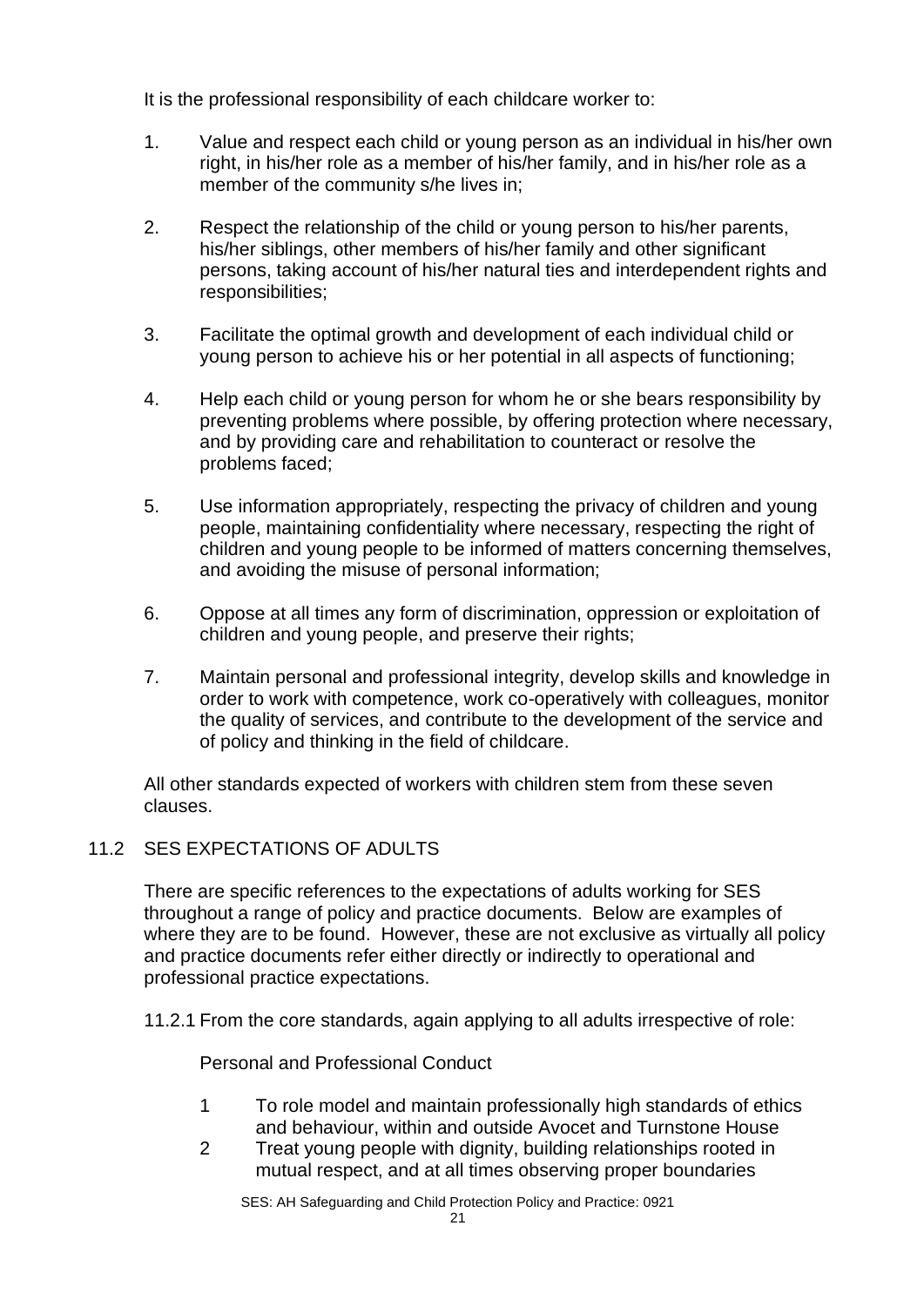appropriate to a professional position

- 3 To implement at all times the safeguarding of young people in accordance with their risk assessments and the companies policies and procedures
- 4 Showing tolerance of and respect for the rights of others
- 5 Not undermining fundamental values, policies and practice of the company
- 6 Demonstrate mutual respect and tolerance of those with different faiths, beliefs and orientations in accordance with equal opportunities
- 7 Ensuring that personal beliefs are not expressed in ways which exploit young people's vulnerability or might lead them to break the law
- 8 Adults must have proper and professional regard for the ethos, policies and practices of SES, maintaining high standards in their own attendance and punctuality
- 9 Adults must have an understanding of, and always act within, the statutory frameworks which set out their professional duties and responsibilities
- 11.2.2 From the "Acceptable use of Technology Policy and Practice" document

Section 6.1: Unacceptable Behaviour

Section 6.3: Electronic Communication Between Staff and Students

Section 6.4: Social Networking Sites

11.2.3 From the "Leadership and Management in the Deputy Care Manager Role" document

Section 2.6: DCM Code of Conduct

11.2.4 From the "Management of Allegations and Concerns Regarding the Professional Conduct of Adults in Relation to Child Protection: Policy and Practice" document

Appendix B: What is Acceptable Behaviour by Adults Towards Children

As part of staff induction, SES also expects all adults to understand the 'Guidance for safer working practice for those working with children and young people in education settings, May 2019'. The content of this guidance is discussed in the context of SES policy and practice, with any specific differences highlighted in the training.

Working outside of the above expectations raises the possibility of concerns and/or allegations being raised about the conduct of an adult.

#### *(See also "The Management of Allegations and Concerns Regarding the Professional Conduct of Adults in Relation to Child Protection: Policy and Practice" document)*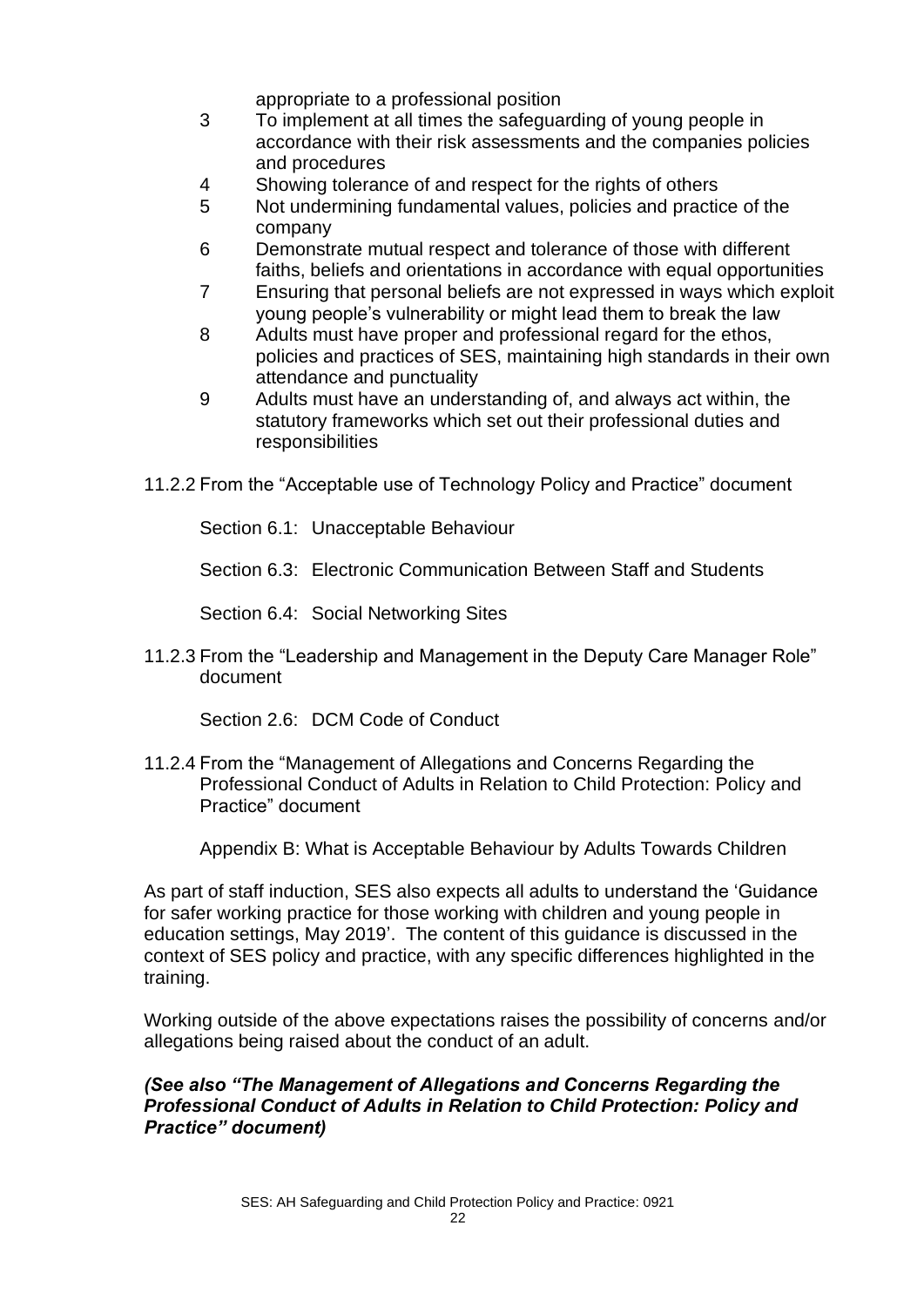# **12 CONTACT WITH UNAUTHORISED PERSONS**

The very nature of the young people, all of whom have special educational needs often characterised by learning difficulties, poorly developed social skills, emotional vulnerability and impulsivity which can lead to poor decision making, places our children at particular risk. There is a delicate balance between protecting children and promoting independent and self-help skills. Staff need to consider carefully the risks involved and the level of supervision and support required in activities where young people engage with members of the public both in person and also electronically via the Internet or telephone. Staff must always be vigilant for those who may seek to take advantage of or exploit the young people in their care.

Any contact by unauthorised persons should always be reported immediately to the duty DCM, who will decide what, if any, action is required. Reports should always be taken seriously and investigated.

# **13 RISK ASSESSMENT**

- In addition to individual risk assessments on each child, the physical premises and site undergo a similar scrutiny in light of potential risk and supervision.
- In the case of child protection risk assessment will identify areas where supervision is difficult, where unauthorised visitors may access the premises, and times when young people may be more vulnerable.
- The assessments will also consider identifying areas where staff may become vulnerable to allegation, e.g. being alone with children.
- An Appropriate and Suitable Location Review is conducted each calendar year to ensure that the premises used for the purposes of the home are located so that children are effectively safeguarded (Children's Home Regulations 2015, Reg.46)

# *(See also the "SES Risk Assessment Policy and Practice" document)*

# **14 CREATING AND MAINTAINING A 'SAFE' ENVIRONMENT**

At all times staff should, through good professional practice, seek to:

- create a listening environment
- create a 'no secrets' environment
- become a 'telling' environment
- create an environment where there is respect and care demonstrated to others
- help young people to feel confident to ask for help when they need it.

Children are taught about safeguarding through a combination of a personalised approach and group opportunities. This may include covering relevant issues through a range of means, including, PSHEE, Relationships and Sex Education, tutorials, personalised planning (such as specific twenty-four hour curriculum) and sharing views on individual risk assessment and personal progress.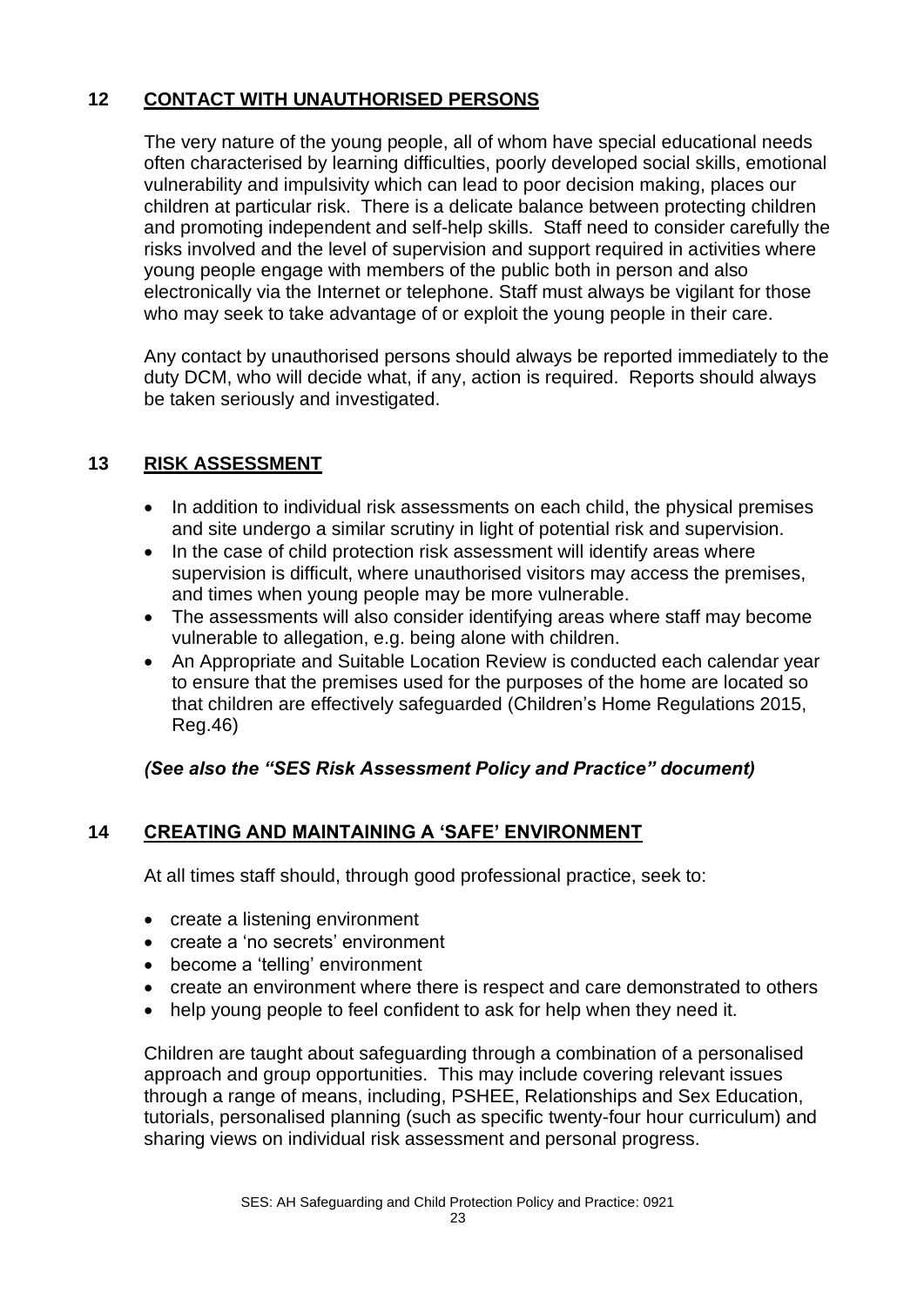# 14.1 THE PORTFOLIO OF ACHIEVEMENT AND NEED

The Portfolio of Achievement and Need (PAN) refers to the process of overall planning to support a child's learning and development at each establishment. In all aspects of the PAN process staff will have regard to specific learning opportunities which may help young people to protect themselves and each other from abuse, and from becoming abusers themselves.

All staff have a collegiate responsibility to enable young people to:

- gain an understanding of human development and relationships
- help promote good parenting through discussing issues about child development and childcare
- build up self-esteem by experiencing a positive learning environment where they are encouraged and offered opportunities to succeed
- learn to solve problems and deal with a range of challenging situations
- develop in a supportive environment where everyone is valued and respected
- express emotions and feelings, and deal respectfully with the emotions and feelings of others.

# 14.2 ENSURING E-SAFETY AND SECURITY *(Online Safety)*

The use of technology has become a significant component of many safeguarding issues. Child sexual exploitation; radicalisation; sexual predation: technology often provides the platform that facilitates harm. SES employ a holistic approach to online safety that aims to protect and educate the whole community in their use of technology and has established mechanisms to identify, intervene in, and escalate any incident where appropriate. Due to the number of young people at Avocet House, most systems and processes are highly personalised to meet individual needs.

Safeguarding training supports adults to understand the breadth of issues classified within online safety, categorised into four areas of risk:

- Content being exposed to illegal, inappropriate or harmful content; for example, pornography, fake news, racism, misogyny, self-harm, suicide, anti-Semitism, radicalisation and extremism.
- Contact being subjected to harmful online interaction with other users; for example, peer to peer pressure, commercial advertising and adults posing as children or young adults with the intention to groom or exploit them for sexual, criminal, financial or other purposes'.
- Conduct personal online behaviour that increases the likelihood of, or causes, harm; for example, making, sending and receiving explicit images (e.g consensual and non-consensual sharing of nudes and semi-nudes and/or pornography, sharing other explicit images and online bullying; and
- Commerce risks such as online gambling, inappropriate advertising, phishing and or financial scams. If you feel your pupils, students or staff are at risk, please report it to the Anti-Phishing Working Group.

**SES has a remote E-Safety monitoring system as well as the standard in house filtering and monitoring systems regarding appropriate use and safety.**

SES: AH Safeguarding and Child Protection Policy and Practice: 0921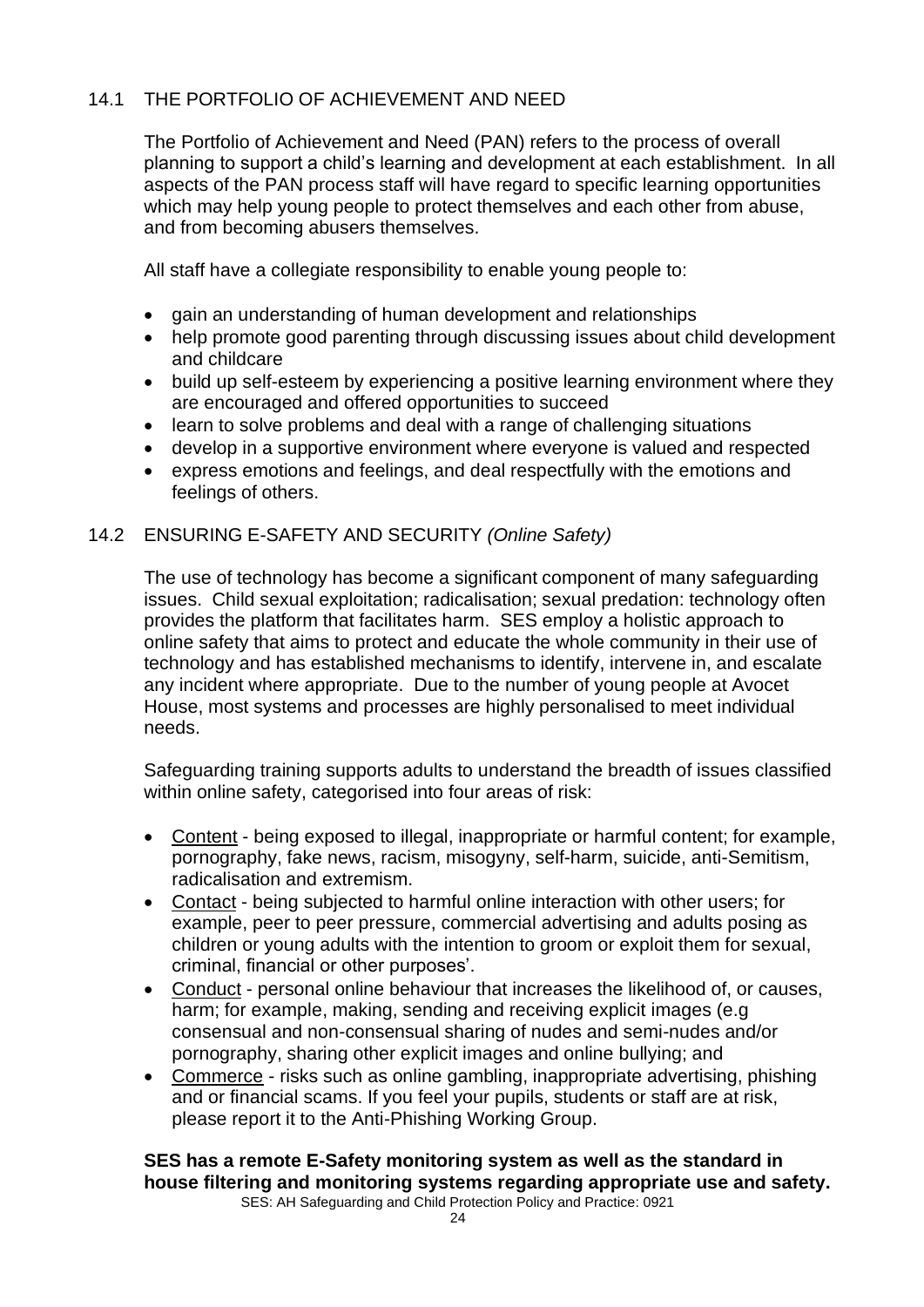- Methods to quantify and minimise the risk will be reviewed formally, and remain under continual scrutiny in liaison with the ISP.
- SES will work with the Internet Service Provider and Safety Management System (currently Kerio) to ensure systems to protect children are regularly reviewed and improved.
- Children will be assigned an appropriate level on the Kerio E-Safety system (these are currently lead, bronze, silver and gold and the level of access for each can be found on the interobnal network).
- Staff will check that the sites selected for child use are appropriate to the age and maturity of children.
- Access levels will be reviewed as children's Internet use expands and their ability to retrieve information develops.
- SES, its staff, parents, placing authorities and external advisers will work to establish agreement that every reasonable measure is being taken.
- The SES Principal will ensure that this policy is implemented effectively.
- The Registered Manager (LDPCP) will act as the lead professional for e-safety related concerns and issues.
- The senior management team will complete an annual audit of e-safety within the home and Learning Centre (see appendices).
- Each child will have an IT related section within their individual risk assessments and daily care.
- Regular checks will be established for all children incorporating all of their devices, at intervals appropriate to their individual needs (see section 5.7).
- All children will sign a technology contract drawn up by their key team of adults.
- All new devices issued to or owned by children will be set up/checked to ensure that age restrictions/permissions are in place where necessary.
- New technologies are embraced as a potential learning opportunity but assessed for risk on an ongoing basis.
- Children will be informed of their responsibilities.
- Children will be informed that checks can be made on files held on the system.
- When copying materials from the Web, children will observe copyright.
- Children will be made aware that the writer of an E-mail or the author of a Web page may not be the person claimed.
- Children will be taught to expect a wider range of content, both in level and in audience, than is found in a library or on TV.
- All children's machines will undergo regular monitoring to ensure appropriate internet use, at intervals appropriate to each child.
- Monitoring of social networking usage will be part of the regular monitoring process.
- The SES Principal will monitor the overall effectiveness of Internet access strategies. This will be achieved through a combination of a commercial remote monitoring system and in house systematic monitoring.
- Personal Tutors and Link Tutors will be trained in systematic checking of the children's computers and other items that have Internet capability or the provision to transfer information and/or pictures. These checks will be at the intervals set in the individual child's Daily Care. It is ultimately the Personal Tutor's responsibility to ensure the monitoring is carried out. These checks will be recorded on the Technology Monitoring Record Sheets, stored in case files and on the SES network (see appendices)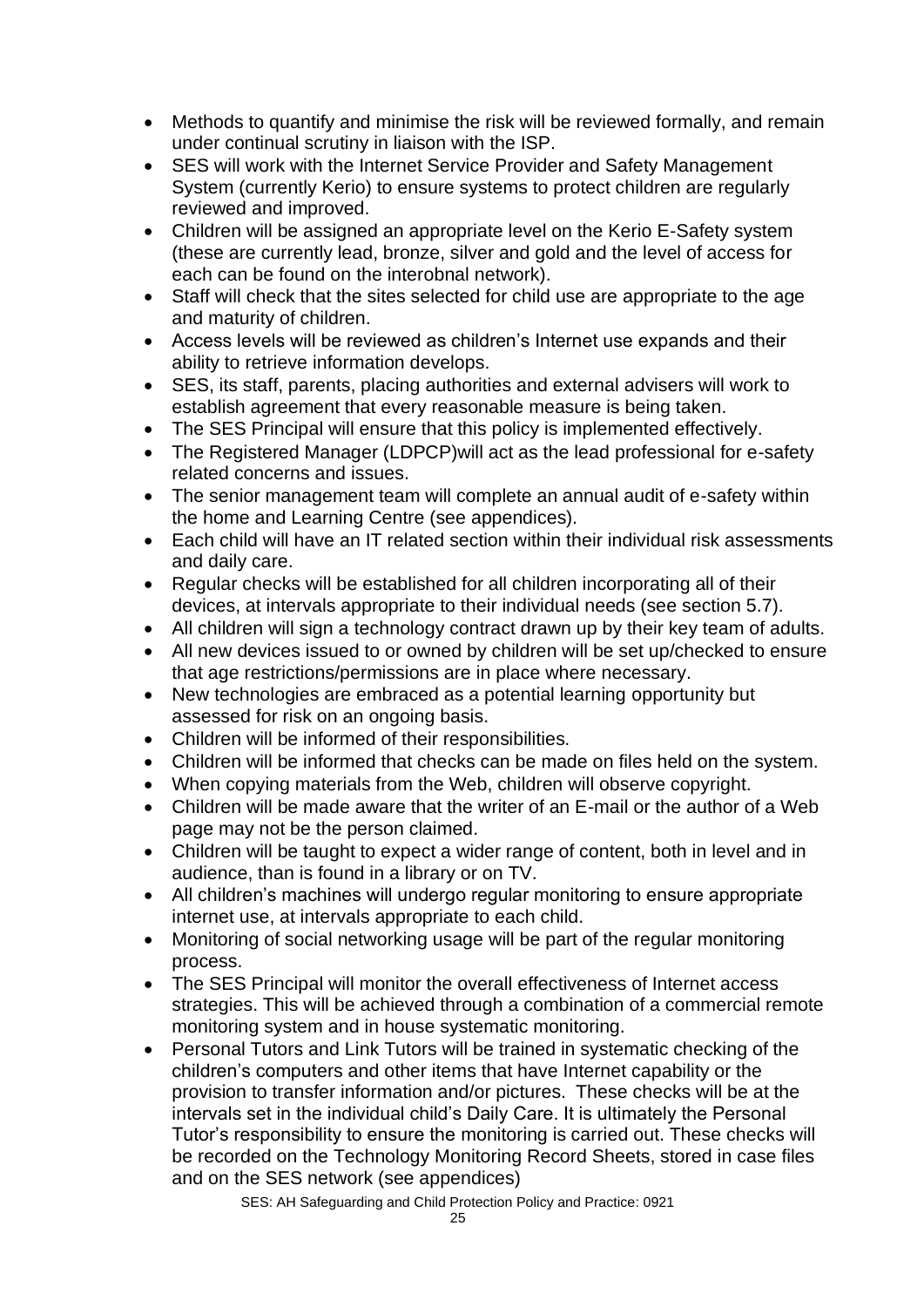- A weekly Kerio alert will be sent to all Personal Tutors outlining all related Internet history for that week for their children.
- Monitoring may move to a more infrequent sample monitoring for individuals with an extended track record of responsible use.
- The senior management team and system administrator will ensure that regular checks are made on files to monitor compliance with this policy.

Staff need to be alert to possible Cybercrime, criminal activity committed using computers and/or the internet. It is broadly categorised as either 'cyber-enabled' (crimes that can happen off-line but are enabled at scale and at speed on-line) or 'cyber dependent' (crimes that can be committed only by using a computer). Cyberdependent crimes include:

- unauthorised access to computers (illegal 'hacking'), for example accessing as the SES network to look for test paper answers or change grades awarded;
- denial of Service (Dos or DDoS) attacks or 'booting'. These are attempts to make a computer, network or website unavailable by overwhelming it with internet traffic from multiple sources; and,
- making, supplying or obtaining malware (malicious software) such as viruses, spyware, ransomware, botnets and Remote Access Trojans with the intent to commit further offence, including those above.

Children with particular skill and interest in computing and technology may inadvertently or deliberately stray into cyber-dependent crime. A referral to the [Cyber Choices](https://nationalcrimeagency.gov.uk/what-we-do/crime-threats/cyber-crime/cyberchoices) programme may be appropriate

If there are any concerns in this area, they should be reported to the DPCP.

# *(See also the "Acceptable Use Of Technology Policy and Practice" document)*

# 14.3 PEER ON PEER ABUSE (Child on Child)

Through induction training all staff are made aware of the safeguarding issues that can manifest themselves via peer on peer abuse. Staff are made aware that children can abuse other children, and that it can happen both inside and outside of Avocet House and online. All staff understand that even if there are no reports in of peer on peer abuse, it does not mean it is not happening and it may be the case that it is just not being reported. As such it is important if staff have any concerns regarding peer on peer abuse they should speak to a DPCP.

It is essential that all staff understand the importance of challenging inappropriate behaviours between peers, many of which are listed below, that are actually abusive in nature. Downplaying certain behaviours, for example dismissing sexual harassment as "just banter". "just having a laugh", "part of growing up" or "boys being boys" can lead to a culture of unacceptable behaviours, an unsafe environment for children and in worst case scenarios a culture that normalises abuse leading to children accepting it as normal and not coming forward to report it. All staff should have a zero-tolerance approach to such abuse.

Peer on peer abuse is most likely to include. But may not be limited to: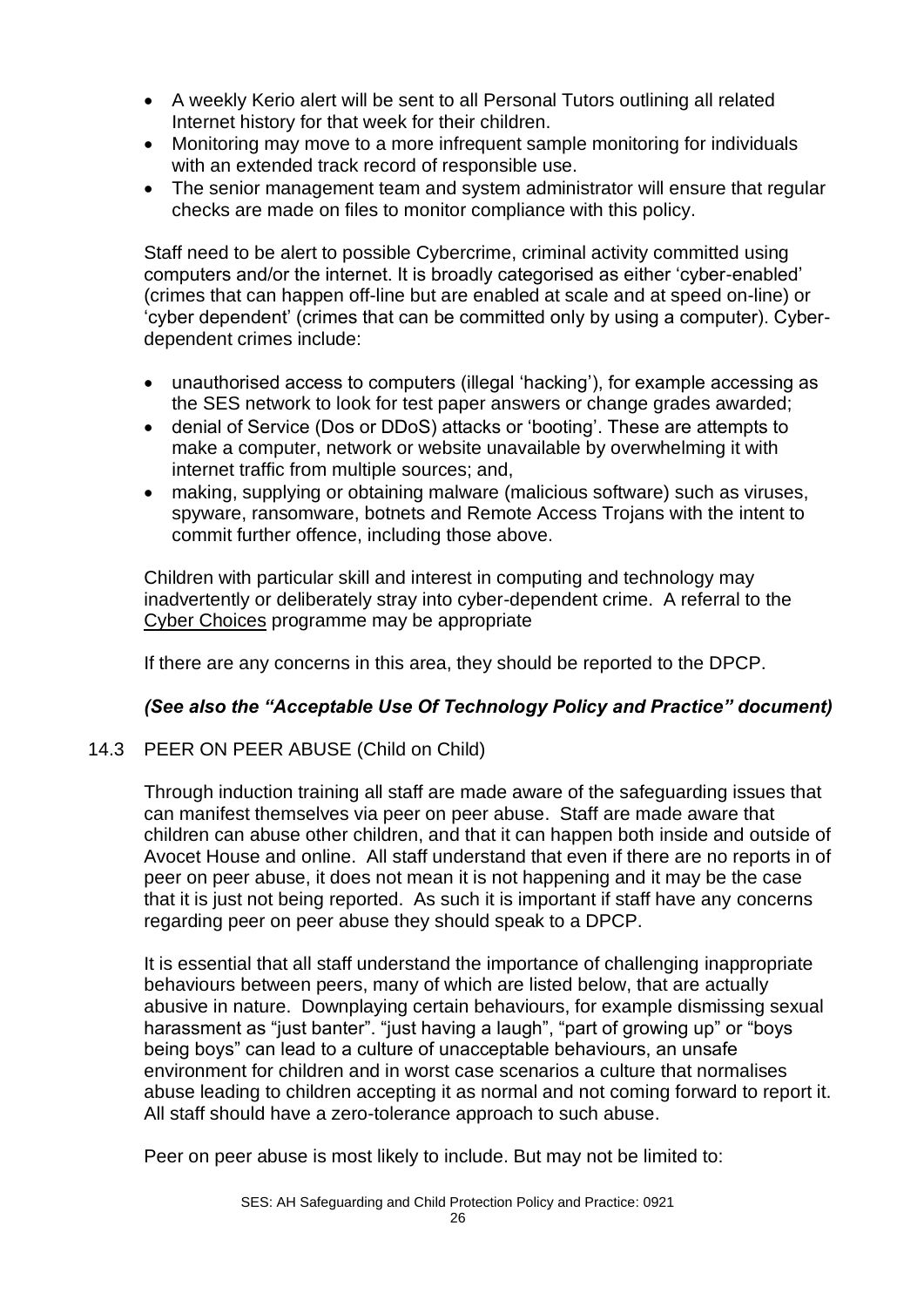- bullying (including cyberbullying, prejudice-based and discriminatory bullying);
- abuse in intimate personal relationships between peers;
- physical abuse such as hitting, kicking, shaking, biting, hair pulling, or otherwise causing physical harm (this may include an online element which facilitates, threatens and/or encourages physical abuse);
- sexual violence, such as rape, assault by penetration and sexual assault;(this may include an online element which facilitates, threatens and/or encourages sexual violence);
- sexual harassment, such as sexual comments, remarks, jokes and online sexual harassment, which may be standalone or part of a broader pattern of abuse;
- causing someone to engage in sexual activity without consent, such as forcing someone to strip, touch themselves sexually, or to engage in sexual activity with a third party;
- consensual and non-consensual sharing of nudes and semi nudes images and or videos (also known as sexting or youth produced sexual imagery);
- upskirting, which typically involves taking a picture under a person's clothing without their permission, with the intention of viewing their genitals or buttocks to obtain sexual gratification, or cause the victim humiliation, distress or alarm; and
- initiation/hazing type violence and rituals (this could include activities involving harassment, abuse or humiliation used as a way of initiating a person into a group and may also include an online element).

In order to respond to concerns of peer on peer abuse, adults will need to refer to the Anti-bullying Policy and Practice document, the Positive Management of Behaviour Policy and Practice document, and the Appropriate Use of Technology Policy and Practice document, depending on the nature of abuse. The procedure for dealing with peer on peer abuse will depend on the nature of the abuse and circumstances where it occurred. Examples are:

- Bullying related abuse SES Bullying Concern Form
- Racial abuse Racist Incident Form
- Physical violence and abuse Restorative processes (potentially linked to incident records, young person response forms)
- **In a situation where child abuse is alleged to have been carried out by another child, the child protection procedures should be adhered to for both the victim and the alleged abuser; that is, it should be considered a child-care and protection issue for both children.**

Regular opportunities exist for community discussion with the children and young people, such as house meetings. All young people also have monthly meetings with personal tutors where they can raise issues, including potential abuse by peers. Educating young people about appropriate peer interactions is a feature of our personalised learning curriculum for all children.

# 14.3.1 Child on Child Sexual Violence and Sexual Harassment

The sexual abuse of children by other children is a specific safeguarding issue, covered in detail in appendix D. This should be read alongside KCSIE Part 5 and the ['Sexual Violence and Sexual Harassment Between Children in](https://assets.publishing.service.gov.uk/government/uploads/system/uploads/attachment_data/file/999239/SVSH_2021.pdf)  [Schools and Colleges](https://assets.publishing.service.gov.uk/government/uploads/system/uploads/attachment_data/file/999239/SVSH_2021.pdf) September 2021'.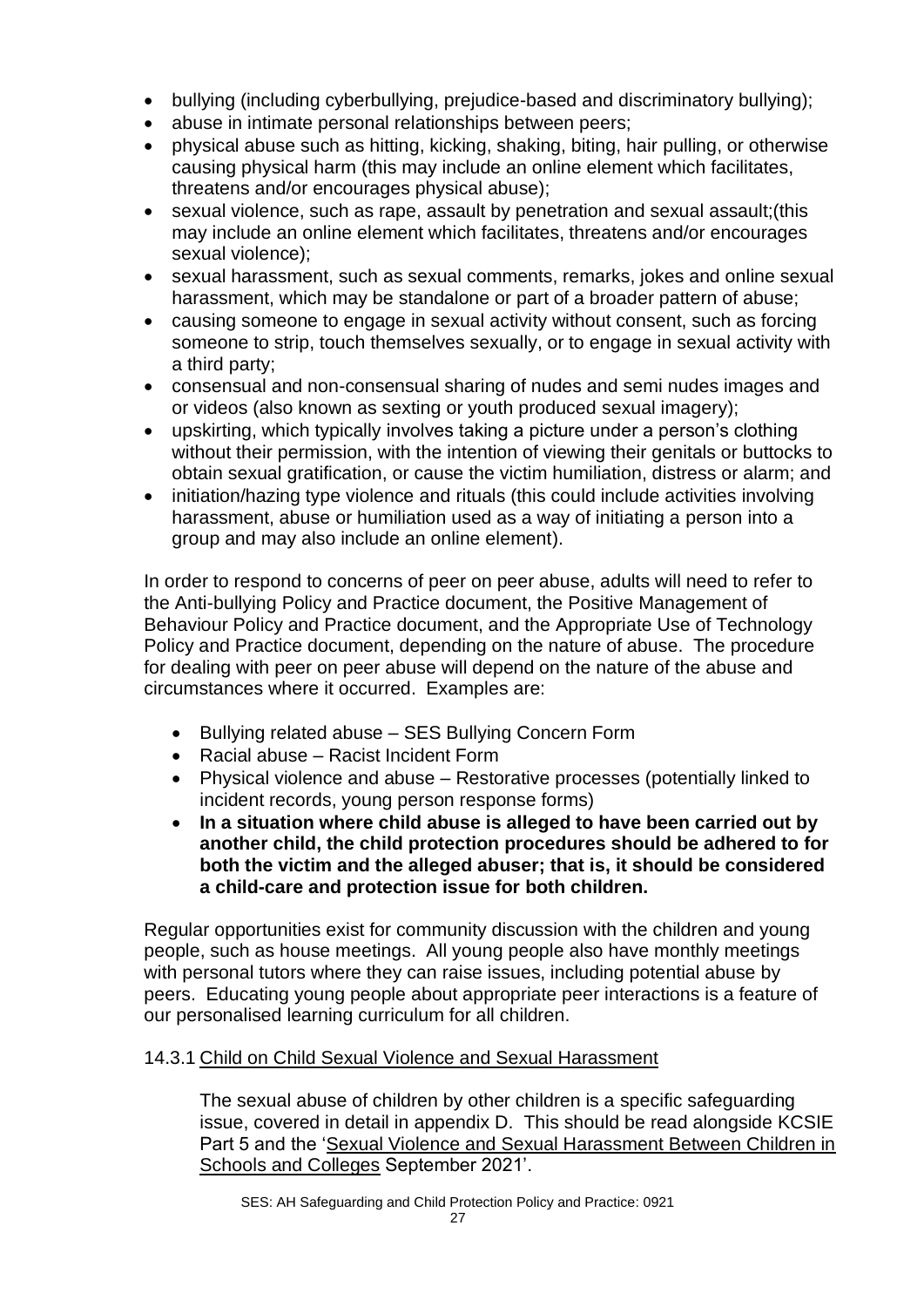# 14.4 CONTEXTUAL SAFEGUARDING

Safeguarding incidents and/or behaviours can be associated with factors outside of Avocet House and/or can occur between children in the local or wider community. Due to the personalised planning and detailed risk assessment for each young person living within Avocet House, all staff constantly monitoring the context within which such incidents or behaviours occur. Where environmental factors present a risk or threat within the young person's daily care, these must be assessed using the standard SES risk assessment procedures.

#### 14.5 SERIOUS VIOLENCE

All staff should be aware of indicators, which may signal that young people are at risk from, or are involved with serious violent crime. These may include increased absence from school, a change in friendships or relationships with older individuals or groups, a significant decline in performance, signs of self-harm or a significant change in well being, or signs of assault or unexpected injuries. Unexplained gifts or new possessions could also indicate that young people have been approached by, or are involved with, individuals associated with criminal networks or gangs and may be at risk of criminal exploitation.

All staff should be aware of the range of risk factors which increase the likelihood of involvement in serious violence, such as being male, having been frequently absent or permanently excluded from school, having experienced child maltreatment and having been involved in offending, such as theft or robbery.

Advice is also provided in the Home Office's guidance ['Preventing youth violence](https://assets.publishing.service.gov.uk/government/uploads/system/uploads/attachment_data/file/418131/Preventing_youth_violence_and_gang_involvement_v3_March2015.pdf)  [and gang involvement '](https://assets.publishing.service.gov.uk/government/uploads/system/uploads/attachment_data/file/418131/Preventing_youth_violence_and_gang_involvement_v3_March2015.pdf)

# **15 STAFF RECRUITMENT AND SELECTION**

SES has in place a series of systems and checks that assist in the safe recruitment and selection of staff. All staff are subject to a Disclosure and Barring Service check at the enhanced with barred list level. Candidates must provide proof of identity through official documents and qualifications and references are checked for authenticity.

All staff must provide a full employment history with any gaps fully explained and all appointments will be subject to references having being received and checked. The Registered Manager/Head of Education verifies all references that have involved previous employment within children or vulnerable adults. Referees will be reminded that references must not contain any material mis-statement or omission relevant to the suitability of the applicant.

Even the most careful selection process cannot guarantee the suitability of candidates and all new appointments will be subject to a probationary period. On commencement of duties all staff participate in the Staff Support and Development Programme, which provides regular, planned and supportive supervision, guidance and development opportunities.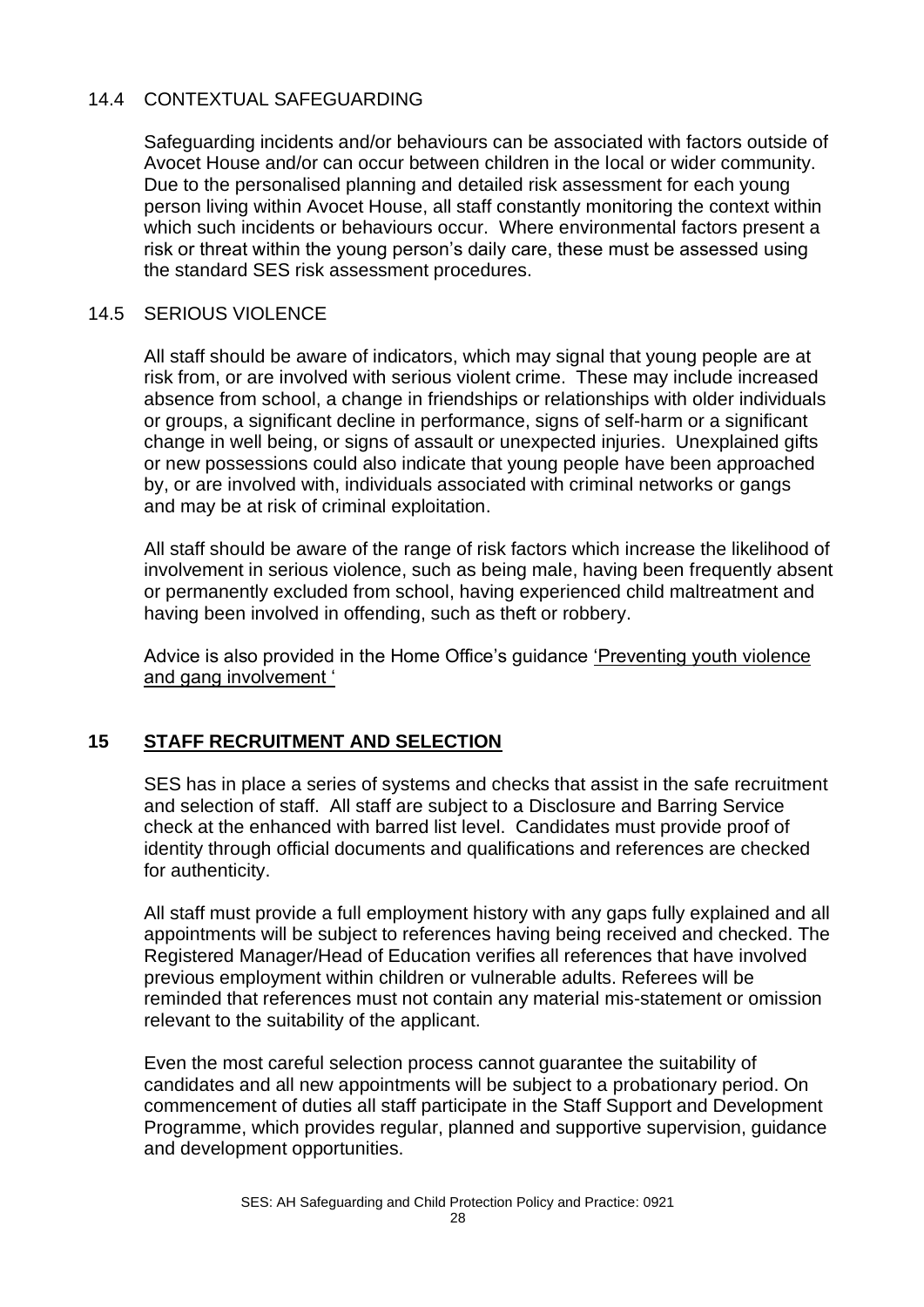Directors, SES Principal, SES Deputy Principal, Registered Managers, Heads of Education, Heads of Care all attend the local authority Safer Recruitment Training. Deputy Care Managers are offered this training as part of their professional development at an agreed timescale, although this is not deemed mandatory.

Specialist Education Services holds a Single Central Record (SCR) for those employed or engaged with the establishment. This document forms an integral part of the recruitment and selection policy and forms part of the overall safeguarding measures. This is maintained in line with the Keeping Children Safe in Education 2021 statutory guidance.

# *[See also the "Recruitment and Selection Policy and Practice" document]*

# **16 SAFEGUARDING AND CHILD PROTECTION TRAINING**

Specialist Education Services is committed to the training and updating of designated staff as a priority, with refreshers at 2 yearly intervals, overseen by the LDPCP. All staff (full-time and part-time) will have access to basic safeguarding training as part of their induction process and will undertake suitable refresher training annually in line with the Keeping Children Safe in Education guidelines.

As part of the induction training it is important that all risk areas are considered with regards to keeping Young People safe; this covers a comprehensive range of areas:

- What is Child Protection? A brief look at SES Safeguarding Policy and the linked portfolio of other policies (e.g. Positive Management of Behaviour)
- SES expectations of adults with regard to professional conduct
- The safeguarding response to children who go missing from care and education
- Role of the Norfolk Safeguarding Children Partnership (NSCP), Children's Advice and Duty Service (CADS) and the Multi Agency Safeguarding Hub (MASH)
- Signs and Symptoms of Abuse
- Early Help process and section 17 and 47 referrals
- Recognising responding to a disclosure
- The Role of the LDPCP and other DPCP
- Whistleblowing procedures and policy
- Child Sexual Exploitation & Teenage Pregnancy
- Honour Based Violence & Female Genital Mutilation
- Modern slavery and Child Trafficking
- Radicalisation & Prevent Duty
- Child Criminal Exploitation: County Lines and Serious Violence
- E-Safety (online safety), including sending of nudes and semi nudes
- Peer on Peer Abuse
- Sexual violence and sexual harassment between children
- Essential Government Safeguarding Documents

Staff must read and understand Keeping Children Safe In Education Part one and Annex A, as well as this Safeguarding and Child Protection Policy in full.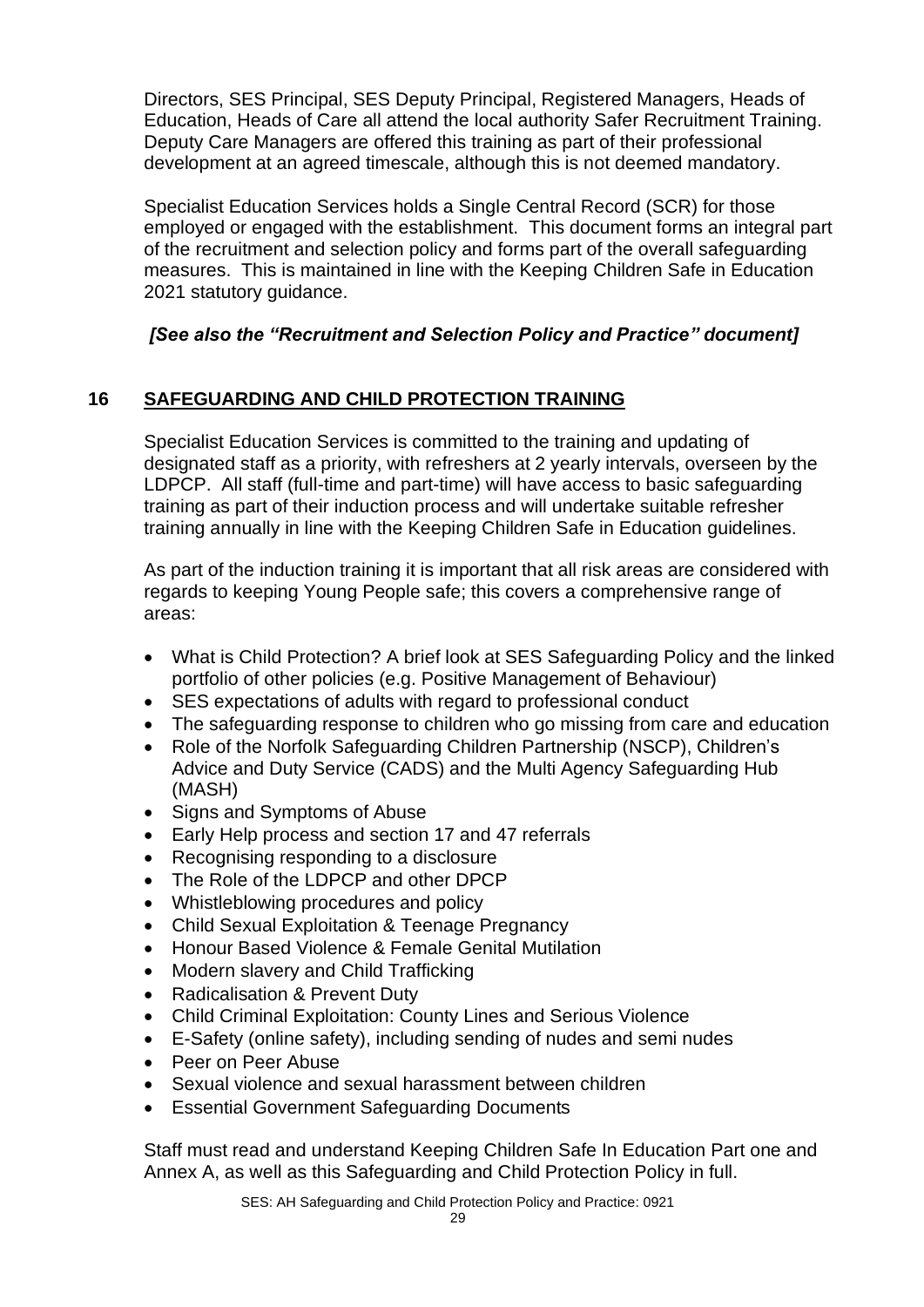The primary aim of this training is to raise awareness amongst all staff in relation to safeguarding and child abuse in order to equip them with relevant knowledge and skills which will enable them to recognise and respond to child protection issues, and enable them to implement this policy. They must also be able to recognise how this training is implemented to protect Young People on a daily basis through the care planning process.

Personal Development happens through opportunities to:

- examine the values and attitudes underlying concerns about child abuse
- identify personal values and attitudes to child abuse, e.g. Am I aware of my personal prejudices? Will I transfer them to the child or young person? Will this affect my ability to function effectively in this situation?
- explore personal feelings about cases of abuse.

Adults have a responsibility to ensure young people are taught about safeguarding, including online, through teaching and structured learning opportunities. This may include covering relevant issues through a range of means, including, PSHEE, Relationships Education and Relationships and Sex Education, tutorials, personalised planning (such as specific twenty four hour curriculum) and sharing views on individual risk assessment and personal progress.

# **17 PORTFOLIO OF OTHER POLICY AND PRACTICE DOCUMENTATION THAT CONTRIBUTE TO THE SAFEGUARDING PROCESS**

In a high quality organisation there will be a wide range of policy documents and practice issues that underpin the holistic safeguarding process. No one of these documents and associated practice and procedures can in themselves illustrate the complete picture.

Some of these policies and guidance has been signposted throughout this document. Each policy referenced in the text above or the list below can be seen in detail on the establishment's internal network and every staff member has their own personal copy on their laptop.

- Children Missing from Care and Education Policy and Practice Document
- Access and Visitors Policy and Practice Document
- Anti Bullying Policy and Practice Document
- Policy and Practice For The Disclosure Of Information In The Public Interest (Whistle Blowing)
- Complaints and Representations Policy and Practice
- Grievance, Capability and Disciplinary Procedures
- Health and Safety Policy and Practice Document
- Recruitment and Selection Policy and Practice
- Regulation 44 and 45 Procedures and Supporting Guidance
- Notification Of Significant Events Policy and Practice
- Critical Incident Policy and Practice
- Personal, Social, Health and Economic Education Policy and Practice
- Educational, Social and Leisure Visits and Activities Policy and Practice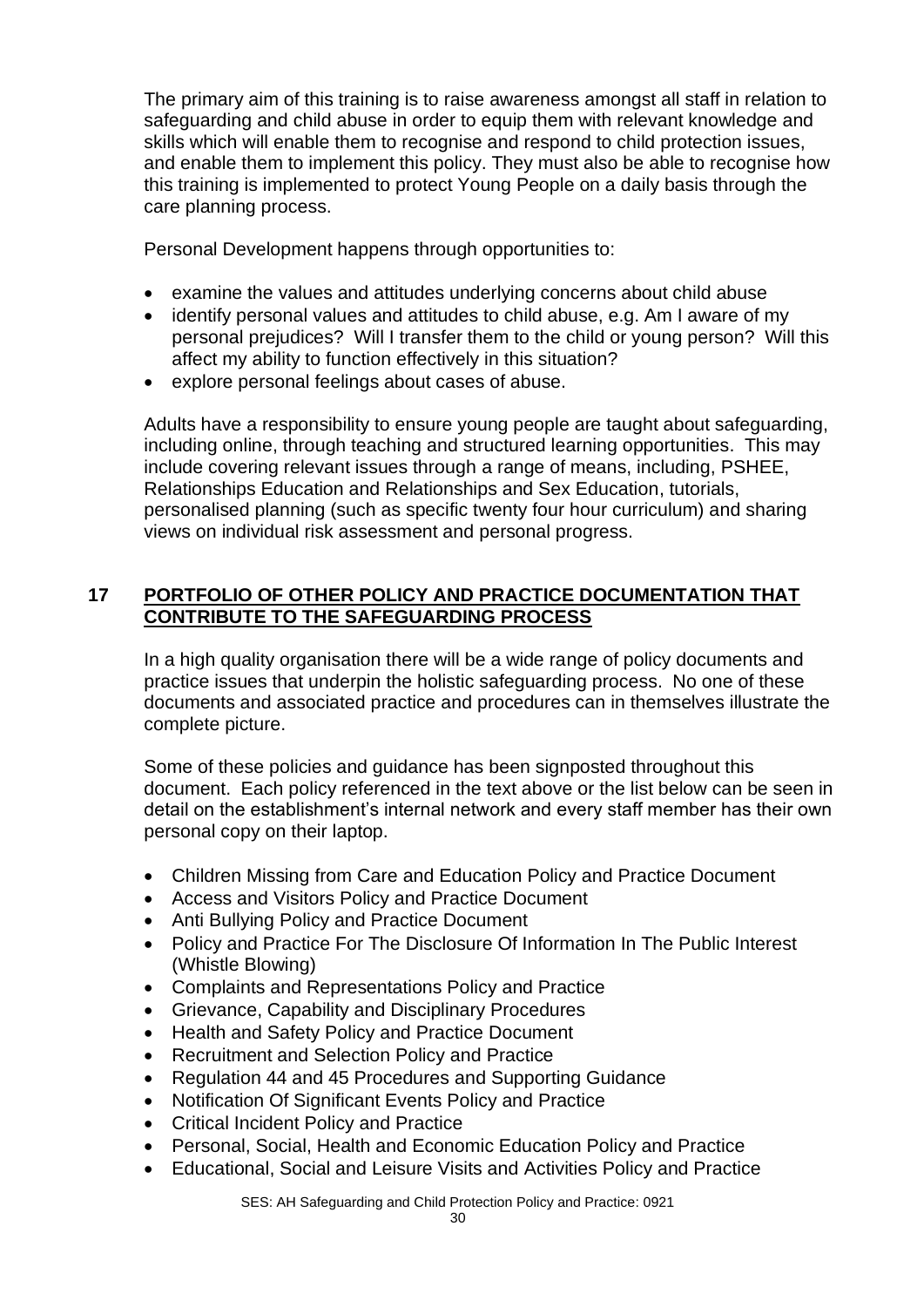- The Management of Allegations and Concerns Regarding the Professional Conduct of Adults in Relation to Child Protection: Policy and Practice
- Appropriate and Suitable Location Review for Avocet House
- Relationships and Sex Education, and Health Education Policy (Health and Safety Policy - section 25)
- Relationships and Sex Education Policy and Practice (Curriculum)

The following national guidance should also be read in conjunction with this policy:

- What to do if you're worried a child is being abused: Advice for practitioners March 2015
- Working Together to Safeguard Children July 2018
- PREVENT Strategy HM Government July 2015
- Keeping children safe in education: Information for all school and college staff September 2021 (Part 1)
- Keeping Children Safe in Education September 2021
- Sexual violence and sexual harassment between children in schools and colleges September 2021
- Sharing nudes and semi-nudes: advice for education settings working with children and young people December 2020
- Teaching Online Safety in Schools June 2019
- Preventing youth violence and gang involvement (Home Office)
- Criminal Exploitation of children and vulnerable adults: County Lines September 2018

All staff have a responsibility for monitoring its effectiveness. All designated members of staff have a particular responsibility, (and the Lead Designated Person a specific responsibility), for monitoring and evaluating our use of child protection procedures and the degree to which each house is safe, welcoming, supporting and a listening and telling environment.

# **APPENDIX A**

# **Role of the Lead Designated Person for Child Protection (LDPCP) (and the Deputy LDPCP in their absence)**

# **Manage Referrals**

- Refer cases of suspected abuse or allegations to the local authority children's social care as required, and other relevant investigating agencies and support staff once referrals are made to local authority children's social care.
- Refer cases to the Channel programme where there is a radicalisation concern as required and support staff who make referrals to the Channel programme.
- Potentially refer cases where a person is dismissed or left due to risk/harm to a child to the Disclosure and Barring Service as required in consultation with the Principal.
- Following discussion with senior leadership, refer cases where a crime involving safeguarding may have been committed to the police as required.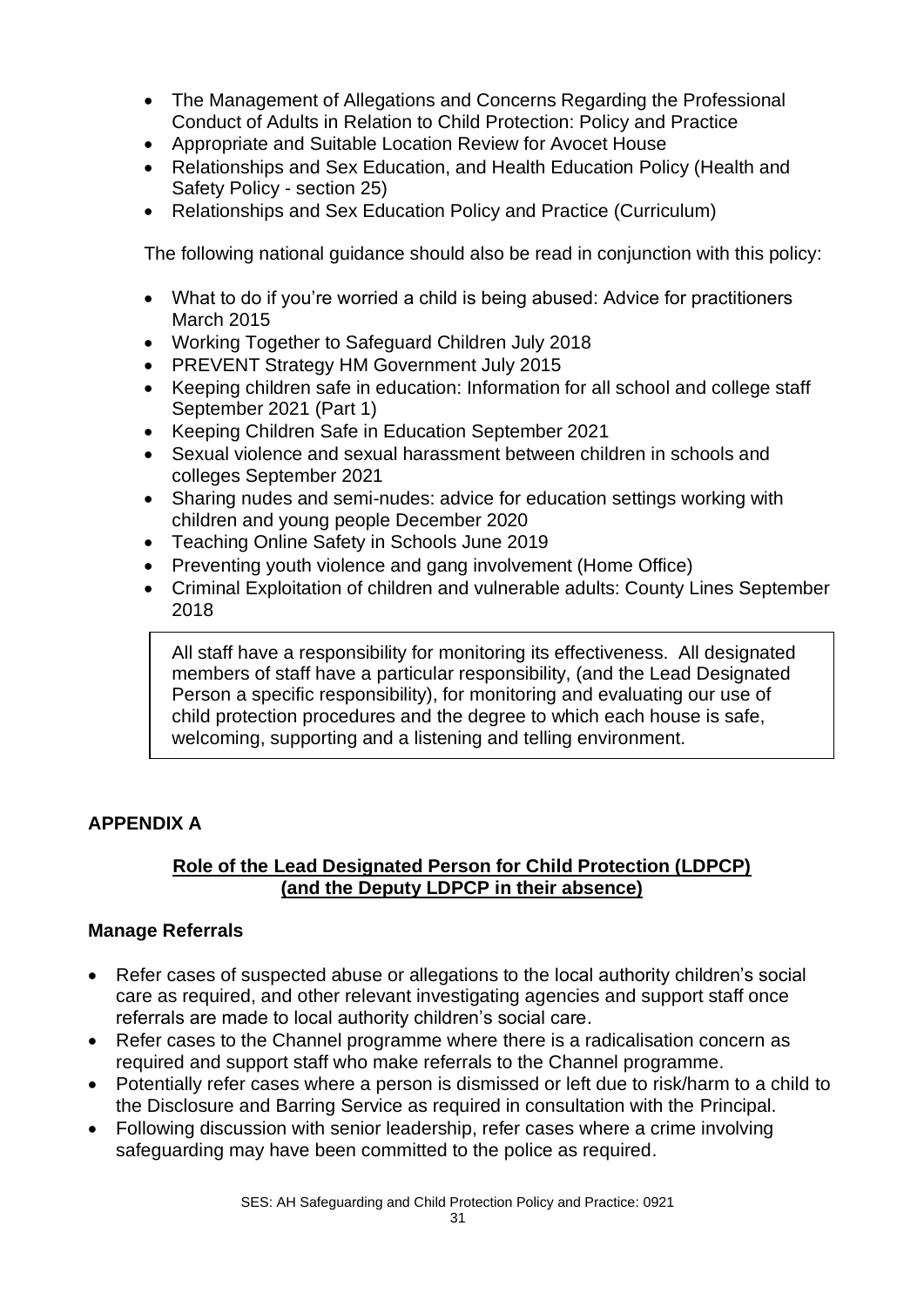# **Working with others**

- Act as a source of support, advice and expertise for all staff.
- Act as a point of contact with the safeguarding partners.
- Liaise with the SES Principal to inform him/her of issues especially ongoing enquiries under section 47 of the Children Act 1989 and police investigations.
- As required liaise with the local area designated officer (LADO) for child protection concerns in cases which concern a staff member.
- Liaise with staff on matters of safety and safeguarding and welfare (including online and digital safety) and when deciding whether to make a referral by liaising with relevant agencies so that children's needs are considered holistically.
- Liaise with SES Principal to inform him/her of any issues and ongoing investigations and ensure there is always cover for this role.
- Promote supportive engagement with parents and/or carers in safeguarding and promoting the welfare of children.
- Work with the Head of Education and relevant strategic leads, sharing lead responsibility for promoting educational outcomes by knowing the welfare, safeguarding and child protection issues that children are experiencing.

# **Raising Awareness**

- Ensure each member of staff has access to, and understands, the establishment's child protection and safeguarding policy and procedures, especially new and part time staff.
- Ensure the establishment's child protection and safeguarding policy is reviewed annually and procedures and implementation are updated and reviewed regularly, and work with the SES Principal regarding this.
- Ensure the child protection and safeguarding policy is available publicly and parents are aware of the fact that referrals about suspected abuse or neglect may be made and the role of the establishment in this.
- Link with the safeguarding partner arrangements to make sure staff are aware of training opportunities and the latest local policies on local safeguarding arrangements.
- Help promote educational outcomes by sharing information about the welfare, safeguarding and child protection issues that children are experiencing.

# **Training, knowledge and skills**

The LDPCP (and deputy) will complete training to provide them with the knowledge and skills required to carry out the role, updated every two years. As a minimum this will include –

- Safeguarding in Education Designated Lead
- Lead Designated Person for Child Protection
- Prevent
- Family Support Process

The LDPCP is expected to refresh their knowledge and skills annually through e-bulletins, meeting other DSLs or reading latest developments, to allow them to: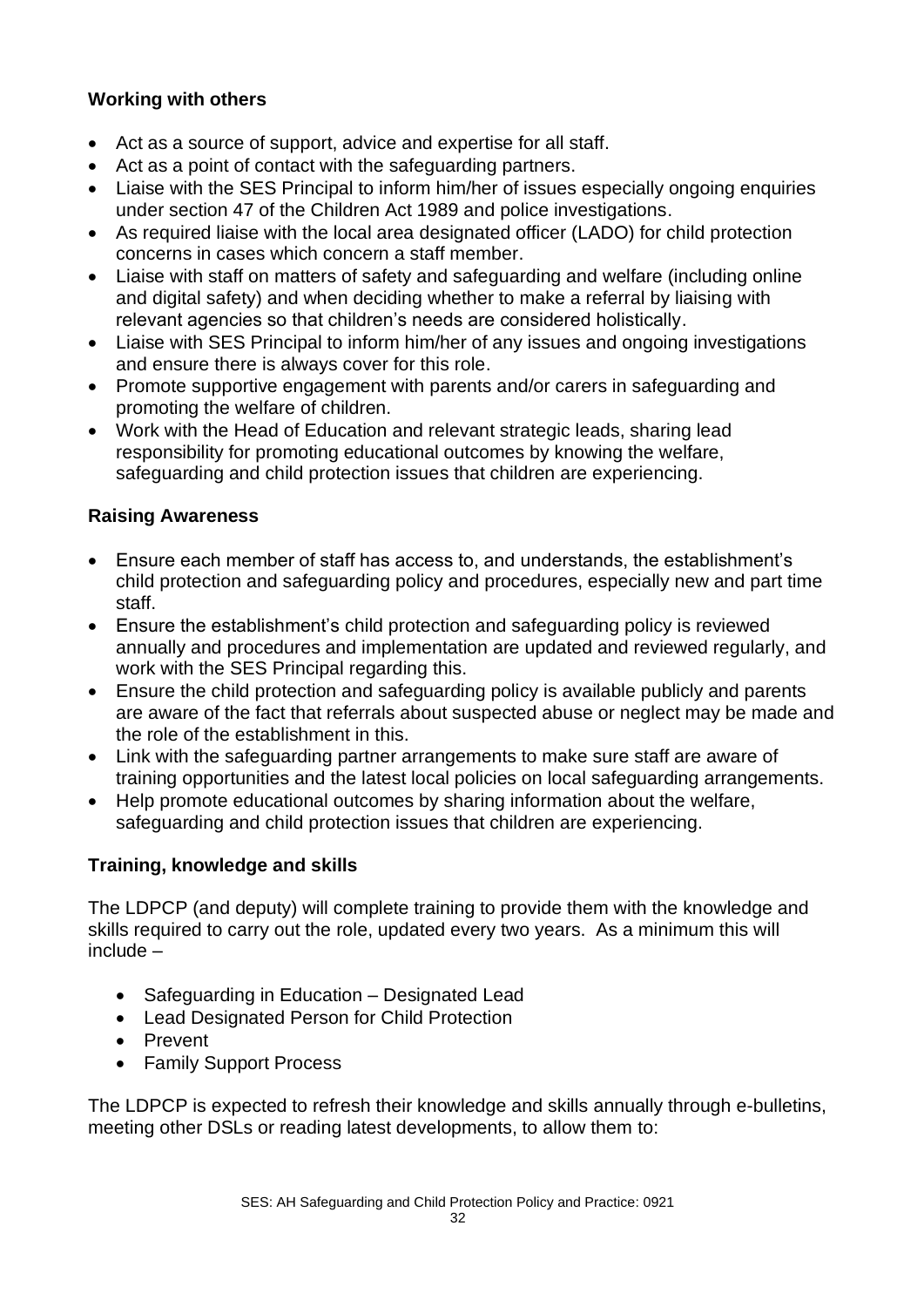- Understand the assessment process for providing early help and statutory intervention, including local criteria for action and local authority children's social care referral arrangements
- Have a working knowledge of how local authorities conduct a child protection case conference and a child protection review conference and be able to attend and contribute to these effectively when required to do so.
- Understand the importance of the role the LDPCP has in providing information and support to children social care in order to safeguard and promote the welfare of children.
- Understand the lasting impact that adversity and trauma can have, including on children's behaviour, mental health and wellbeing, and what is needed in responding to this in promoting educational outcomes;
- Be alert to the specific needs of children in need, those with special educational needs and disabilities (SEND), those with relevant health conditions and young carers.
- Understand the importance of information sharing, both within the establishment, and with the safeguarding partners, other agencies, organisations and practitioners;
- Understand and support the requirements with regards to the Prevent duty and provide advice and support to staff on protecting young people from the risk of radicalisation.
- To understand the unique risks associated with online safety and be confident that they have the relevant knowledge and up to date capability required to keep young people safe whilst they are online at the establishment
- To recognise the additional risks that young people with SEN and disabilities (SEND) face online, for example, from online bullying, grooming and radicalisation and are confident they have the capability to support SEND young people to stay safe online
- Obtain access to resources and attend any relevant or refresher training courses.
- Ensure all staff have induction training covering safeguarding and child protection and are able to recognise and report any concerns immediately they arise.
- Plan and implement annual safeguarding and child protection training for the establishment
- Encourage a culture of listening to children and taking account of their wishes and feelings, among all staff, in any measures the establishment may put in place to protect them.

# **Providing support to staff**

- Ensure that staff are supported during the referrals processes.
- Support staff to consider how safeguarding, welfare and educational outcomes are linked, including to inform the provision of academic and pastoral support.

# **Understanding the views of children**

- Facilitate a culture of listening to young people and take into account their wishes, and consider the feelings amongst all staff in any measures that the establishment may put in place to protect them.
- Understand the difficulties that children may have in approaching staff about their circumstances and consider how to build trusted relationships which facilitate communication.

# **Holding and sharing information**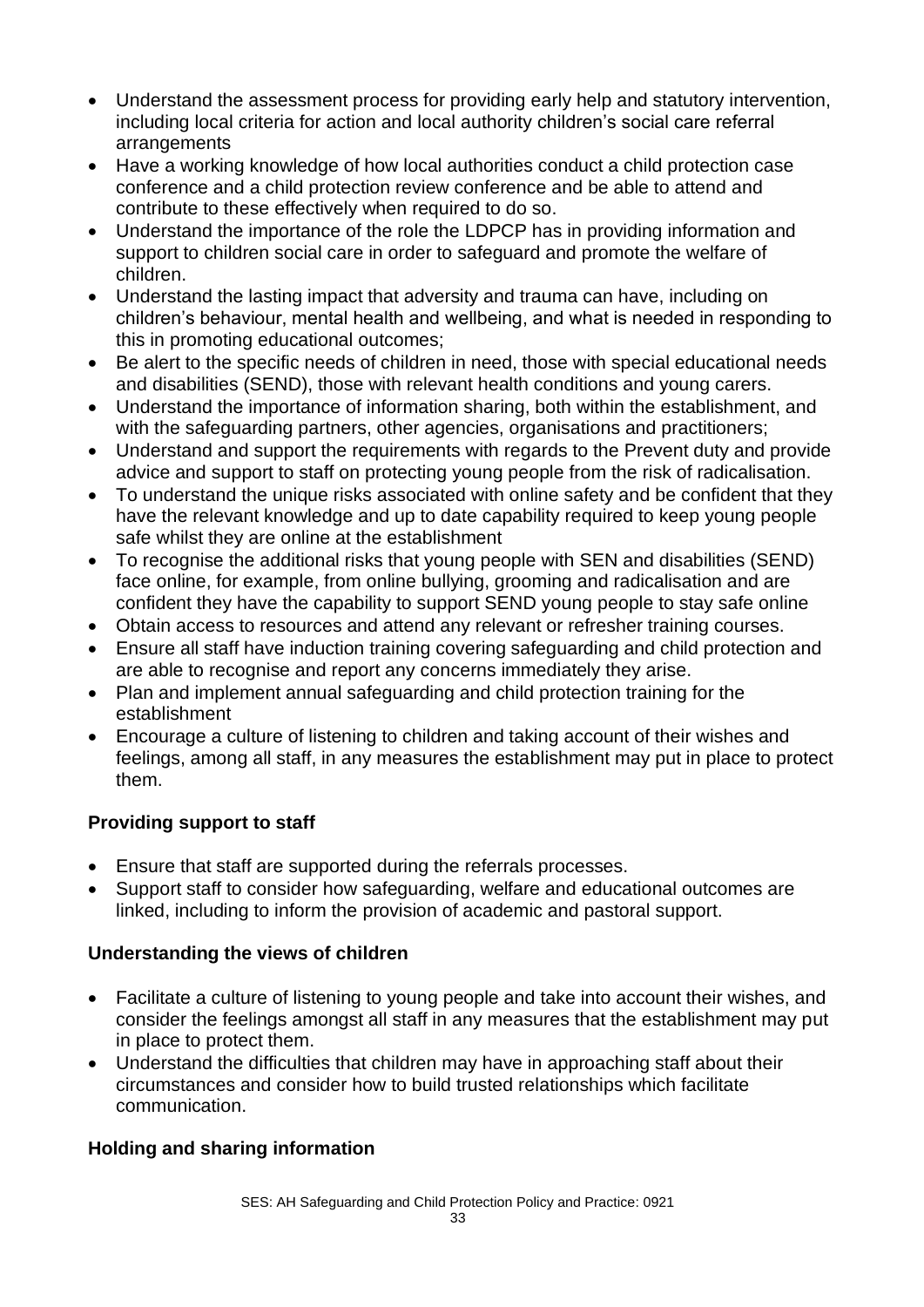- Understand the importance of information sharing, both within the establishment and with other schools, colleges and establishments, and with safeguarding partners, other agencies, organisations and practitioners.
- Where children leave the establishment ensure their child protection file is copied for new establishment as soon as possible but transferred separately from the main file.
- Be able to keep detailed, accurate, secure written records of concerns and referrals and understand the purpose of this record keeping.
- Understand the relevant data protection legislation and regulations, especially the Data Protection Act 2018 and the UK GDPR.

# **APPENDIX B**

# **DPCP Checklist In The Event Of A Disclosure/Concern**

- Listen to the concern being expressed
- If necessary instruct the member of staff expressing the concern to complete a Disclosure form clearly outlining the disclosure or the concerns and reasons for them. This must be dated and signed.
- Ensure the immediate safety of the child or young person.
- Consult with the Registered Manager (LDPCP), or in their absence the Head of Care (Deputy LDPCP); if for any reason this is not immediately possible proceed as designate to the SES Principal.
- Inform the NSCP Child Protection Team initially by telephone through CADS. They will from then on provide advice and assistance and will be responsible for co-ordinating the further conduct of the case, including the involvement of MASH if deemed appropriate and necessary.
- If the alleged abuse or staff's concerns are directly linked with the young person's home life, then Norfolk Social Services Child Protection Team will pass the case over to the Child Protection Team in the child or young person's home area.
- Take no further action without first consulting the Child Protection Team. Keep them informed of any further developments.
- It is the responsibility of the Lead Designated Person (or their designate) to inform the appropriate responsible officer for the child's home district without delay. If the child or young person's home district is within Norfolk, the relevant responsible officer should be notified of the circumstances of the case.
- Immediately notify Ofsted of a Child Protection referral by completing an Online Notification of Significant Events form. Print the completed Notification of significant events form for the child's file. Ofsted is informed of the instigation and outcome of any child protection enquiry.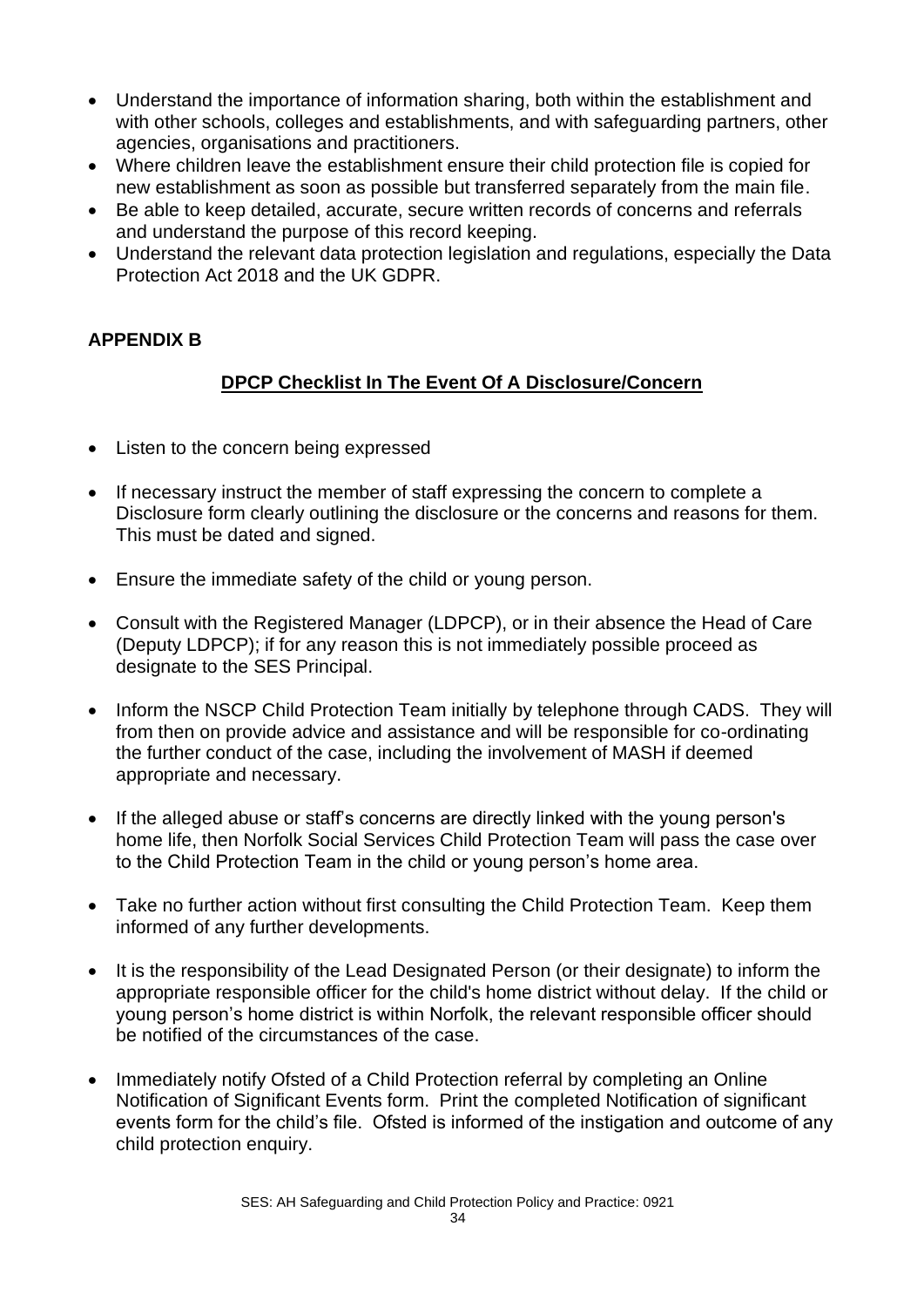- Make an entry in the Notification of Significant Events book.
- Following the resolution of a CP referral an online **Resolution Form** must be completed by the Case Co-Ordinator and will automatically be sent to Ofsted.
- Log all contacts and updates on the internal Child Protection timeline.
- If there is an allegation made against a member of staff, this must be referred directly and immediately to the Lead Designated Person who will involve the SES Principal.

# **APPENDIX C**

#### **SIGNS AND SYMPTOMS OF ABUSE**

The following is a list of signs and symptoms as it appears in the current NSCP procedures, and KCSIE. Staff should familiarise themselves with these and be aware of them.

This appendix is intended to help staff that come into contact with child abuse. It should not be considered as a comprehensive or definitive list, nor does the presence of one or more factors give proof that child abuse has occurred. It may however, indicate that careful investigation should take place.

#### **1 PRESENTATION OF AN INJURY**

There are certain parental responses, which are known, by research and experience, to suggest a cause for concern. These include:

- 1.1 An unexplained delay in seeking treatment that is obviously needed, or it is sought at an inappropriate time;
- 1.2 A lack of awareness or denial of any injury;
- 1.3 Incompatible explanations are offered
- **or**;

The child is said to have acted in a way that is not appropriate to its age and development

**or**;

Several different explanations are offered: *(N.B. The child and/or other members of the family may support the explanations, however improbable)*

- A reluctance to give information, or failure to mention previous injuries known to have occurred. Conversely, some parents are over-compliant in their response to questioning;
- The family has attended Accident and Emergency departments, unusually frequently, with appropriate and inappropriate requests for attention;
- A constant presentation of minor injuries, which may represent 'a cry for help', which, if ignored, may lead to more serious injury. Attention may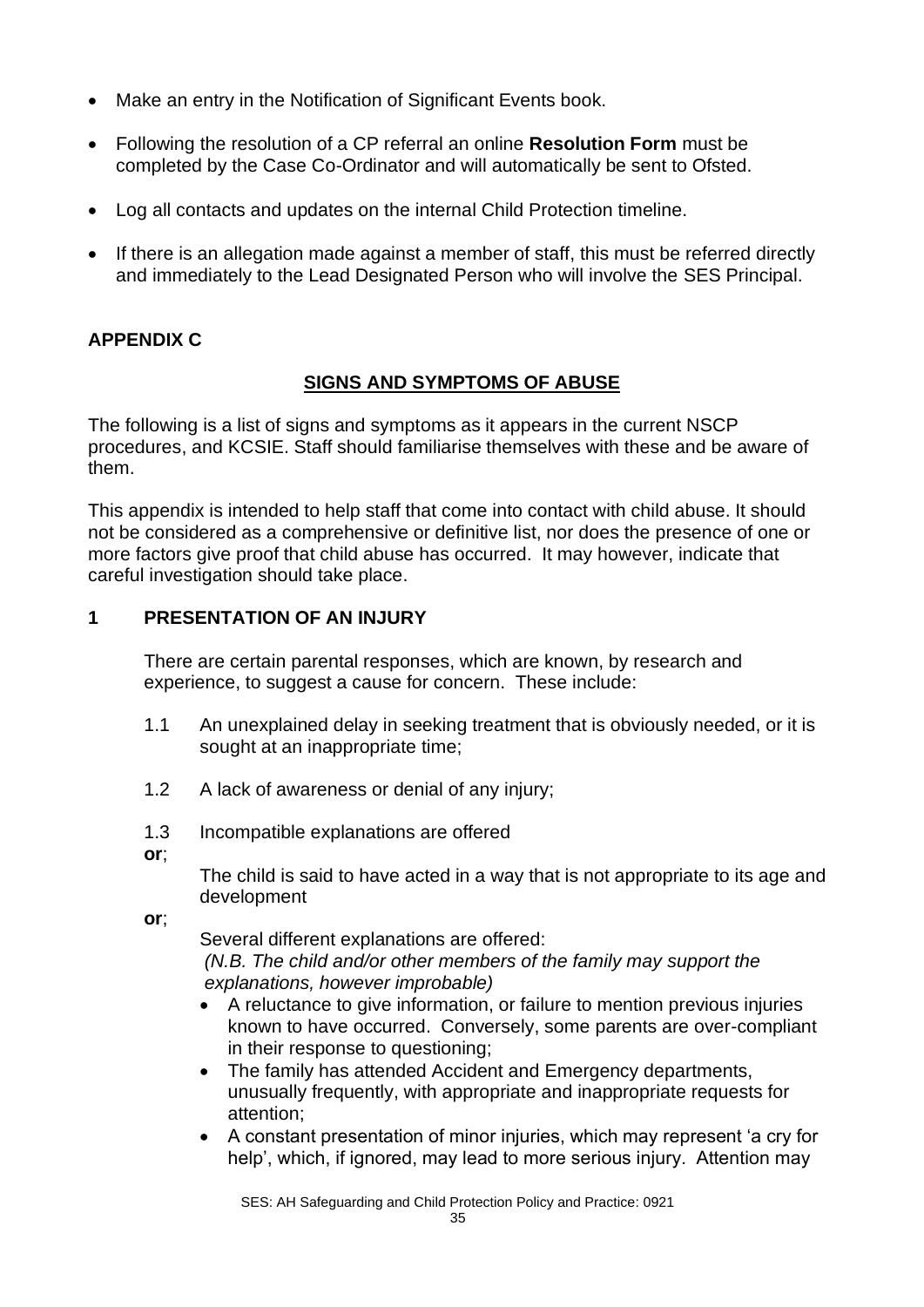be sought for other problems unrelated to the injury, which may not even be mentioned;

- Unrealistic expectations of the child, or constant complaints about the child. Parents may show a violent reaction to a child's naughty behaviour;
- Consent for further medical investigation is refused;
- The parents are drunk or under the influence of drugs or cannot be found;
- The parents ask for the child to be removed from home or indicate difficulties coping with the child.

# **2 PHYSICAL INJURY**

This part is of particular relevance to doctors but also offers a lay person's guide to the more common injuries found in cases of child abuse. Some injuries may seem insignificant by themselves, but repeated injuries, even of a very minor nature, especially in a baby or young child, may be symptomatic of child abuse and, if no action is taken, the child may be injured more seriously.

# 2.1 BRUISES

- Petechial haemorrhage (pin-point haemorrhage of the face and neck can indicate a serious shaking injury).
- Multiple subungual haematomas (haemorrhages under fingernails).
- Black eyes- particularly suspicious if both eyes are black (most accidents cause only one), if the lids are swollen and tender and if there is no bruising to the forehead or nose. Black eyes can also be caused by blood seeping down from an injury above, e.g. a skull fracture - in these cases, there will be little lid swelling.
- Bruising in or around the mouth (especially in small babies where it can indicate force-feeding).
- Grasp marks on the arms, or chest, of a small child.
- Finger marks (e.g. three or four small bruises may be seen on one side of the face and one on the other.
- Symmetrical bruising on the ears sometimes on the back of the ear.
- A direct impression or outline bruising (e.g. belt marks, handprints).
- Linear bruising (particularly on the buttocks or back).
- Bruising on soft tissue with no obvious explanation.
- Different age bruising.

N.B. most falls, or accidents, produce one bruise on a single surface, usually on a bony protuberance. A child who falls downstairs generally has only one or two bruises. Bruising in accidents is usually on the front of the body, as children generally fall forwards. In addition, there may be marks on their hands if they have tried to break their fall.

N.B. The following are uncommon sites for accidental bruising:

- Back, back of legs, buttocks (exception, occasionally, along the bony protuberances of the spine);
- Mouth, cheeks, behind the ear;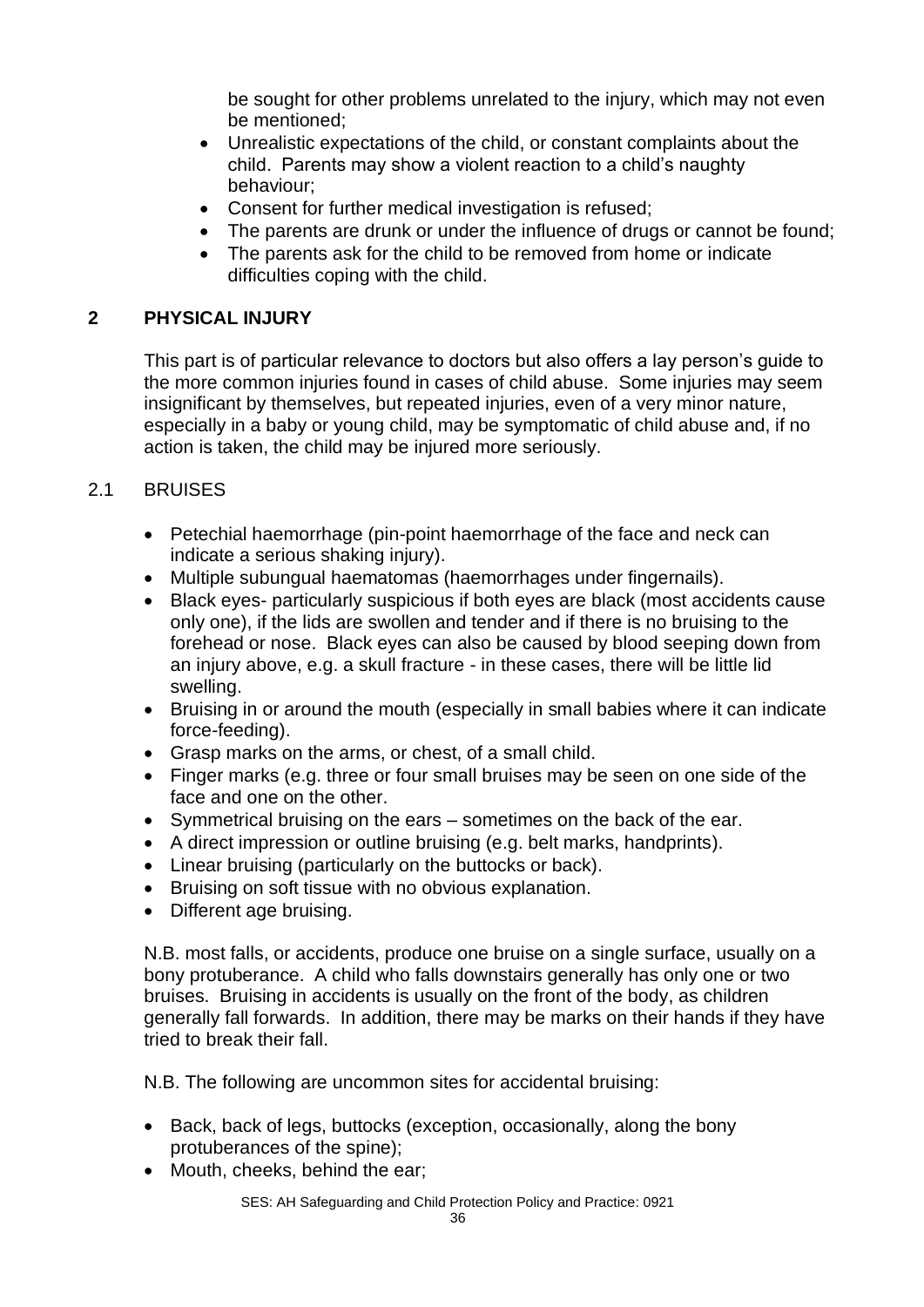- Stomach, chest;
- Under the arm;
- Genital, rectal area (but ask if the child is learning to ride a bicycle);
- Neck.

N.B. Harmless "Mongolian blue spot" may be mistaken for fresh bruises in African or Asian children.

# 2.2 FRACTURES

- Any fracture which does not have a clearly accidental history.
- A vague history of "must have hit his/her head on the cot bars" or maybe "falling" downstairs" will be suspect.
- Additional, unsuspected fractures of the ribs, long bones and skull may be revealed on x-ray.

Fractures should be suspected if there is pain, swelling and discolouration over a bone or joint. The most common non-accidental fractures are to the long bones (i.e. arms, legs, ribs). It is very rare for a child under one year to sustain a fracture accidentally. Fractures normally cause pain and it is difficult for a parent to be unaware that a child has been hurt.

# 2.3 JOINTS

A tender, swollen joint with a normal x-ray may require a further x-ray in two weeks, to reveal fracture of bleeding under the periosteum (lining of the bone).

Radiological signs which should arouse suspicion:

- Any fracture in a young child.
- Spinal fracture in a young child.
- Multiple fractures.
- Various stages of healing.
- Epiphyseal displacement.
- Metaphyseal fracture or fragmentation (chip fractures).
- Double contour lines of periosteum.
- Massive cortical thickening  $-$  this is a late sign.
- Avulsion of provisional zone of clarification.

#### 2.4 MOUTH

Tear to the fraenulum often indicates force-feeding of a baby. There is often finger bruising on the cheeks or in and around the mouth. In addition, there may be linear grazing on the palate.

# 2.5 EYES AND BRAIN

- Retinal haemorrhage from chest compression or shaking.
- Bleeding into the anterior chamber of the eye.
- SES: AH Safeguarding and Child Protection Policy and Practice: 0921 • Subdural haemorrhage – suspect when presenting signs are vomiting; irritability; failure to thrive and/or minor weakness of arm and leg on one side – in the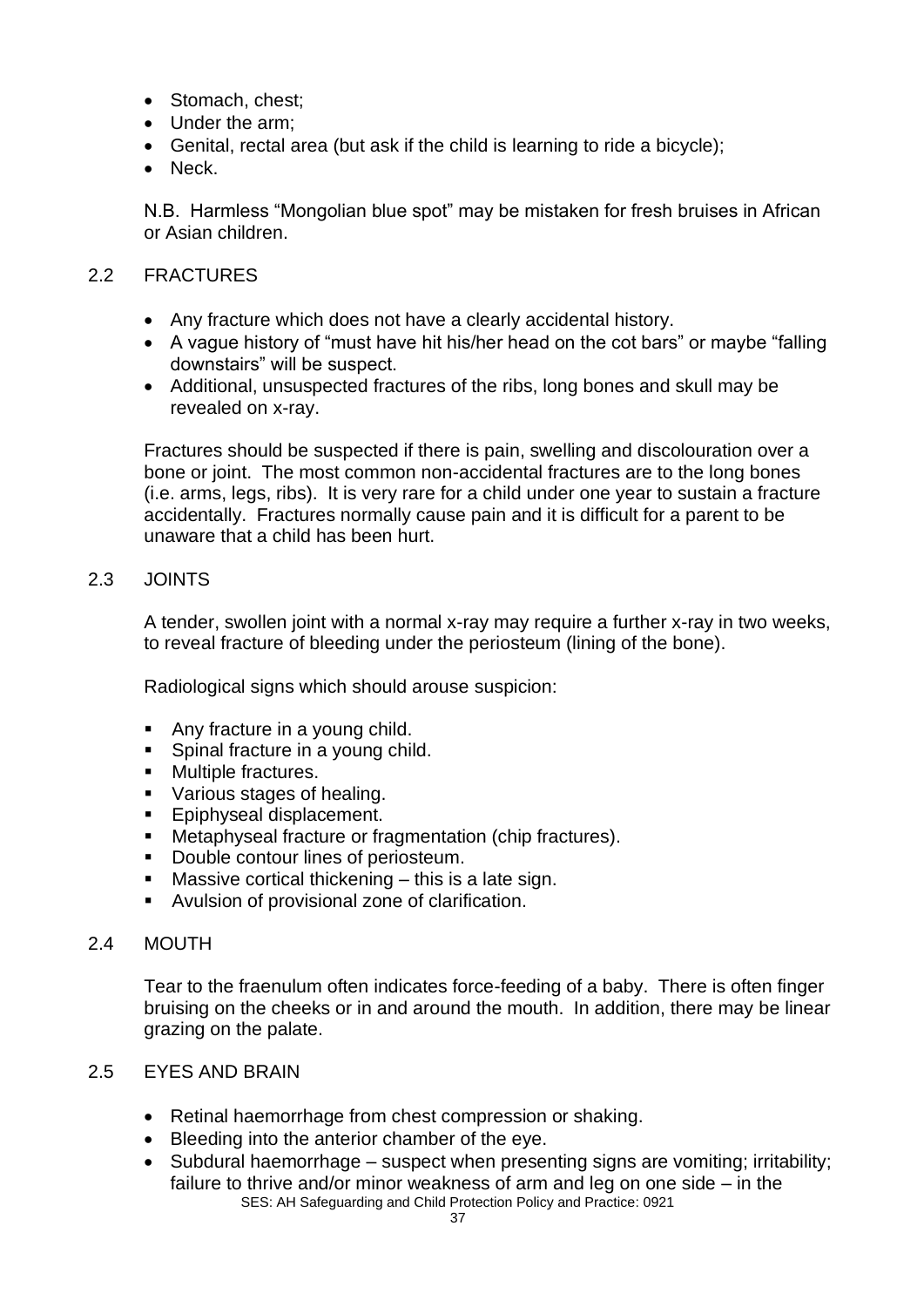chronic case. Tense fontanelle, hypertonia, fits or pallor – in the acute case, these would present as very sick children.

#### 2.6 VISCERA

Injuries to a solid or hollow viscous in a child may present as an acute abdomen with vomiting or with signs of shock, the child may show signs of acute abdominal tenderness, or of peritonitis.

#### 2.7 POISONING

Ingestion of tablets, medicines, or domestic poisoning may not always be due to accidental carelessness. The child may present as being drowsy. Be particularly cautious of the parents are known to, or appear to, abuse drugs or alcohol.

#### 2.8 HYPERNATRAEMIC

This can result from parents making over concentrated feeds out of ignorance, or malicious intent, or from withholding fluid from a child, or by the addition of salt to feeds. Hypernatraemic dehydration can arise accidentally, however, and this should be excluded.

#### 2.9 BITES

These can leave clear impressions of marks of individual teeth, or sometimes a more general crescent-shaped mark. Human bites are oval or crescent shaped. If the distance is more than 3 cm across, they must have been caused by an adult or older child, with permanent teeth.

#### 2.10 BURNS AND SCALDS

It can be very difficult to distinguish between accidental and non-accidental burns, but as a general rule, burns or scalds with clear outlines are suspicious, e.g. a gloves and socks effect. So are burns of uniform depth over a large area. Also, splash marks about the main scald area (caused by hot liquid being thrown).

#### Remember also:

- A responsible adult checks the temperature of the bath before a child gets in.
- A child is unlikely to sit down, voluntarily, in too hot a bath and cannot scald its bottom accidentally without also scalding its feet.
- A child getting into too hot water of its own accord will struggle to get out again and there will be splash marks.
- Small round burns may be cigarette burns (but may be friction burns and accidental, if along the bony protuberances of the spine). It is sometimes felt difficult to differentiate between impetigo and cigarette burns – but generally impetigo is multiple and increases even during early stages of treatment. Cigarette burns also tend to have a characteristically dark, thick base.

#### 2.11 SCARS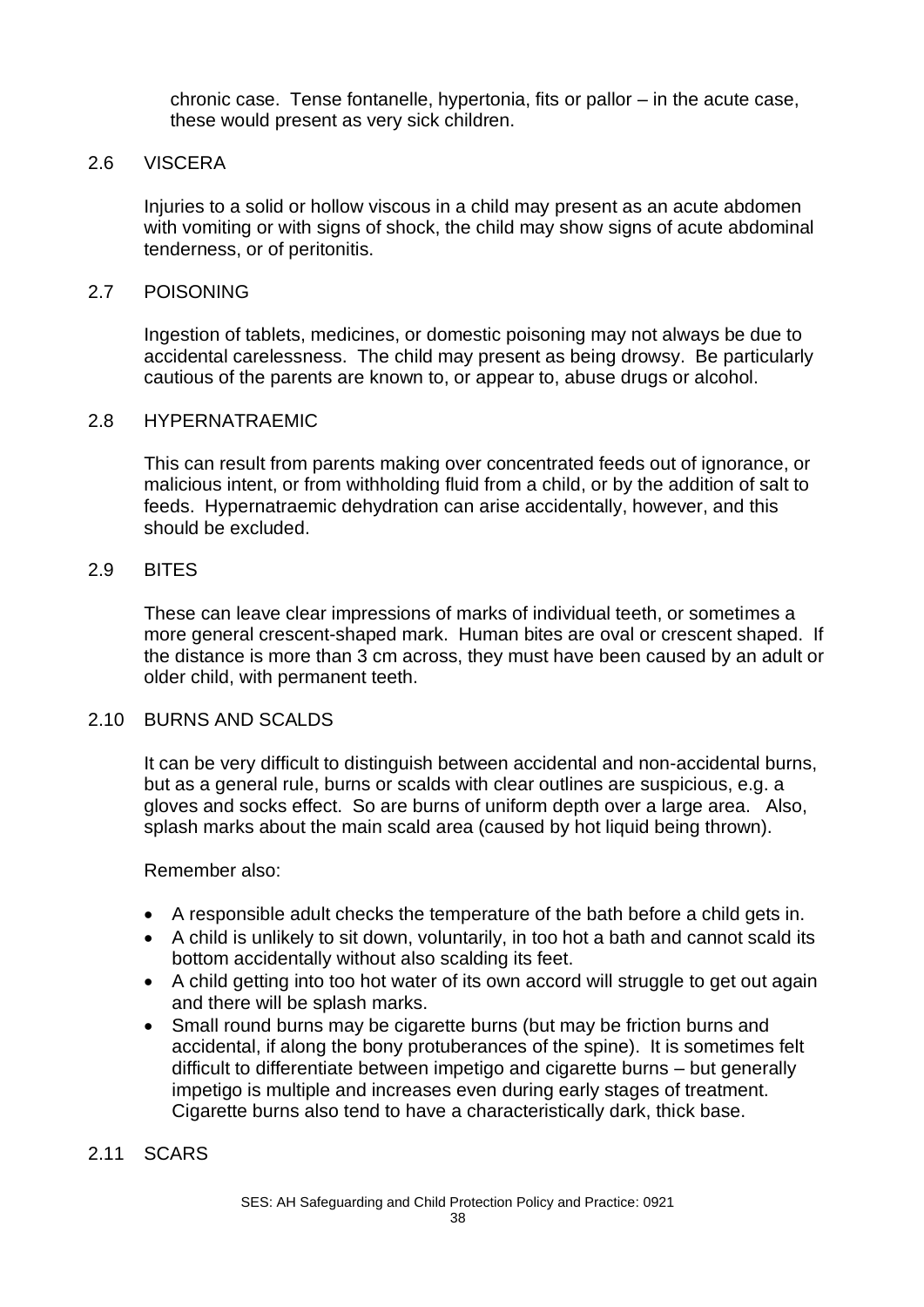All children have scars, but notice should be taken if an exceptionally large number, particularly if of different ages and if accompanied by current bruising. Unusually shaped scars (e.g. old cigarette burns), or large scars (indicating burns that did not receive treatment), should be viewed suspiciously.

#### 2.12 HONOUR BASED ABUSE

Honour Based Abuse (HBA) encompasses incidents or crimes which have been committed to protect or defend the honour of the family and/or the community, including female genital mutilation (FGM), forced marriage, and practices such as breast ironing. Abuse committed in the context of preserving "honour" often involves a wider network of family or community pressure and can include multiple perpetrators. It is important to be aware of this dynamic and additional risk factors when deciding what form of safeguarding action to take. All forms of HBA are abuse (regardless of the motivation) and should be handled and escalated as such. Professionals in all agencies, and individuals and groups in relevant communities, need to be alert to the possibility of a child being at risk of HBA, or already having suffered HBA.

If there is any cause for concern in relation to HBA adults need to refer to the Safeguarding Policy and procedures.

# **3 NEGLECT AND FAILURE TO THRIVE**

A child's growth and development may suffer when he/she receives insufficient food, love, warmth, care and concern, praise and encouragement or stimulation. Such children, when placed in a different environment, e.g. a hospital or a foster home, sometimes show rapid and dramatic improvement, but occasionally improvement may be slow owing to the child's inability to adjust to a regular diet. Neglect and failure to thrive will need a medical diagnosis but warning signs, apart from perhaps the child's neglected appearance, may include:

- A child who is short in stature and under-weight for his/her chronological age;
- A cold skin mottled with pink or purple;
- Swollen limbs with pitted sores which are slow to heal;
- The child's skin condition is poor, especially in the nappy area;
- Diarrhoea caused by poor, or inappropriate, diet, irregular meals and tension;
- Abnormally voracious appetite (e.g. at school or nursery):
- Dry sparse hair;
- **General physical disability;**
- Unresponsiveness in the child, or indiscrimination in their relationships with adults – often seeking attention, or affection, from anyone;
- A child who stays frozen in one position for an unnaturally long time.

# **4 EMOTIONAL ABUSE**

a) Emotional abuse can exist in the absence of physical ill treatment. A child's need for love, security, encouragement, praise and stimulation when unmet, can have a serious and sometimes irreparable effect on the child's development. Parents may be hostile, rejecting, indifferent, or, perhaps worst of all, inconsistent and unpredictable in their response to their child.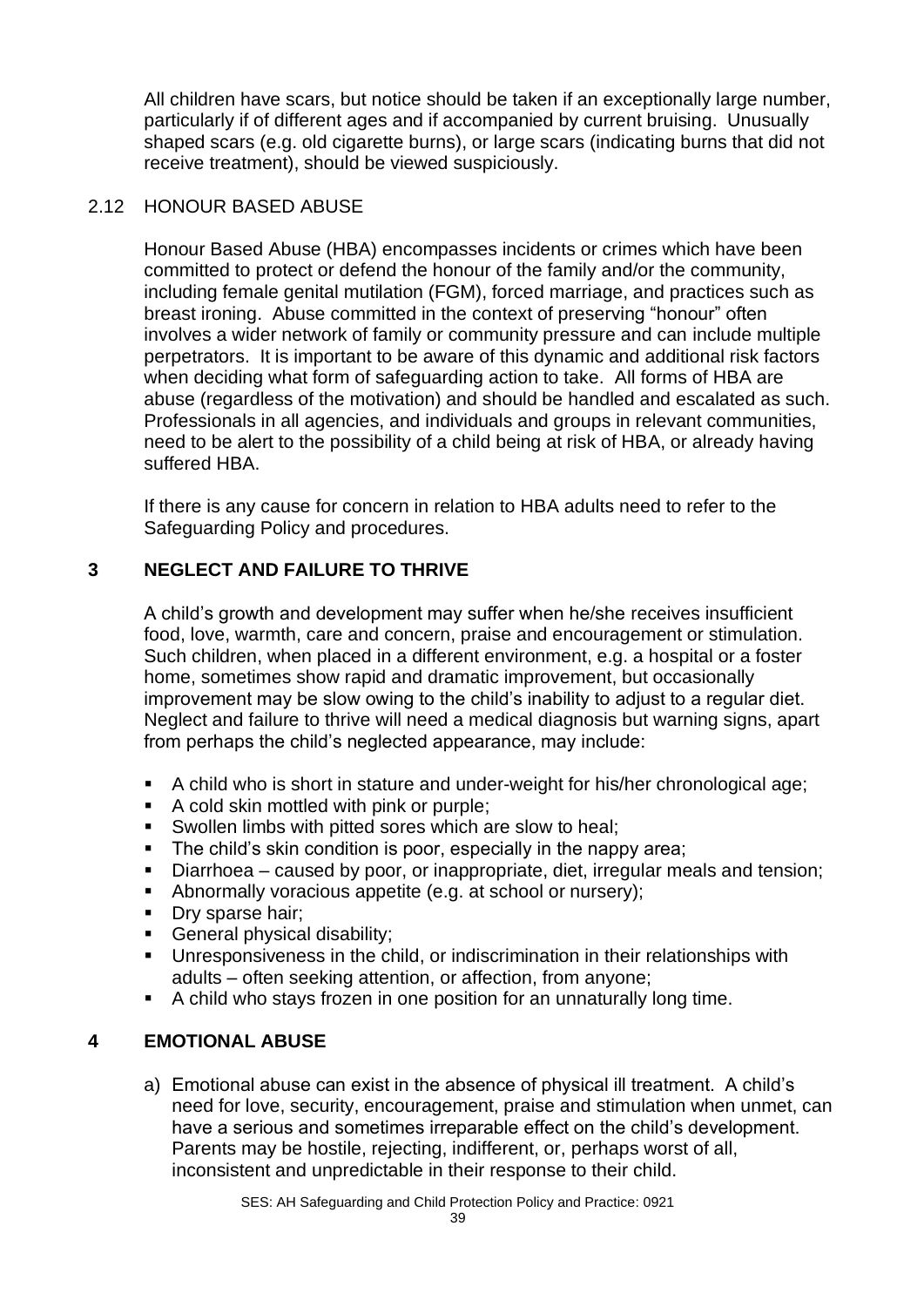- b) In some families, one particular child may be singled out for such treatment and even siblings encouraged to scapegoat their abused brother or sister. Some children may become household drudges, having to carry the burden of many tasks in the home, inappropriate to their age and status.
- c) Some parents emotionally abuse their children by being seriously overprotective and possessive to the extent of preventing normal social contact and activity with friends. This may extend to refusing to allow their children to attend school, or reluctance on the part of the child to attend.
- d) An environment in which domestic violence exists is highly abusive to all its victims and children in particular can be hurt and abused without being touched.
- e) Emotional abuse is generally difficult to evaluate, and where it is suspected, it is advantageous to obtain psychological and psychiatric opinion as part of the child abuse assessment.

# **5 COMMON FAMILY CHARACTERISTICS**

Certain family and social characteristics have been frequently noted in cases of child abuse. Again, their presence does not prove that an injury was nonaccidental, nor does the absence of any of these characteristics mean there will be no cause for concern. The presence of a number of the following factors, however, will almost certainly indicate that the family is under great stress and in need of help, whether an injury has occurred or not.

The following are indicators for the need to be alert.

# 5.1 THE PARENTS.

- The parent's own childhood was deprived and they were subjected to abuse and often had a turbulent adolescence.
- They had a youthful marriage and mother had her first baby before she was twenty years old. There was poor preparation for parenthood and poor or nonexistent antenatal care.
- The parents are young and immature.
- They are socially isolated and often mobile. Often they are antagonistic to authority figures and very sensitive to use of the support services.
- There is marital instability, trouble, or violence. A typical family structures are over-represented in research studies and one partner is likely not to be the parent of all the children.
- Father figures are often aggressive and rigid. Mothers often show depressive illness.
- Parental needs come before children's needs. Parents may show jealousy and rivalry towards the child. There may be unrealistic expectations of the child and ignorance of normal child development, leading to conflict in such areas as feeding, toilet training etc. They complain that the child cries a lot.
- The excessive use of alcohol, drug/substance abuse and a level of general criminality may be evident.
- The carer may have a history of mental health problems and non-compliance with treatment.
- 5.2 THE CHILD.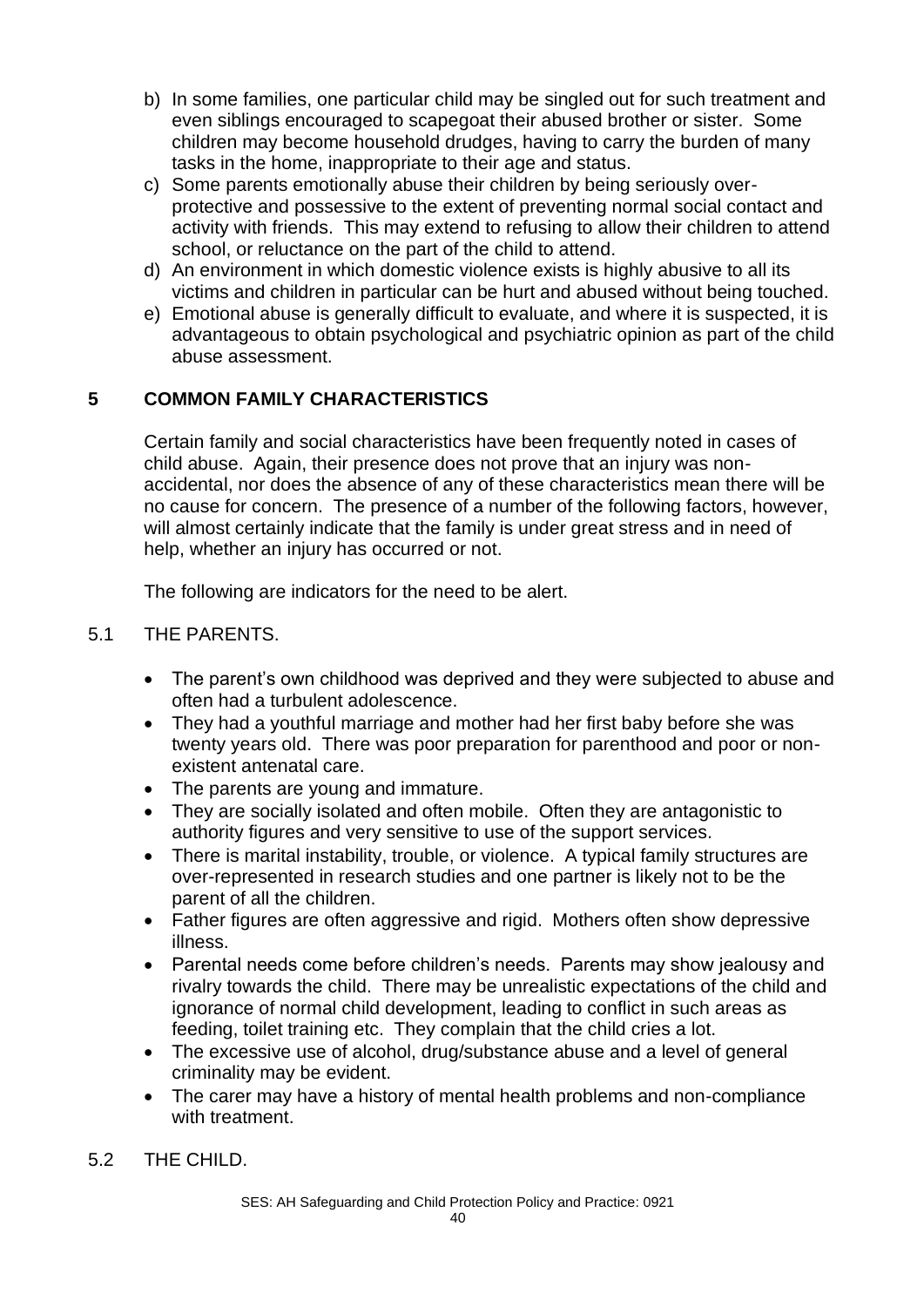- The child was born prematurely, or was a delicate baby requiring extra attention. This may have led to the separation of mother and baby following the birth.
- The child was a result of an unwanted pregnancy.
- The child is seen realistically, or unrealistically, as a problem (difficult feeder, slow toilet trainer, control problems, learning problems, etc.).
- The child cries a lot.
- The child shows apprehension of a parent(s) or other adults. In extreme cases, young children may exhibit frozen awareness whereby they seek to avoid provoking any negative reaction from an adult. Conversely, an older child may look after the parent, or brother and/or sisters, in order to head off stress. This can deceive professionals into thinking that the parent-child relationship is sound.
- The child is often dirty and unkempt.
- Older abused children may demonstrate what is happening in the family by difficult, anti-social behaviour.

# 5.3 FAMILY CIRCUMSTANCES.

- Environmental stress, such as poor housing, together with financial difficulties, perhaps stemming from unemployment, can contribute to causing child abuse.
- The family may lack support from extended family and neighbours.
- They may have moved several times and have no local roots.
- There have been a number of children in quick succession, with a history of general concern about their care.
- A child's arrival, whether the first or later child, will have an effect on the family and may be a source of stress.

# **6 SEXUAL ABUSE**

a. Sexual abuse is now known to be more common than has been generally recognised. Boys and girls of all ages can be victims but the majority are girls. The perpetrators are usually adults known to the children involved e.g. fathers, stepfathers, relatives, neighbours, family, friends etc. Abuse within a family is rarely an isolated event; it sometimes lasts for months and years and involves more than one child. Abuse usually escalates from caressing and fondling, which the child may welcome initially, to mutual masturbation and penetration.

Victims may disclose their situation to adults in whom they have confidence. It is now known that children rarely fantasise, or make up stories of sexual abuse. Children's allegations should, therefore, always be taken seriously and thoroughly investigated.

- b. Often, there are no physical signs to indicate sexual abuse, although concern should be felt and a forensic medical examination undertaken, when the following are present:
	- Some injuries in the genital/anal area e.g. bruising, tearing of the vaginal wall, rectal damage;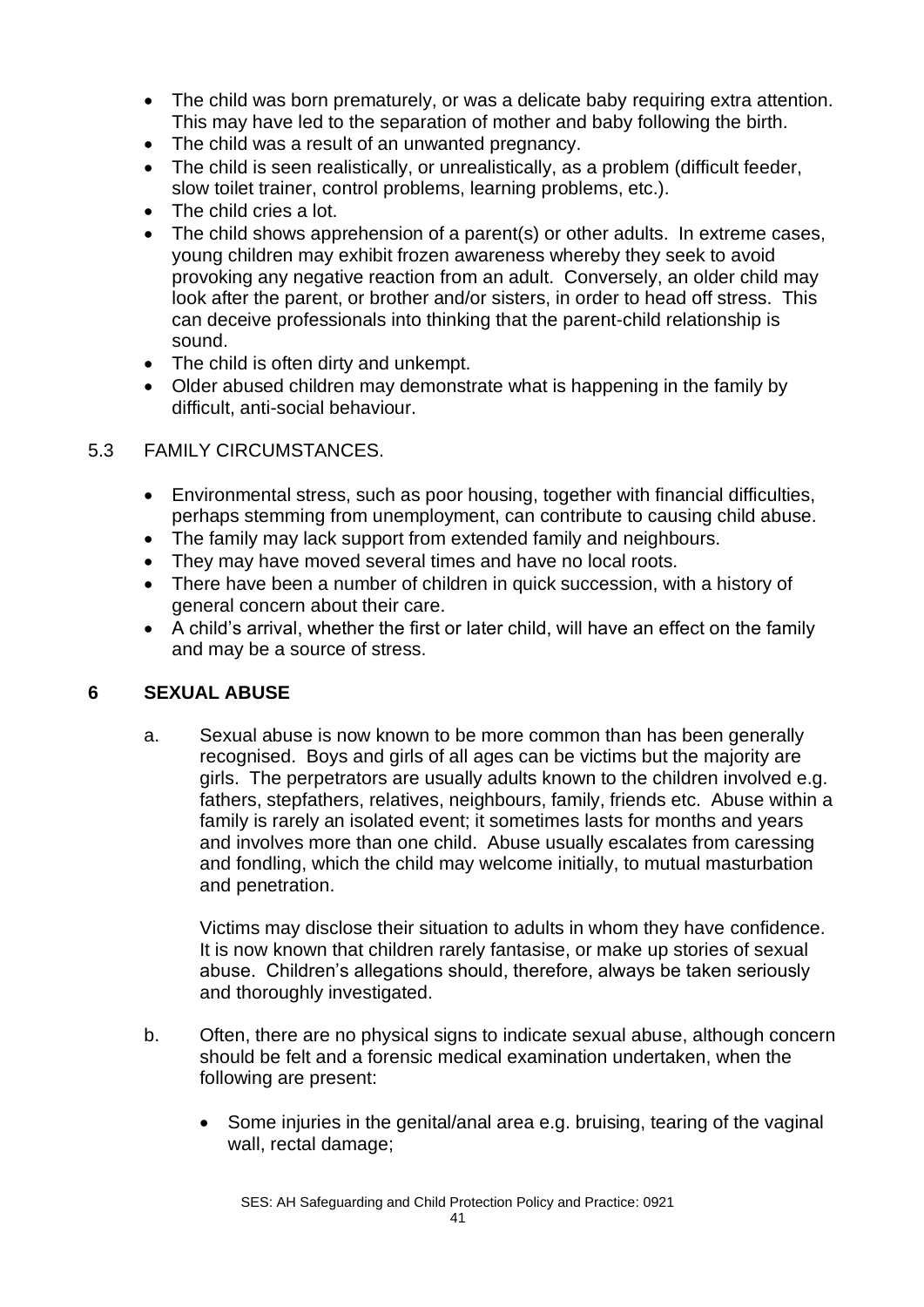- Infections, or abnormal discharge, in the genital/anal/oral area e.g. venereal disease, thrush, cystitis, unexplained bleeding, presence of semen, or foreign bodies in genitalia;
- Pregnancy, especially where the child is under sixteen and/or identity of father is a secret or vague;
- Abnormal dilation of the urethra, anus or vaginal opening.
- c. Young people who are being sexually exploited (CSE) maybe:
	- involved in abusive relationships, intimidated and fearful of certain people or situations
	- hang out with groups of older people, or antisocial groups, or with other vulnerable peers
	- associate with other young people involved in sexual exploitation
	- get involved in gangs, gang fights, gang membership
	- have older boyfriends or girlfriends
	- spend time at places of concern, such as hotels or known brothels
	- not know where they are, because they have been moved around the country
	- go missing from home, care or education.
- d. The psychological indicators sometimes linked to child sexual abuse include:
	- Sexually precocious behaviour; e.g. inappropriate contact with adults;
		- Sexualise drawings and play;
		- Sudden, poor performance at schools;
		- Regressive patterns; soiling, wetting;
		- Poor self-esteem; "Cinderella" Syndrome;
		- Psychosomatic symptoms; headaches, abdominal pain;
		- Suicidal gestures; overdosing, etc;
		- Self-mutilation;
		- Identification with the aggressor, leading to the abuse of other children;
		- A confusion of ordinary affectionate contact with abuse;
		- Promiscuity;
		- Anorexia nervosa;
		- Sleep disturbance, e.g. nightmares, hyper-alertness, vivid dreams with veiled sexual content;
		- Withdrawal and depression;
		- Running away.

N.B. Many of these symptoms are also associated with other forms of childhood disturbance and in themselves should not be seen as diagnostic.

- e. The patterns of behaviour in particular children will depend on the age, sex and stage of development of the child.
	- Pre-school children are more likely to show direct physical responses, sexualisation of behaviour and regressive signs and symptoms;
	- School age children may show unexpected decline in school performance, loss of self-esteem patterns, running away, reluctance to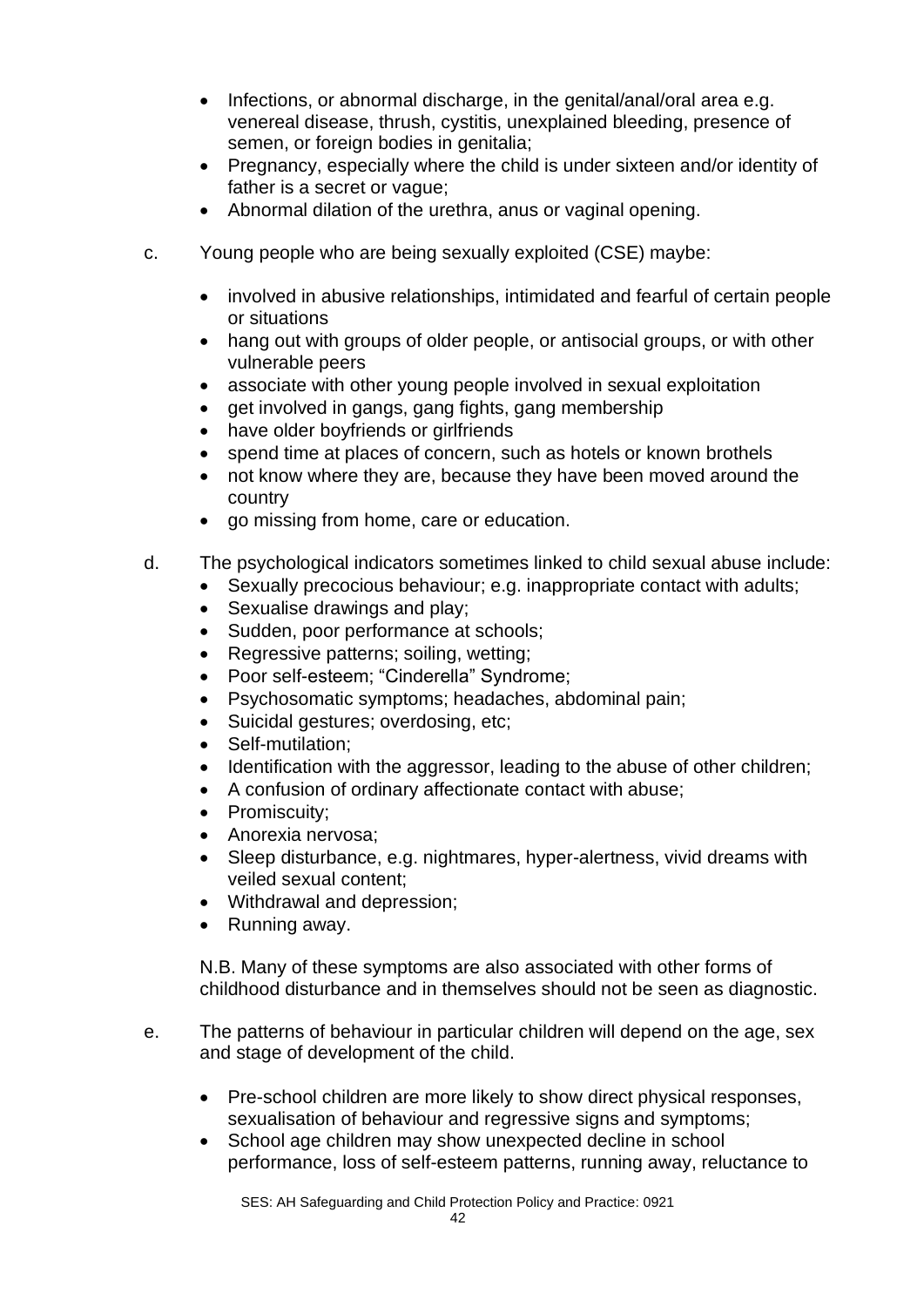return home at the end of a school day, may be resistant to PE, undressing at school, medicals etc;

- Adolescents may overdose, run away, self-mutilate, become promiscuous, develop anorexia, abuse drugs or alcohol, or have hysterical attacks;
- Boys are more likely to identify with the aggressor.

N.B. Many of these symptoms are also associated with other forms of childhood disturbance and should not in themselves be seen as diagnostic.

- f. The following are some possible characteristics (from research and experience) of families where sexual abuse has taken place. (This is not necessarily a comprehensive list):
	- Sexual abuse is seen by some as a symptom of the family's overall dysfunction. Sexual abuse is seen as a means of avoiding overt conflict and thus a means of preventing disintegration of the family, but at the expenses of the abused child. Sexually abused children are made to comply by the adult's abuse of their power.
	- Families are often somewhat isolated and have difficulty cultivating relationships outside the family circle. Roles and boundaries within the family can be confused and daughters may not only take on the sexual role but other maternal responsibilities as well. Research shows that parents often have a history of abusive, or deprived, experiences in childhood.
	- There may be inappropriate displays of affection between fathers and daughters, or mothers and sons.
	- Severe marital conflict is often present but usually suppressed. Stepfathers and cohabitees are over-represented in research studies.
	- A degree of collusion is often evident between family members. The nonabusing parent sometimes colludes in either an overt, or covert, way. Poor mother-daughter relationships are common. Sexual abuse becomes the family secret. The child is often made to keep the secret through favours, punishments, fears of parent being sent to prison, or the family disintegrating.
	- All socio-economic groups are represented and, contrary to popular myths, the offender is often a respectable member of the community, of average intelligence and a decent provider.
	- The recent occurrence of stressful events is often associated with the onset of the abuse, e.g., bereavement, separation. The opportunity for the abuse to occur may be created by the absence of mother for some reason and where the father figure is left alone with the child for long periods of time.
	- A few sexually abusing families are totally disorganised, chaotic and promiscuous. Sexual attitudes in these families are very poorly defined and almost any kind of sexual behaviour is permitted.
	- Many perpetrators abuse alcohol frequently.

#### 6.1 FEMALE GENITAL MUTILATION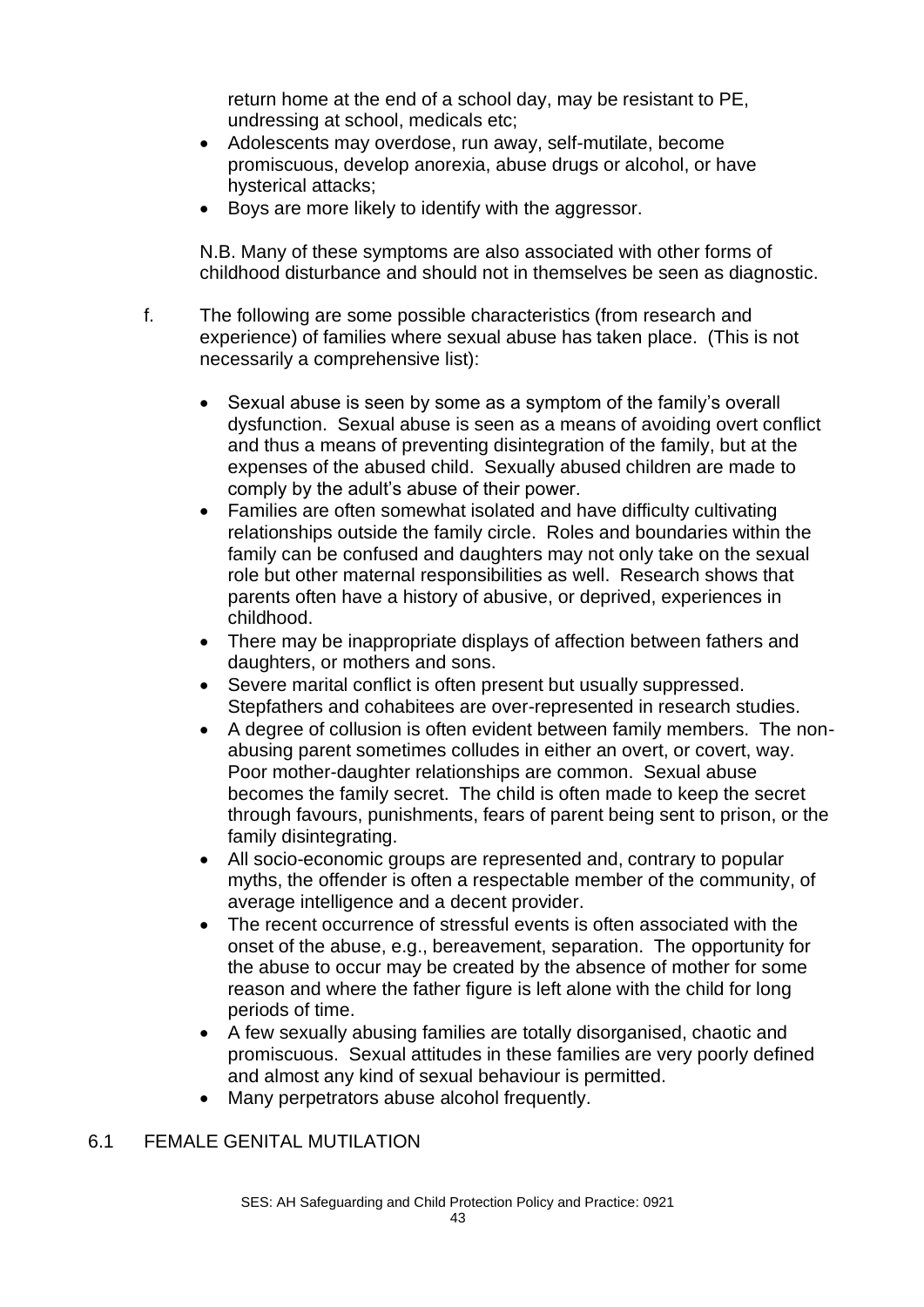It is believed that FGM may happen in the UK as well as overseas. Girls of school age who are subjected to FGM overseas are likely to be taken abroad (often to the family's country of origin) at the start of the school holidays, particularly in the summer, in order for there to be sufficient time for her to recover before returning to school.

There are a number of factors in addition to a girl's or woman's community, country of origin and family history that could indicate she is at risk of being subjected to FGM.

Potential risk factors may include:

- Families that believe FGM is integral to cultural or religious identity.
- a girl/family has limited level of integration within UK community.
- a girl confides to a professional that she is to have a 'special procedure' or to attend a special occasion to 'become a woman';
- a girl talks about a long holiday to her country of origin or another country where the practice is prevalent or parents state that they or a relative will take the girl out of the country for a prolonged period.
- a parent or family member expresses concern that FGM may be carried out on the girl.
- a family is not engaging with professionals (health, education or other) or is already known to social care in relation to other safeguarding

There are a number of indications that a girl or woman has already been subjected to FGM are similar to the Risk factors, other signs and symptoms may include:

- a girl or woman has difficulty walking, sitting or standing or looks uncomfortable;
- a girl or woman finds it hard to sit still for long periods of time, and this was not a problem previously;
- a girl or woman spends longer than normal in the bathroom or toilet due to difficulties urinating;
- a girl spends long periods of time away from a classroom during the day with bladder or menstrual problems;
- a girl or woman has frequent urinary, menstrual or stomach problems;
- a girl avoids physical exercise or requires to be excused from physical education (PE) lessons without a GP's letter;
- there are prolonged or repeated absences from school or college (see 2015) guidance on children missing education
- increased emotional and psychological needs, for example withdrawal or depression, or significant change in behaviour;
- a girl or woman is reluctant to undergo any medical examinations;
- a girl or woman asks for help, but is not be explicit about the problem; and/or
- a girl talks about pain or discomfort between her legs.

**Remember**: this is not an exhaustive list of indicators.

The FGM mandatory reporting duty is a legal duty provided for in the FGM Act 2003 (as amended by the Serious Crime Act 2015). The legislation requires regulated health and social care professionals and teachers to make a report to the police.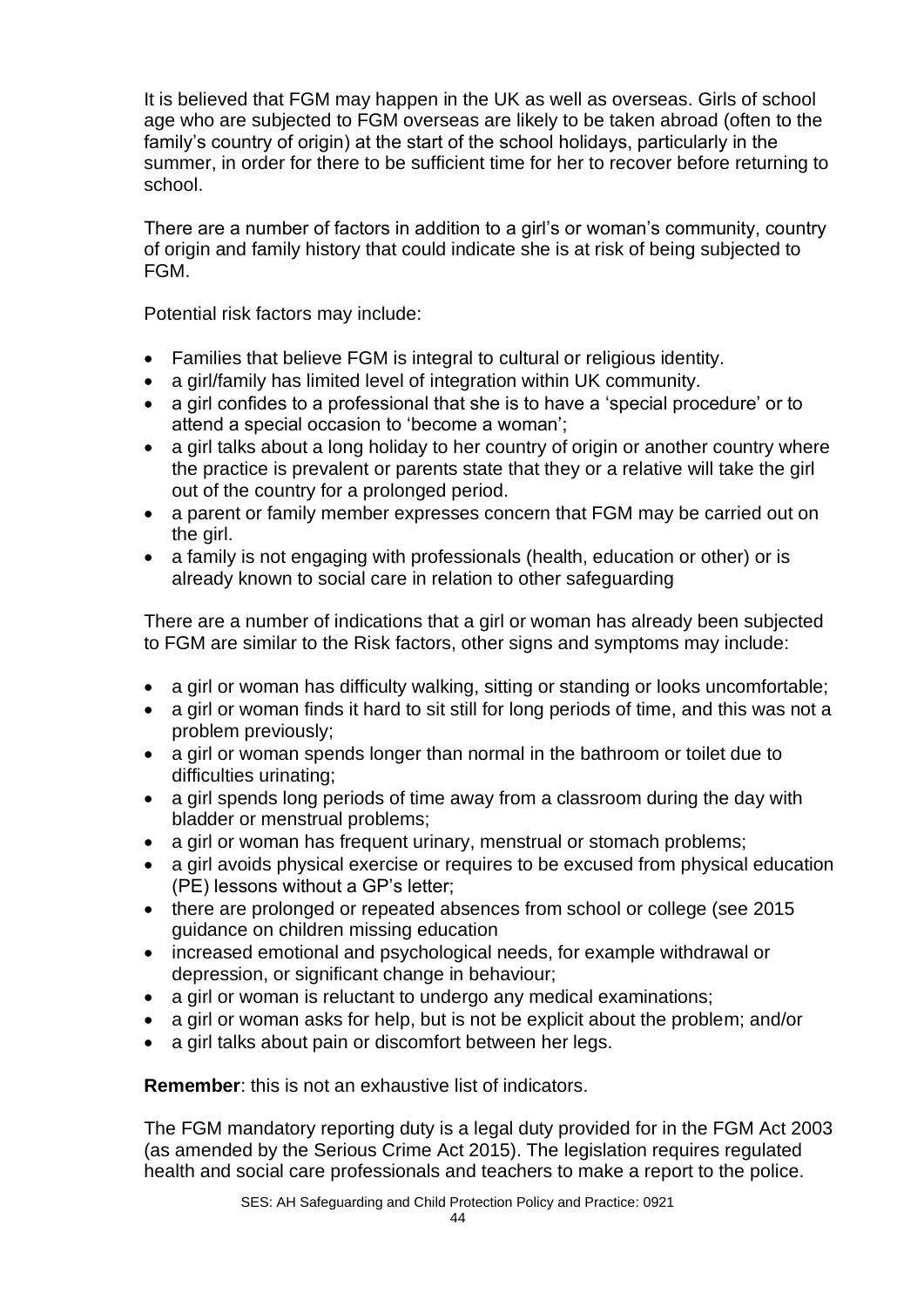This must be completed as soon as possible, ideally by the end of the next working day. If unsure what action to take, professionals should discuss with their named/designated safeguarding lead.

The following resources are available for further information and detailed guidance and can be found easily via a Google search:

- GOV.UK information on FGM (gov.uk)
- Female Genital Mutilation: resource pack (gov.uk)
- NSPCC's FGM website
- FGM Teachers Resources (various on Google)
- Multi-Agency Practice Guidelines: Female Genital Mutilation (gov.uk)
- Metropolitan Police Project Azure: Guidance for Schools (on Google)

#### 6.2 MODERN SLAVERY AND CHILD TRAFFICKING

Modern slavery encompasses human trafficking and slavery, servitude and forced or compulsory labour. Exploitation can take many forms, including: sexual exploitation, forced labour, slavery, servitude, forced criminality and the removal of organs. Further information on the signs that someone may be a victim of modern slavery, the support available to victims and how to refer them to the National Referral Mechanism is available in the Modern Slavery Statutory Guidance. (Modern slavery: how to identify and support victims).

Trafficking is where children are recruited, moved or transported and then exploited, forced to work or sold. Children are trafficked for CSE, benefit fraud, forced marriage, domestic servitude, forced labour and criminal activity. Child trafficking is a hidden crime. Child trafficking requires a network of people who recruit, transport and exploit children and young people. Each group or individual has a different role or task.

Staff should report any trafficking concerns, to the LDPCP. Contact will be made to the Child Trafficking Advice Centre (CTAC) who will co-ordinate a mutil-agency responses, focused on protecting the child.

Due to the success of the family work conducted at SES establishments, some young people, where appropriate, can travel oversees unsupported with members of their immediate family.

#### **7 CHILD SEXUAL EXPLOITATION (CSE) AND CHILD CRIMINAL EXPLOITATION (CCE)**

Both CSE and CCE are forms of abuse that occur where an individual or group takes advantage of an imbalance in power to coerce, manipulate or deceive a child into taking part in sexual or criminal activity, in exchange for something the victim needs or wants, and/or for the financial advantage or increased status of the perpetrator or facilitator and/or through violence or the threat of violence. CSE and CCE can affect children, both male and female and can include children who have been moved (commonly referred to as trafficking, see 6.2) for the purpose of exploitation.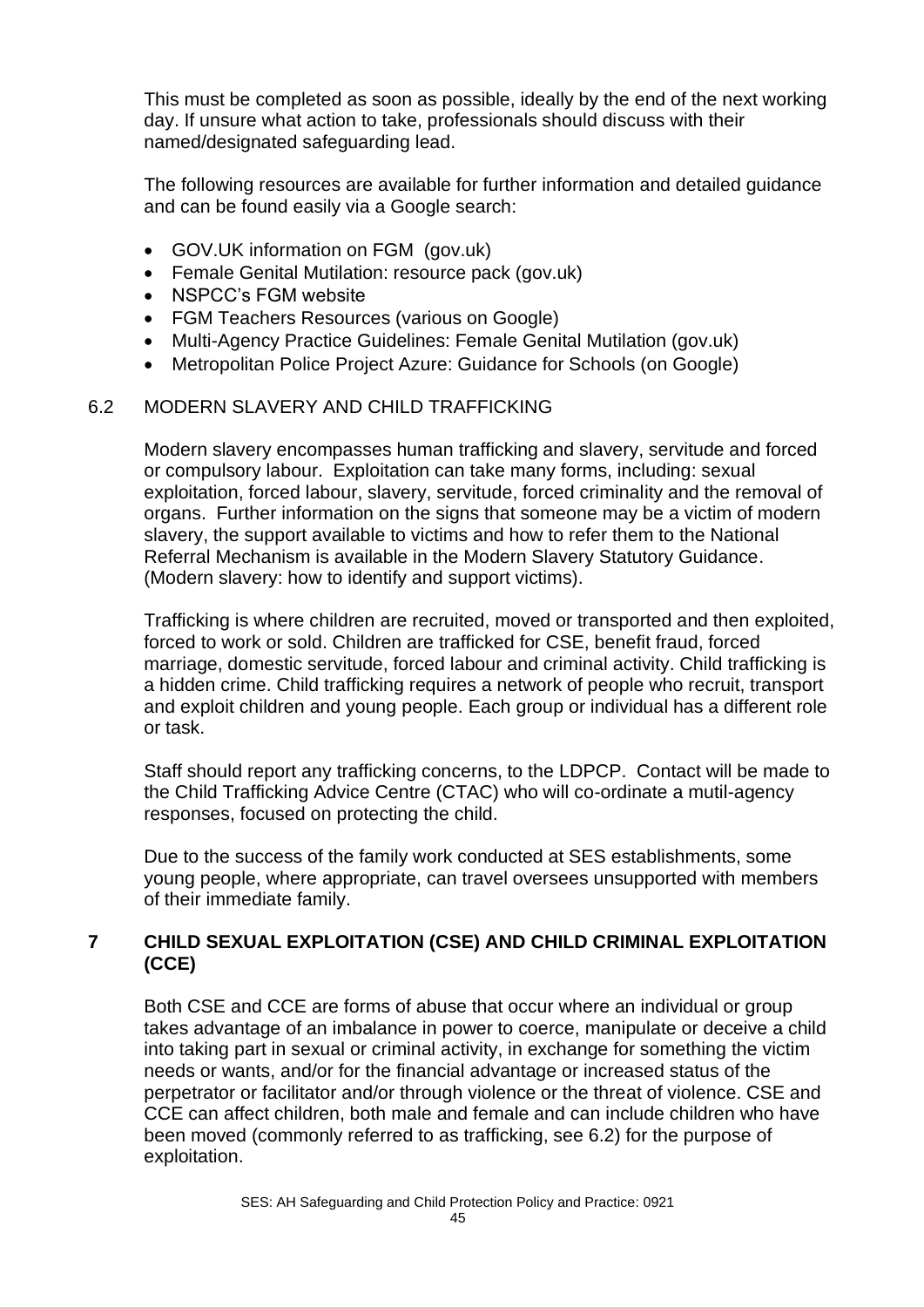We know that different forms of harm often overlap, and that perpetrators may subject children and young people to multiple forms of abuse, such as criminal exploitation (including county lines) and sexual exploitation.

Children can be exploited by adult males or females, as individuals or in groups. They may also be exploited by other children, who themselves may be experiencing exploitation – where this is the case, it is important that the child perpetrator is also recognised as a victim.

Whilst the age of the child may be a contributing factor for an imbalance of power, there are a range of other factors that could make a child more vulnerable to exploitation, including gender, sexual identity, cognitive ability, learning difficulties, communication ability, physical strength, status, and access to economic or other resources. Some of the following can be indicators of both child criminal and sexual exploitation where children:

- appear with unexplained gifts, money or new possessions;
- associate with other children involved in exploitation;
- suffer from changes in emotional well-being;
- misuse drugs and alcohol;
- go missing for periods of time or regularly come home late; and
- regularly miss school or education or do not take part in education.

Children who have been exploited will need additional support to help maintain them in education.

CSE can be a one-off occurrence or a series of incidents over time and range from opportunistic to complex organised abuse. It can involve force and/or enticementbased methods of compliance and may, or may not, be accompanied by violence or threats of violence.

Some additional specific indicators that may be present in CSE are children who:

- have older boyfriends or girlfriends; and
- suffer from sexually transmitted infections, display sexual behaviours beyond expected sexual development or become pregnant.

If there is any cause for concern in relation to CSE adults need to refer to the Safeguarding Policy and procedures. Further guidance on CSE is available at: [https://www.gov.uk/government/publications/child-sexual-exploitation-definition-and](https://www.gov.uk/government/publications/child-sexual-exploitation-definition-and-guide-for-practitioners)[guide-for-practitioners](https://www.gov.uk/government/publications/child-sexual-exploitation-definition-and-guide-for-practitioners)

# 7.1 CHILD CRIMINAL EXPLOITATION

Some specific forms of CCE can include children being forced or manipulated into transporting drugs or money through county lines, working in cannabis factories, shoplifting or pickpocketing. They can also be forced or manipulated into committing vehicle crime or threatening/committing serious violence to others. Children can become trapped by this type of exploitation as perpetrators can threaten victims (and their families) with violence, or entrap and coerce them into debt. They may be coerced into carrying weapons such as knives or begin to carry a knife for a sense of protection from harm from others. As children involved in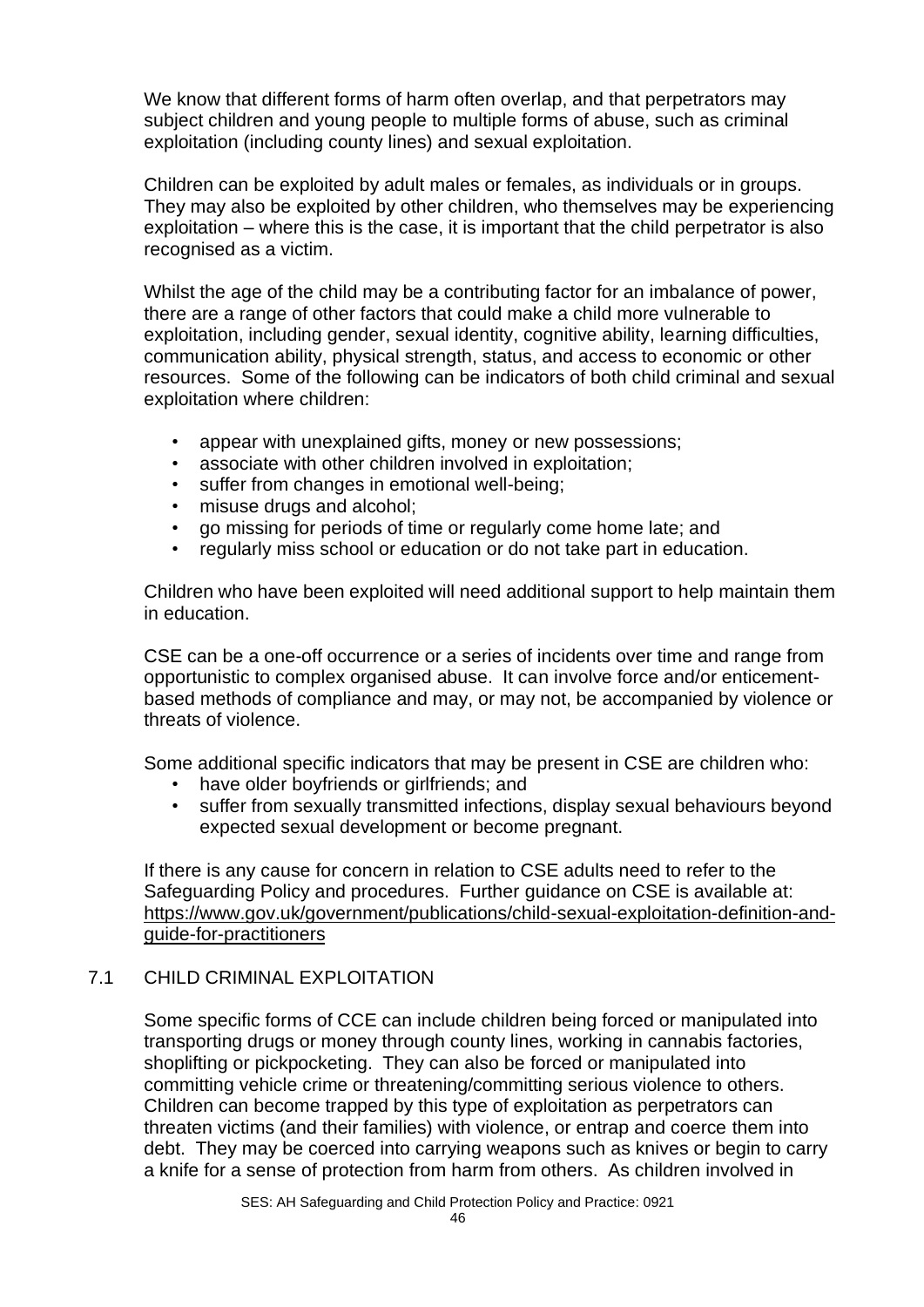criminal exploitation often commit crimes themselves, their vulnerability as victims is not always recognised by adults and professionals, (particularly older children), and they are not treated as victims despite the harm they have experienced. They may still have been criminally exploited even if the activity appears to be something they have agreed or consented to.

It is important to note that the experience of girls who are criminally exploited can be very different to that of boys. The indicators may not be the same, however professionals should be aware that girls are at risk of criminal exploitation too. It is also important to note that both boys and girls being criminally exploited may be at higher risk of sexual exploitation.

#### 7.2 CHILD SEXUAL EXPLOITATION

CSE is a form of child sexual abuse. Sexual abuse may involve physical contact, including assault by penetration (for example, rape or oral sex) or nonpenetrative acts such as masturbation, kissing, rubbing, and touching outside clothing. It may include non-contact activities, such as involving children in the production of sexual images, forcing children to look at sexual images or watch sexual activities, encouraging children to behave in sexually inappropriate ways or grooming a child in preparation for abuse including via the internet.

CSE can occur over time or be a one-off occurrence, and may happen without the child's immediate knowledge e.g. through others sharing videos or images of them on social media. CSE can affect any child, who has been coerced into engaging in sexual activities. This includes 16 and 17 year olds who can legally consent to have sex. Some children may not realise they are being exploited, e.g. they believe they are in a genuine romantic relationship.

# **8 COUNTY LINES**

County lines is a term used to describe gangs and organised criminal networks involved in exporting illegal drugs using dedicated mobile phone lines or other form of "deal line". This activity can happen locally as well as across the UK - no specified distance of travel is required. Children and vulnerable adults are exploited to move, store and sell drugs and money. Offenders will often use coercion, intimidation, violence (including sexual violence) and weapons to ensure compliance of victims.

Children can be targeted and recruited into county lines in a number of locations including schools (mainstream and special), further and higher educational institutions, pupil referral units, children's homes and care homes.

Children are also increasingly being targeted and recruited online using social media. Children can easily become trapped by this type of exploitation as county lines gangs can manufacture drug debts which need to be worked off or threaten serious violence and kidnap towards victims (and their families) if they attempt to leave the county lines network.

A number of the indicators for CSE and CCE as detailed above may be applicable to where children are involved in county lines. Some additional specific indicators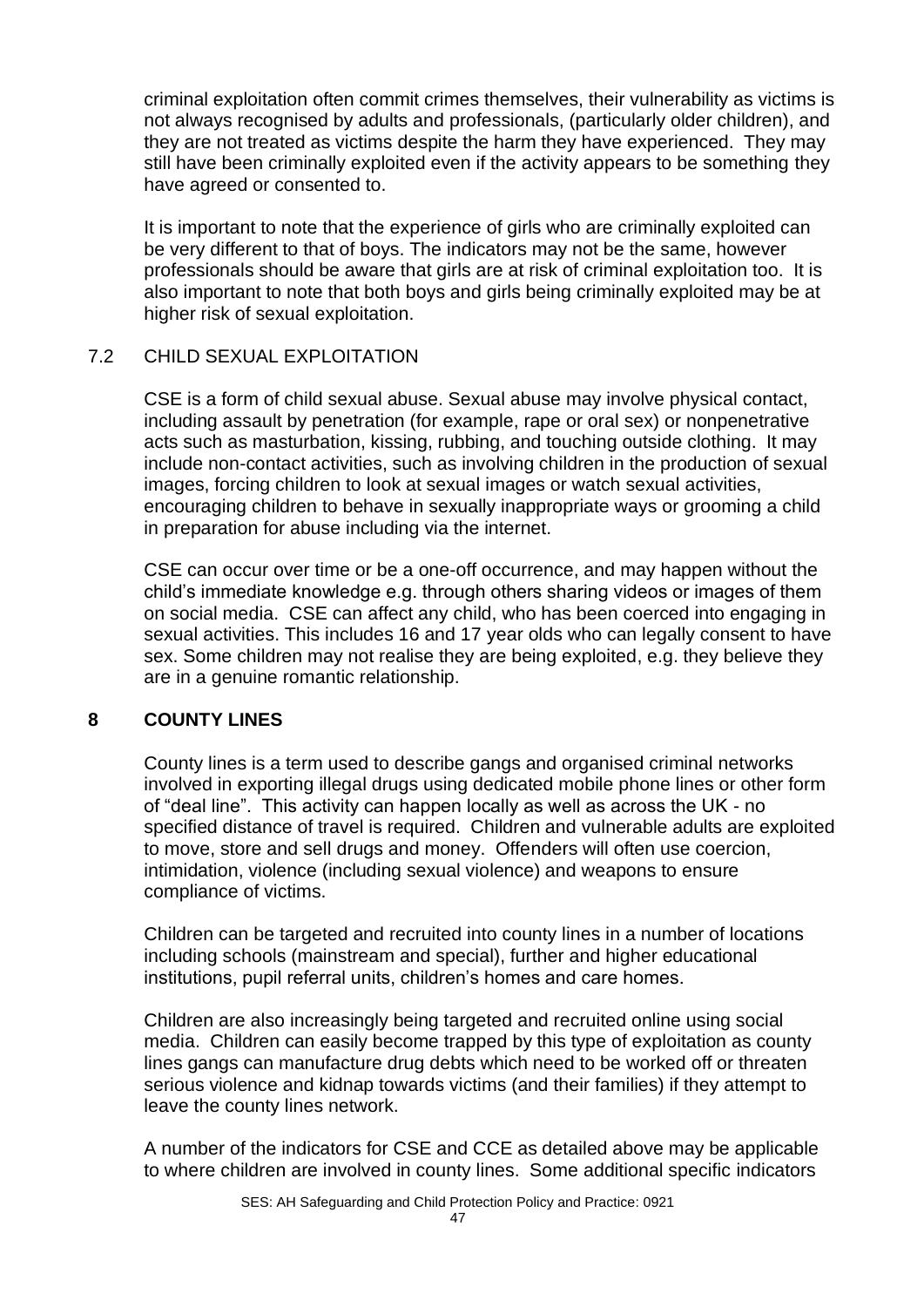that may be present where a child is criminally exploited through involvement in county lines are children who:

- go missing and are subsequently found in areas away from their home;
- have been the victim or perpetrator of serious violence (e.g. knife crime);
- are involved in receiving requests for drugs via a phone line, moving drugs, handing over and collecting money for drugs;
- are exposed to techniques such as 'plugging', where drugs are concealed internally to avoid detection;
- are found in accommodation that they have no connection with, often called a 'trap house or cuckooing' or hotel room where there is drug activity;
- owe a 'debt bond' to their exploiters;
- have their bank accounts used to facilitate drug dealing.

Further information on the signs of a child's involvement in county lines is available in guidance published by the [Home Office.](https://assets.publishing.service.gov.uk/government/uploads/system/uploads/attachment_data/file/863323/HOCountyLinesGuidance_-_Sept2018.pdf)

If there is any cause for concern in relation to County Lines adults need to refer to the Safeguarding Policy and procedures.

# **9 DOMESTIC ABUSE**

The Domestic Abuse Act 2021 received Royal Assent on 29 April 2021. The Act introduces the first ever statutory definition of domestic abuse and recognises the impact of domestic abuse on children, as victims in their own right, if they see, hear or experience the effects of abuse. The statutory definition of domestic abuse, based on the previous cross-government definition, ensures that different types of relationships are captured, including ex-partners and family members. The definition captures a range of different abusive behaviours, including physical, emotional and economic abuse and coercive and controlling behaviour. Both the person who is carrying out the behaviour and the person to whom the behaviour is directed towards must be aged 16 or over and they must be "personally connected" (as defined in section 2 of the 2021 Act).

Types of domestic abuse include intimate partner violence, abuse by family members, teenage relationship abuse and child/adolescent to parent violence and abuse. Anyone can be a victim of domestic abuse, regardless of gender, age, ethnicity, socio-economic status, sexuality or background and domestic abuse can take place inside or outside of the home. The government will issue statutory guidance to provide further information for those working with domestic abuse victims and perpetrators, including the impact on children.

All children can witness and be adversely affected by domestic abuse in the context of their home life where domestic abuse occurs between family members. Exposure to domestic abuse and/or violence can have a serious, long lasting emotional and psychological impact on children. In some cases, a child may blame themselves for the abuse or may have had to leave the family home as a result.

It is likely that staff will have comprehensive information regarding all children living at SES and previous domestic abuse. However, new information may become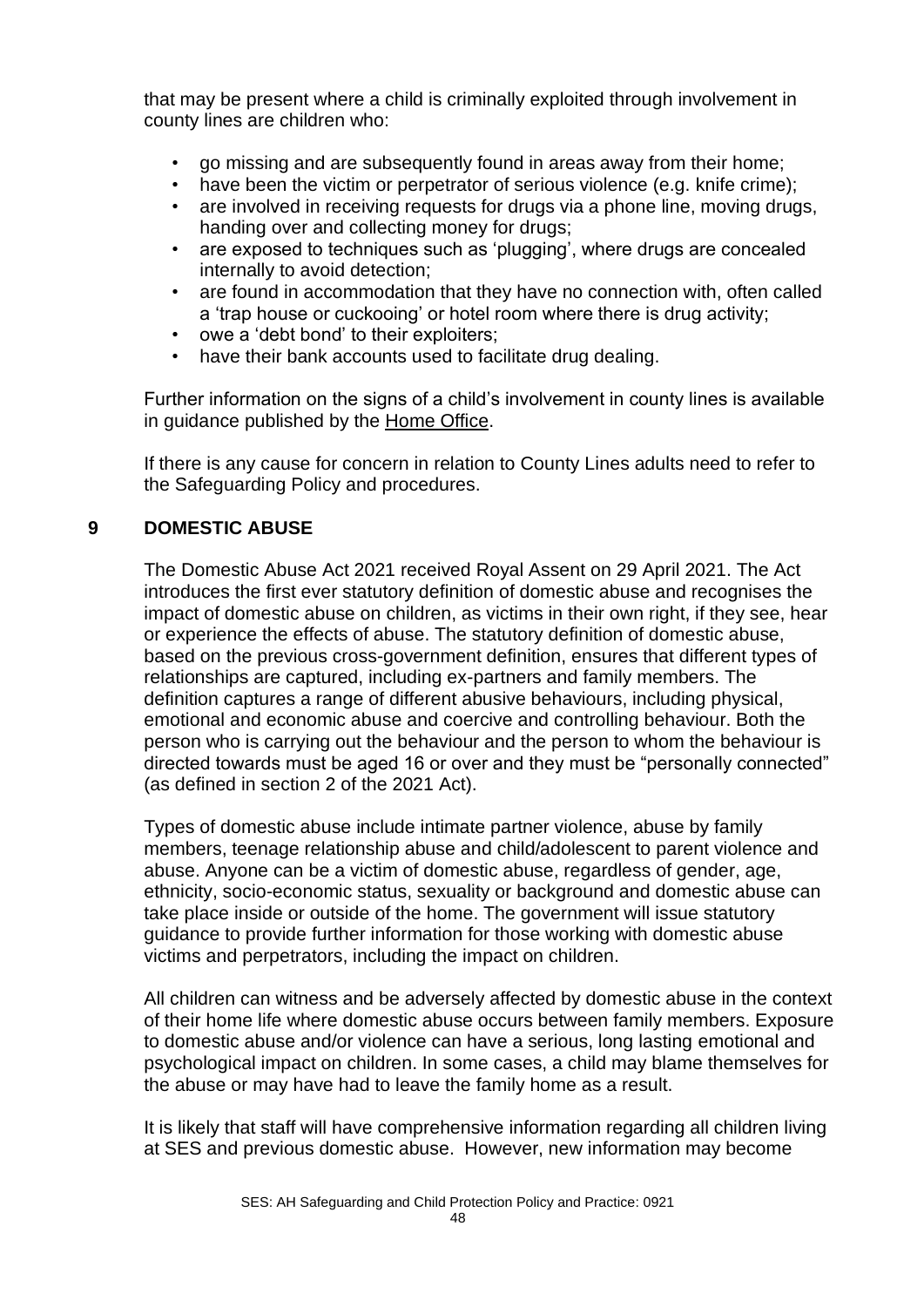apparent as children build trusting relationships, and staff must understand the implications of domestic abuse on the SEMH of children in the care of SES.

[Operation Encompass](https://www.operationencompass.org/) operates in all police forces across England. It helps police and schools work together to provide emotional and practical help to children. The system ensures that when police are called to an incident of domestic abuse, where there are children in the household who have experienced the domestic incident, the police will inform the key adult (usually the designated safeguarding lead) in school before the child or children arrive at school the following day. This ensures that the school has up to date relevant information about the child's circumstances and can enable immediate support to be put in place, according to the child's needs. Operation Encompass does not replace statutory safeguarding procedures.

Refuge runs the National Domestic Abuse Helpline, which can be called free of charge and in confidence, 24 hours a day on 0808 2000 247. Its website provides guidance and support for potential victims, as well as those who are worried about friends and loved ones. It also has a form through which a safe time from the team for a call can be booked. Additional advice on identifying children who are affected by domestic abuse and how they can be helped is located in KCSIE.

#### **APPENDIX D**

# **SEXUAL VIOLENCE AND SEXUAL HARASSMENT**

Sexual violence and sexual harassment can occur between two children of **any** age and sex. It can also occur through a group of children sexually assaulting or sexually harassing a single child or group of children.

Children who are victims of sexual violence and sexual harassment will likely find the experience stressful and distressing. This will, in all likelihood, adversely affect their educational attainment and will be exacerbated if the alleged perpetrator(s) attends the same establishment.

Sexual violence and sexual harassment exist on a continuum and may overlap; they can occur online and face to face (both physically and verbally), both inside and outside of SES, and are never acceptable.

Staff should be aware of the importance of:

- challenging inappropriate behaviours:
- making clear that sexual violence and sexual harassment is not acceptable, willnever be tolerated and is not an inevitable part of growing up:
- not tolerating or dismissing sexual violence or sexual harassment as "banter", "part of growing up", "just having a laugh" or "boys being boys"; and
- challenging physical behaviours (potentially criminal in nature), such as grabbing bottoms, breasts and genitalia, pulling down trousers, flicking bras and lifting upskirts. Dismissing or tolerating such behaviours risks normalising them.

All adults working with children are advised to maintain an attitude of **'it could happen here'.** Addressing inappropriate behaviour can be an important intervention that helps prevent problematic, abusive and/or violent behaviour in the

SES: AH Safeguarding and Child Protection Policy and Practice: 0921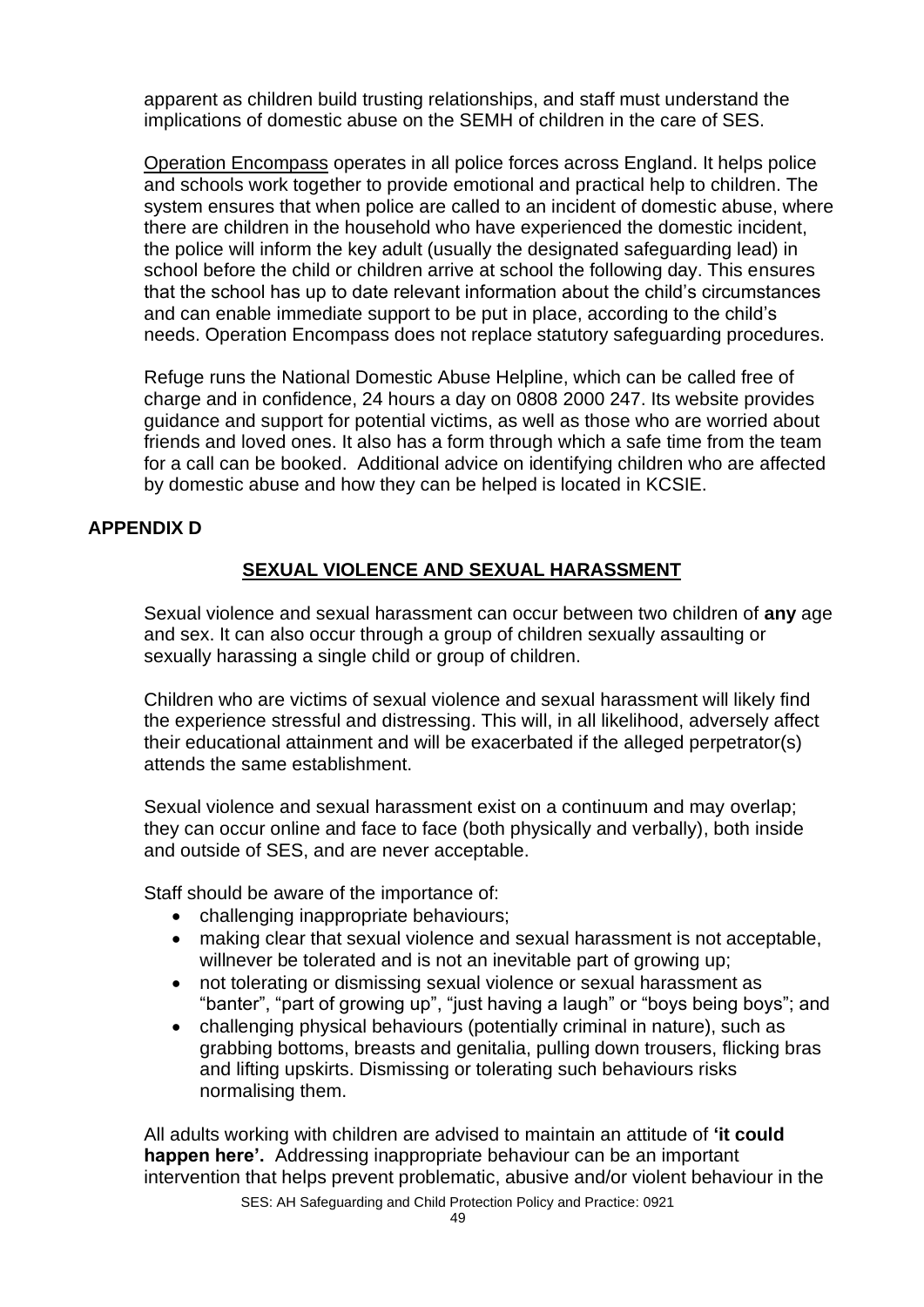future. Many of the children at SES will have experienced a range of adverse childhood experiences, including potential sexual abuse; due to the complexity of the situation advice is likely to be sought from an independent child and adolescent psychiatrist and other external professionals.

The following guidelines must be read alongside KCSIE 2021 (Part 5) and the ['Sexual Violence and Sexual Harassment Between Children in Schools and](https://assets.publishing.service.gov.uk/government/uploads/system/uploads/attachment_data/file/999239/SVSH_2021.pdf)  [Colleges](https://assets.publishing.service.gov.uk/government/uploads/system/uploads/attachment_data/file/999239/SVSH_2021.pdf) September 2021'.

# **1 SEXUAL VIOLENCE**

It is important that staff are aware of sexual violence and the fact children can, and sometimes do, abuse their peers in this way and that it can happen both inside and outside of school/college. When referring to sexual violence we are referring to sexual offences under the Sexual Offences Act 2003 as described below:

- **Rape:** A person (A) commits an offence of rape if: he intentionally penetrates the vagina, anus or mouth of another person (B) with his penis, B does not consent to the penetration and A does not reasonably believe that B consents.
- **Assault by Penetration:** A person (A) commits an offence if: s/he intentionally penetrates the vagina or anus of another person (B) with a part of her/his body or anything else, the penetration is sexual, B does not consent to the penetration and A does not reasonably believe that B consents.
- **Sexual Assault:** A person (A) commits an offence of sexual assault if: s/he intentionally touches another person (B), the touching is sexual, B does not consent to the touching and A does not reasonably believe that B consents. (Schools should be aware that sexual assault covers a very wide range of behaviour so a single act of kissing someone without consent or touching someone's bottom/breasts/genitalia without consent, can still constitute sexual assault.)
- **Causing someone to engage in sexual activity without consent:** A person (A) commits an offence if: s/he intentionally causes another person (B) to engage in an activity, the activity is sexual, B does not consent to engaging in the activity, and A does not reasonably believe that B consents. (This could include forcing someone to strip, touch themselves sexually, or to engage in sexual activity with a third party.)

**What is consent?** Consent is about having the freedom and capacity to choose. Consent to sexual activity may be given to one sort of sexual activity but not another, e.g.to vaginal but not anal sex or penetration with conditions, such as wearing a condom. Consent can be withdrawn at any time during sexual activity and each time activity occurs. Someone consents to vaginal, anal or oral penetration only if s/he agrees by choice to that penetration and has the freedom and capacity to make that choice. Further information about consent can be found at [Rape Crisis England & Wales -](https://rapecrisis.org.uk/get-informed/about-sexual-violence/sexual-consent/) Sexual consent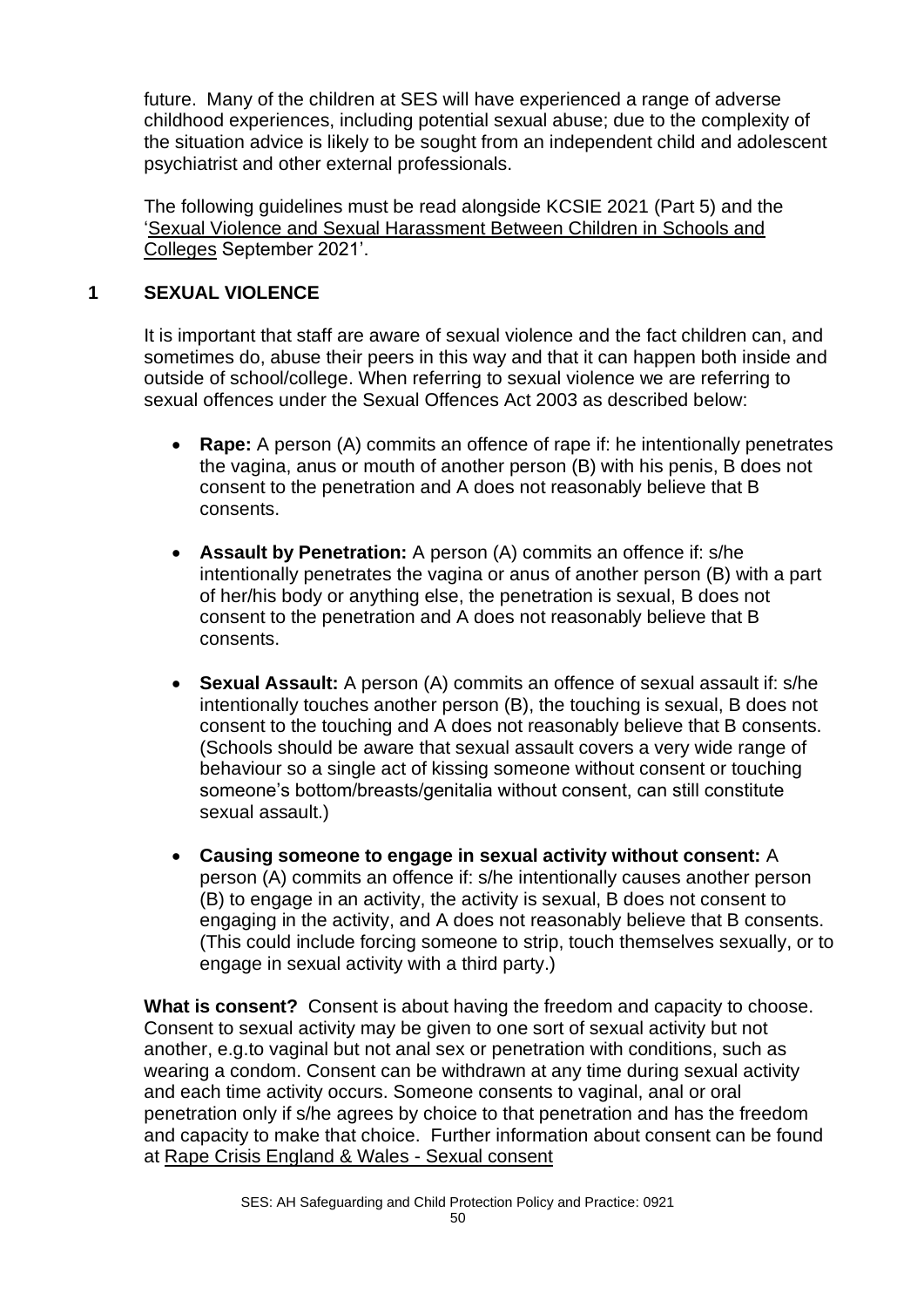- a child under the age of 13 can never consent to any sexual activity;
- the age of consent is 16;
- sexual intercourse without consent is rape.

#### **2 SEXUAL HARASSMENT**

When referring to sexual harassment we mean 'unwanted conduct of a sexual nature' that can occur online and offline and both inside and outside of school/college. When we reference sexual harassment, we do so in the context of child on child sexual harassment. Sexual harassment is likely to: violate a child's dignity, and/or make them feel intimidated, degraded or humiliated and/or create a hostile, offensive or sexualised environment.

Whilst not intended to be an exhaustive list, sexual harassment can include:

- sexual comments, such as: telling sexual stories, making lewd comments, making sexual remarks about clothes and appearance and calling someone sexualised names;
- sexual "jokes" or taunting:
- physical behaviour, such as: deliberately brushing against someone, interfering with someone's clothes (schools and colleges should be considering when any of this crosses a line into sexual violence - it is important to talk to and consider the experience of the victim) and displaying pictures, photos or drawings of a sexual nature; and
- online sexual harassment. This may be standalone, or part of a wider pattern of sexual harassment and/or sexual violence. It may include:
	- o consensual and non-consensual sharing of nudes and semi-nudes images and/or videos (see section 5 below). Taking and sharing nude photographs of U18s is a criminal offence
	- o sharing of unwanted explicit content;
	- $\circ$  upskirting (is a criminal offence);
	- o sexualised online bullying;
	- o unwanted sexual comments and messages, including, on social media;
	- o sexual exploitation; coercion and threats.

# **3 UPSKIRTING**

The Voyeurism (Offences) Act, which is commonly known as the Upskirting Act, came into force on 12 April 2019. 'Upskirting' is where someone takes a picture under a person's clothing (not necessarily a skirt) without their permission and or knowledge, with the intention of viewing their genitals or buttocks (with or without underwear) to obtain sexual gratification, or cause the victim humiliation, distress or alarm. It is a criminal offence. Anyone of any gender, can be a victim.

#### **4 RESPONDNG TO A REPORT OF SEXUAL VIOLENCE AND SEXUAL HARASSMENT**

SES: AH Safeguarding and Child Protection Policy and Practice: 0921 Reports of sexual violence and sexual harassment are likely to be complex and will involve full consultation with the LDPCP. If appropriate support will be sought from other professional agencies, for example, the young person's social worker and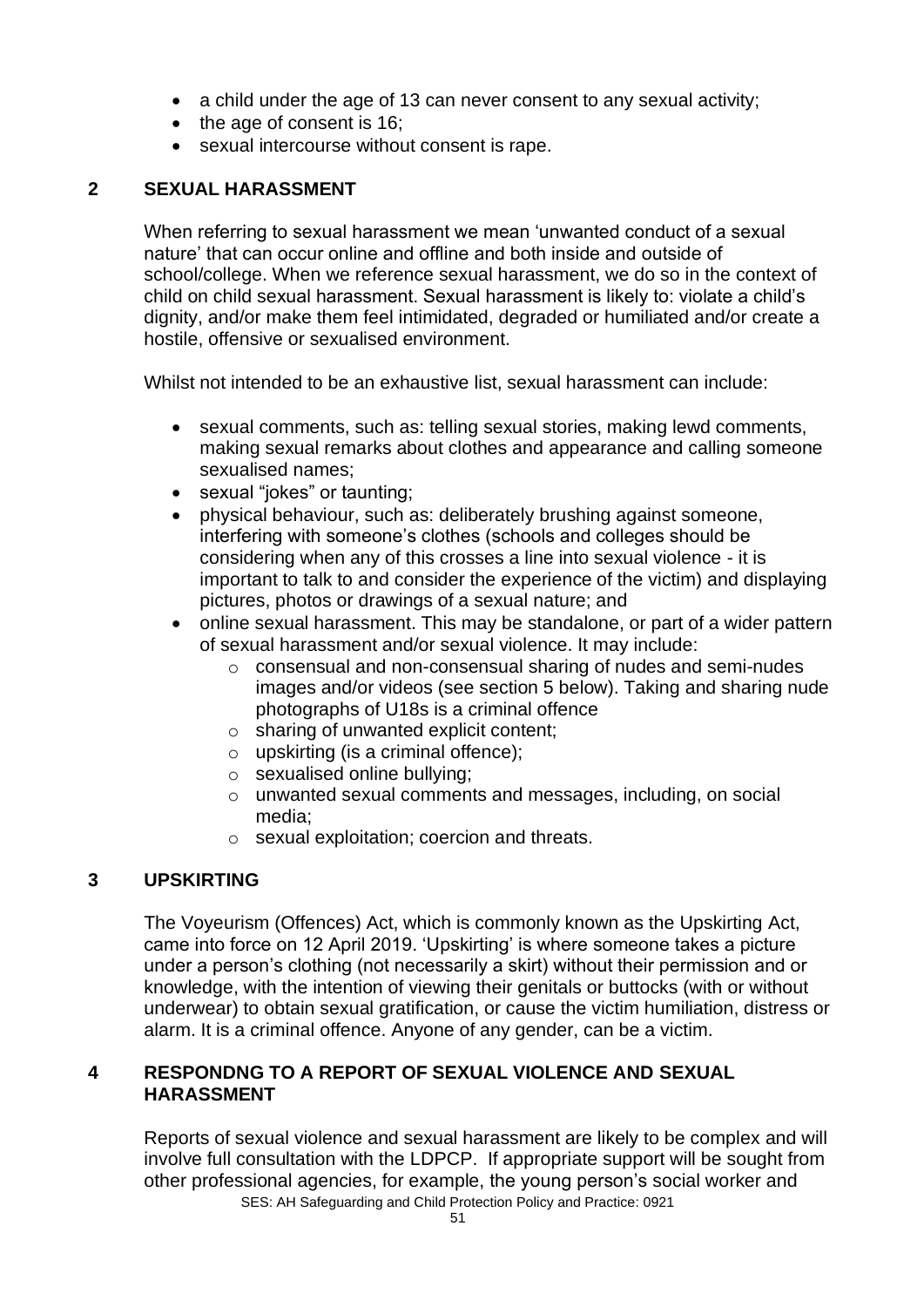police. Extensive advice is available to all staff in the DfE advice ['Sexual Violence](https://assets.publishing.service.gov.uk/government/uploads/system/uploads/attachment_data/file/999239/SVSH_2021.pdf)  [and Sexual Harassment Between Children in Schools and Colleges](https://assets.publishing.service.gov.uk/government/uploads/system/uploads/attachment_data/file/999239/SVSH_2021.pdf) September 2021', and should be read alongside this policy.

**In any situation where a young person reports an incident of this nature, it is essential that all victims are reassured that they are being taken seriously and that they will be supported and kept safe.** A victim should never be given the impression that they are creating a problem by reporting abuse, sexual violence or sexual harassment. This is essential when considering the close proximity of all young people living within Avocet House. A victim should never be made to feel ashamed for making a report.

The initial report should be completed in line with SES safeguarding procedures outlined in this policy (the exception to this would be if the report includes an online element, whereby the guidance in the following section on Sharing Nudes and Semi-Nudes must be adhered to).

Following a report of sexual violence or sexual harassment, the LDPCP will oversee an immediate risk and needs assessment, in consultation with other relevant external agencies where necessary, using the standard SES Risk Assessment Management Plan format. This should consider the protection and support for the victim, the alleged perpetrator and all other children (and potentially staff) within the home.

The LDPCP will consider appropriate actions following a report, and act in the best interests of the child, taken into account:

- the wishes of the victim and how they want to proceed, giving them as much control as is reasonably possible over decisions regarding how any investigation will be progressed and any support they will be offered. This will need to be balanced with the home and schools duty and responsibilities to protect other children;
- the nature of the alleged incident(s), including whether a crime may have been committed and/or whether HSB has been displayed;
- the ages of the children involved;
- the developmental stages of the children involved;
- any power imbalance between the children. For example, is the alleged perpetrator(s) significantly older, more mature or more confident? Does the victim have a disability or learning difficulty?;
- if the alleged incident is a one-off or a sustained pattern of abuse (sexual abuse can be accompanied by other forms of abuse and a sustained pattern may not just be of a sexual nature);
- that sexual violence and sexual harassment can take place within intimate personal relationships between peers;
- are there ongoing risks to the victim, other children, adult students or staff; and
- other related issues and wider context, including any links to child sexual exploitation and child criminal exploitation.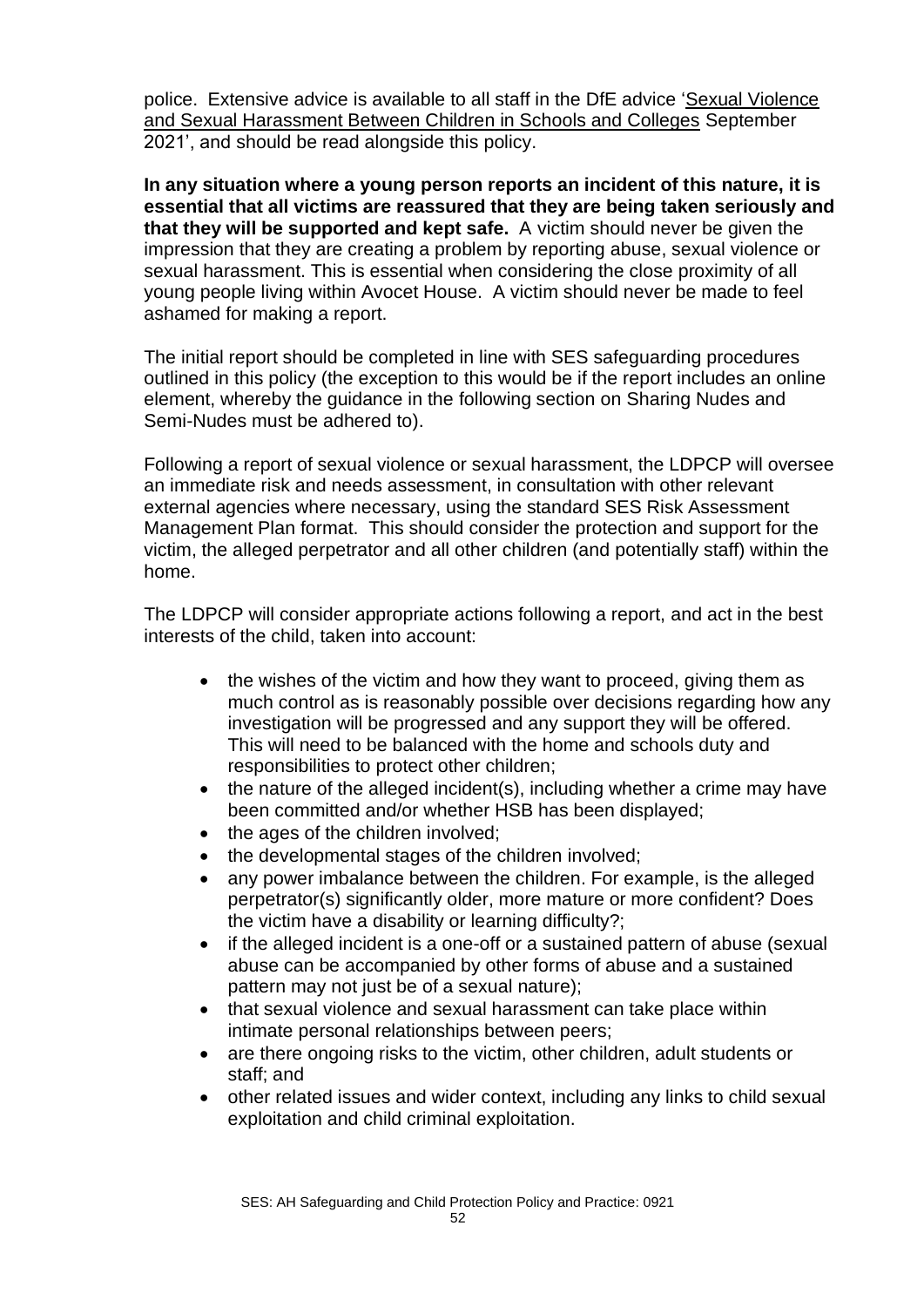All staff should act in the best interests of the child. **Immediate** consideration should be given as to how best to support and protect the victim and the alleged perpetrator(s) (and any other children involved/impacted).

Ongoing management of the situation will be led by the LDPCP and will follow the procedures outlined in this policy. Various options are possible in the managing the report and are likely to involve full partnership work with other professional agencies (e.g social care and/or the police) due to the complex nature of the young people living within SES. When managing reports of sexual violence and/or sexual harassment, the LDPCP in consultation with the SES Principal will identify an appropriate level of response to minimise the risk of the inappropriate behaviour occurring again. The specific circumstances will be considered, alongside the intimate knowledge SES have of each child and their individual risk assessments. Some incidents may be managed internally using existing systems and structures, e.g. restorative approaches and additional learning programmes.

Due to the close relationship with each child's social worker, any emerging concerns or incidents involving sexual violence and/or sexual harassment will be discussed at an early stage. SES have a range of professionals available who can offer therapeutic support to children, where deemed appropriate. A decision to involve the police will generally be completed with the full knowledge of the child's social worker. A referral would be completed in line with the procedures outlined in section four of this policy. Any further decisions around the specific circumstance of the incident will be taken in partnership with external professionals.

In addition to the effective safeguarding practice already outlined above, adults have access to additional resources that are available to safeguard and support the victim:

- Children and young people that have a health need arising from sexual assault or abuse can access specialist NHS support from a Sexual Assault Referral Centre
- Children and Young People's Independent Sexual Violence Advisors (ChISVAs) provide emotional and practical support for victims of sexual violence. They are based within the specialist sexual violence sector and will help the victim understand what their options are and how the criminal justice process works if they have reported or are considering reporting to the police. ChISVAs will work in partnership with schools and colleges to ensure the best possible outcomes for the victim.
- Police and social care agencies can signpost to ChISVA services (where available) or referrals can be made directly to the ChISVA service by the young person or school or college. Contact details for ChISVAs can be found at [Rape Crisis](https://rapecrisis.org.uk/) and [The Survivors Trust.](https://www.thesurvivorstrust.org/)
- The specialist sexual violence sector can provide therapeutic support for children who have experienced sexual violence. Contact Rape Crisis (England & Wales) or The Survivors Trust for details of local specialist organisations. The [Male Survivors Partnership](https://malesurvivor.co.uk/support-for-male-survivors/directory-of-services/) can provide details of services which specialise in supporting men and boys.
- NHS [Help after rape and sexual assault-NHS \(www.nhs.uk\)provides a](https://www.nhs.uk/live-well/sexual-health/help-after-rape-and-sexual-assault/)  [range of advice, help and support including advice about the risk of](https://www.nhs.uk/live-well/sexual-health/help-after-rape-and-sexual-assault/)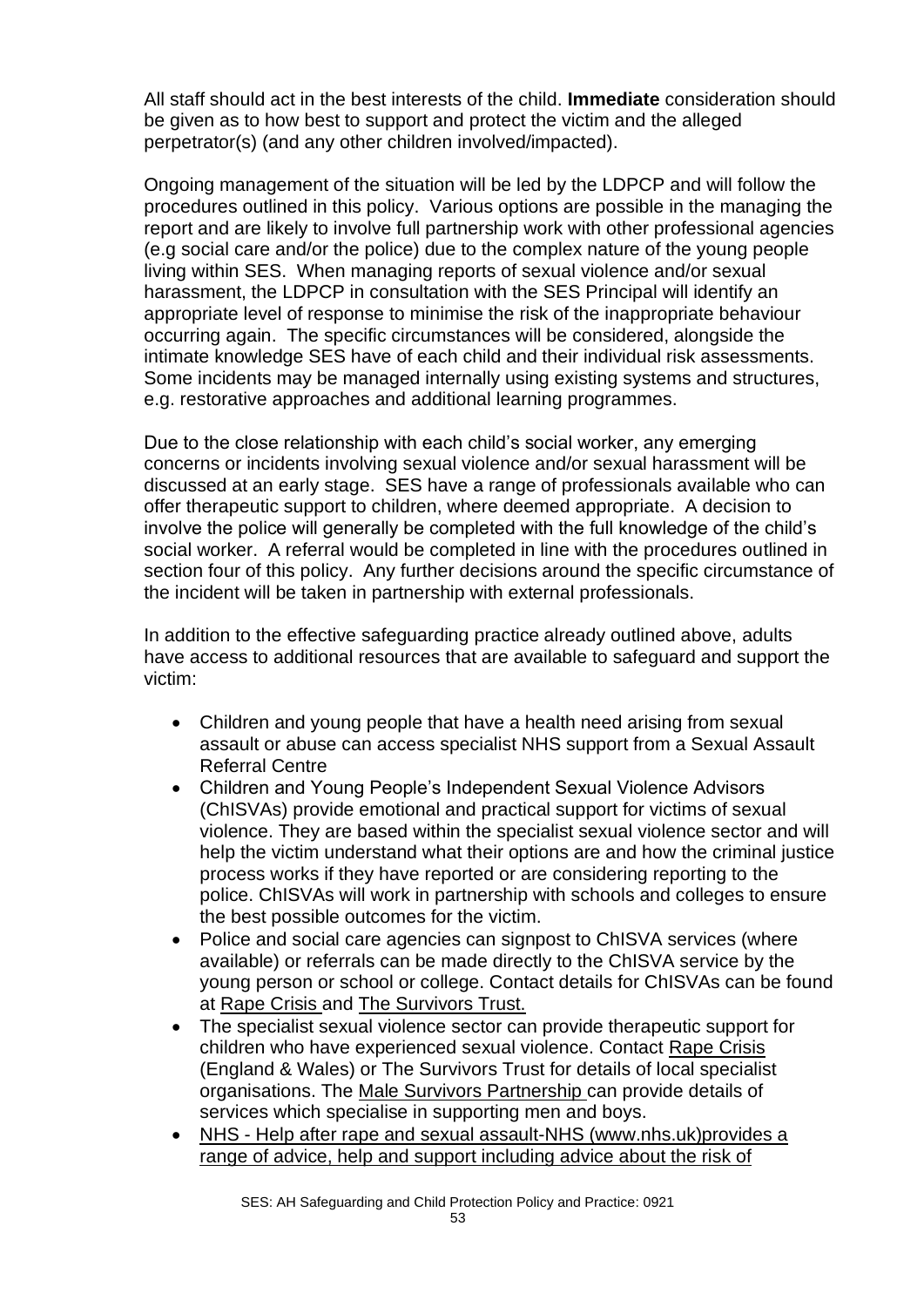[pregnancy, sexually transmitted infections \(STI\),reporting to the police and](https://www.nhs.uk/live-well/sexual-health/help-after-rape-and-sexual-assault/)  [forensics.](https://www.nhs.uk/live-well/sexual-health/help-after-rape-and-sexual-assault/)

- Rape and sexual assault referral centres services can be found at: Find [Rape and sexual assault referral centres.](https://www.nhs.uk/service-search/other-services/Rape-and-sexual-assault-referral-centres/LocationSearch/364) Sexual assault referral centres (SARCs) offer medical, practical and emotional support. They have specially trained doctors, nurses and support workers. If children, young people, or their families are unsure which service to access, they should contact their GP or call the NHS on 111.
- Childline provides free and confidential advice for children and young people.
- [Internet Watch Foundation](https://www.iwf.org.uk/) works internationally to remove child sexual abuse online images and videos and offers a place for the public to report them anonymously.
- [Childline / IWF: Remove a nude image shared online](https://www.childline.org.uk/info-advice/bullying-abuse-safety/online-mobile-safety/remove-nude-image-shared-online/) *Report Remove* is a free tool that allows children to report nude or sexual images and videos of themselves that they think might have been shared online, to see if they can be removed from the internet.

A range of resources are available to support and help the perpetrator:

- The NSPCC provides free and independent advice about HSB: [NSPCC](https://learning.nspcc.org.uk/child-abuse-and-neglect/harmful-sexual-behaviour)  [Learning -Protecting children from harmful sexual behaviour](https://learning.nspcc.org.uk/child-abuse-and-neglect/harmful-sexual-behaviour) and [NSPCC -](https://learning.nspcc.org.uk/research-resources/2019/harmful-sexual-behaviour-framework) [Harmful sexual behaviour framework](https://learning.nspcc.org.uk/research-resources/2019/harmful-sexual-behaviour-framework)
- The Lucy Faithfull Foundation has developed a [HSB toolkit,](https://www.stopitnow.org.uk/concerned-about-a-child-or-young-persons-sexual-behaviour/preventing-harmful-sexual-behaviour/?utm_campaign=1540968_HSB%20Toolkit%20email_SOCIAL%20MEDIA&utm_medium=email&utm_source=Lucy%20Faithfull%20Foundation&dm_i=48W7,X10O,38NO7C,43A9L,1) which provides support, advice and information on how to prevent it, links to organisations and helplines, resources about HSB by children, internet safety, sexual development and preventing child sexual abuse.
- [Contextual Safeguarding Network–Beyond Referrals](https://www.csnetwork.org.uk/en/beyond-referrals-levers-for-addressing-harmful-sexual-behaviour-in-schools) (Schools) provides a school self-assessment toolkit and guidance for addressing HSB in schools.
- [Brook Sexual Behaviours Traffic Light Tool.](https://www.brook.org.uk/training/wider-professional-training/sexual-behaviours-traffic-light-tool/)

# **5 SHARING NUDES AND SEMI NUDES**

The term 'sharing nudes and semi-nudes' means the sending or posting of nude or semi-nude images, videos or live streams by young people under the age of 18 online. This could be via social media, gaming platforms, chat apps or forums. It could also involve sharing between devices via services like Apple's AirDrop which works offline.

The term 'nudes' is used as it is most commonly recognised by young people and more appropriately covers all types of image sharing incidents. Alternative terms used by children and young people may include 'dick pics' or 'pics'.

The motivations for taking and sharing nude and semi-nude images, videos and live streams are not always sexually or criminally motivated. Such images may be created and shared consensually by young people who are in relationships, as well as between those who are not in a relationship. It is also possible for a young person in a consensual relationship to be coerced into sharing an image with their partner. Incidents may also occur where:

• children and young people find nudes and semi-nudes online and share them claiming to be from a peer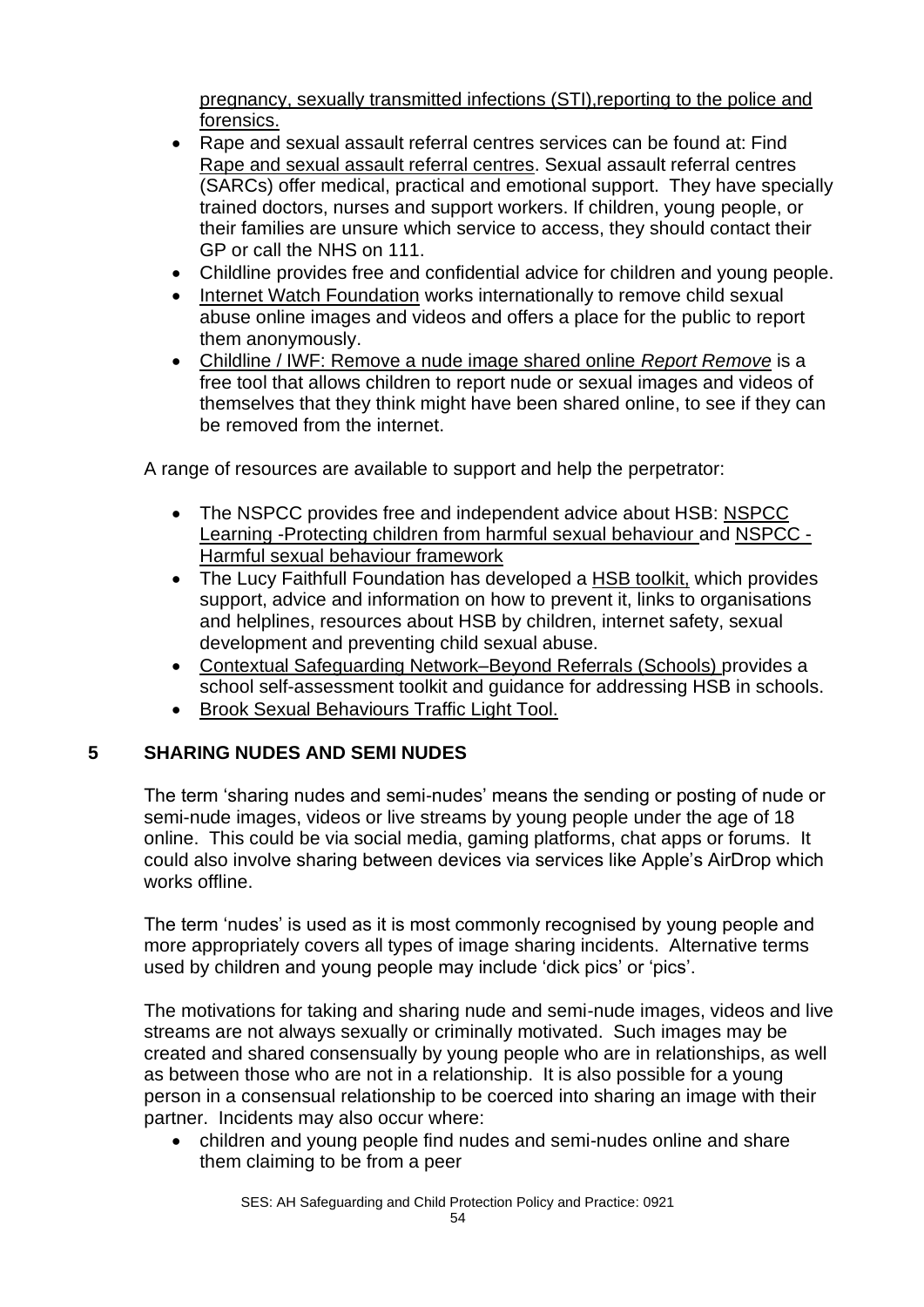- children and young people digitally manipulate an image of a young person into an existing nude online
- images created or shared are used to abuse peers e.g. by selling images online or obtaining images to share more widely without consent to publicly shame

The sharing of nudes and semi-nudes can happen publicly online, in 1:1 messaging or via group chats and closed social media accounts.

Nude or semi-nude images, videos or live streams may include more than one child or young person.

Creating and sharing nudes and semi-nudes of under-18s (including those created and shared with consent) is illegal which makes responding to incidents involving children and young people complex. There are also a range of risks which need careful management from those working in education settings. **[Sharing Nudes and](https://www.gov.uk/government/publications/sharing-nudes-and-semi-nudes-advice-for-education-settings-working-with-children-and-young-people/sharing-nudes-and-semi-nudes-advice-for-education-settings-working-with-children-and-young-people)  [Semi Nudes: advice for education settings working with children and young](https://www.gov.uk/government/publications/sharing-nudes-and-semi-nudes-advice-for-education-settings-working-with-children-and-young-people/sharing-nudes-and-semi-nudes-advice-for-education-settings-working-with-children-and-young-people)  [people December 2020](https://www.gov.uk/government/publications/sharing-nudes-and-semi-nudes-advice-for-education-settings-working-with-children-and-young-people/sharing-nudes-and-semi-nudes-advice-for-education-settings-working-with-children-and-young-people)** covers the sharing of sexual imagery by young people and should be read in conjunction with this policy. Nudes and semi-nudes may also be referred to by professionals as 'youth produced imagery' or 'sexting'

Incidents can broadly be divided into two categories:

- Aggravated: incidents involving additional or abusive elements beyond the creation, sending or possession of nudes and semi-nudes.
- Experimental: incidents involving the creation and sending of nudes and seminudes with no adult involvement, no apparent intent to harm or reckless misuse.

It is important for SES to place a child's sexual behaviour within the context of their age and development. The LDPCP (or designates) must ensure that they are familiar with and follow the relevant local policies and procedures to help them do so. This includes contact with safeguarding partners and guidance on recognising and responding to harmful behaviours and/or underage sexual activity when dealing with children with under 13. Frameworks such as Brook's [Sexual Behaviours Traffic](https://www.brook.org.uk/training/wider-professional-training/sexual-behaviours-traffic-light-tool/)  [Light Tool](https://www.brook.org.uk/training/wider-professional-training/sexual-behaviours-traffic-light-tool/) can also be used to identify when a child or young person's sexual behaviour is a cause for concern in relation to their development.

Responding to incidents of sharing nudes and semi-nudes is complex because of its legal status. Making, possessing and distributing any imagery of someone under 18 which is 'indecent' is illegal. This includes imagery of yourself if you are under 18. Investigation by the police does not automatically mean that the child involved will have a criminal record.

All incidents involving nudes and semi-nudes should be responded to in line with SES safeguarding reporting procedures. Adults should follow the following guidelines:

- The incident should be referred to a LDPCP.
- The LDPCP should hold an initial review meeting with appropriate adults.
- There should be subsequent interviews with Young People involved (if appropriate).
- SES: AH Safeguarding and Child Protection Policy and Practice: 0921 • Parents and carers should be informed at an early stage and involved in the process in order to best support the child or young person unless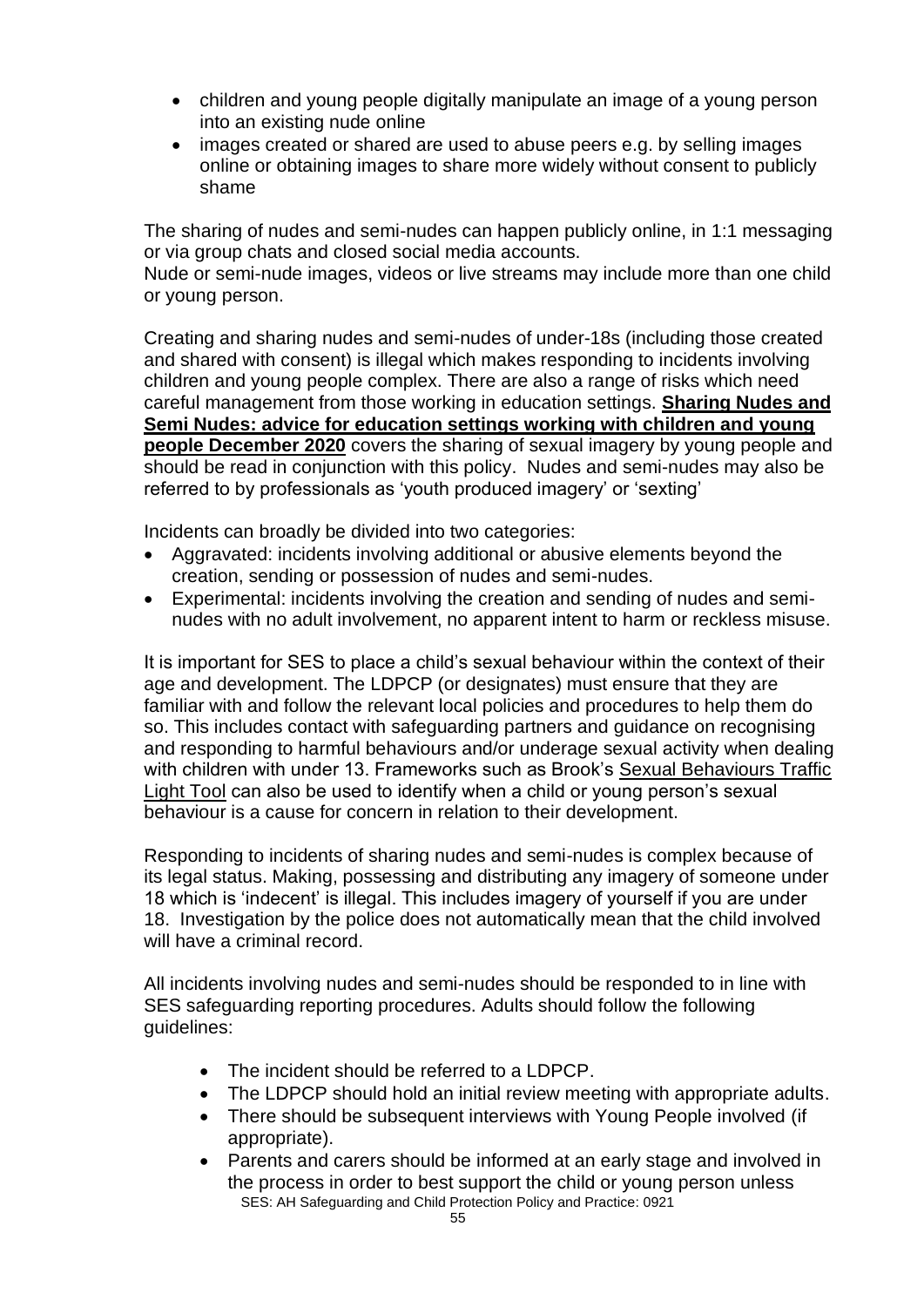there is good reason to believe that involving them would put the child or young person at risk of harm.

• At any point of the process if there is a concern a young person has been harmed or is at risk of harm a referral should be made to children's services and or the police immediately.

#### Initial Review Meeting

The initial review meeting should consider the evidence and aim to establish:

- Whether there is immediate risk to a child or young person.
- If a referral should be made to the Police or Social Services.
- If it is necessary to view the imagery in order to safeguard the Young person. **In most cases the imagery should not be viewed –** for further details see **[Sharing Nudes and Semi Nudes: advice for education](https://www.gov.uk/government/publications/sharing-nudes-and-semi-nudes-advice-for-education-settings-working-with-children-and-young-people/sharing-nudes-and-semi-nudes-advice-for-education-settings-working-with-children-and-young-people)  [settings working with children and young people December 2020.](https://www.gov.uk/government/publications/sharing-nudes-and-semi-nudes-advice-for-education-settings-working-with-children-and-young-people/sharing-nudes-and-semi-nudes-advice-for-education-settings-working-with-children-and-young-people)**
- What further information is required to decide the best response.
- Whether the image(s) has been shared widely and via what services and/or platforms. This may be unknown.
- Whether immediate action should be taken to delete or remove images or videos from devices or online services
- Any relevant facts about the young people involved which would influence risk assessment.
- Whether to contact parents or carers of the children or young people involved - in most cases they should be involved.

An immediate referral to police and social services should be made at the initial stage if:

- The incident involves an adult
- There is reason to believe that the young person has been coerced, blackmailed or groomed, or there are concerns about their capacity to consent (for example, owing to special educational needs).
- What you know about the images or videos suggests the content depicts sexual acts which are unusual for the Young person's developmental age, or are violent
- The images involves sexual acts and any young person in the images or videos is under 13
- You have reason to believe any child or young person are at immediate risk of harm owing to the sharing of nudes and semi-nudes, e.g, they are presenting as suicidal or self-harming.

If none of the above apply then SES may decide to respond to the incident without involving other agencies. This decision would be made in cases where the LDPCP is confident that they have enough information to assess the risks to the young people involved and the risks can be managed within the establishments support and behaviour management procedures. All incidents relating to sharing of nudes and semi-nudes must be recorded.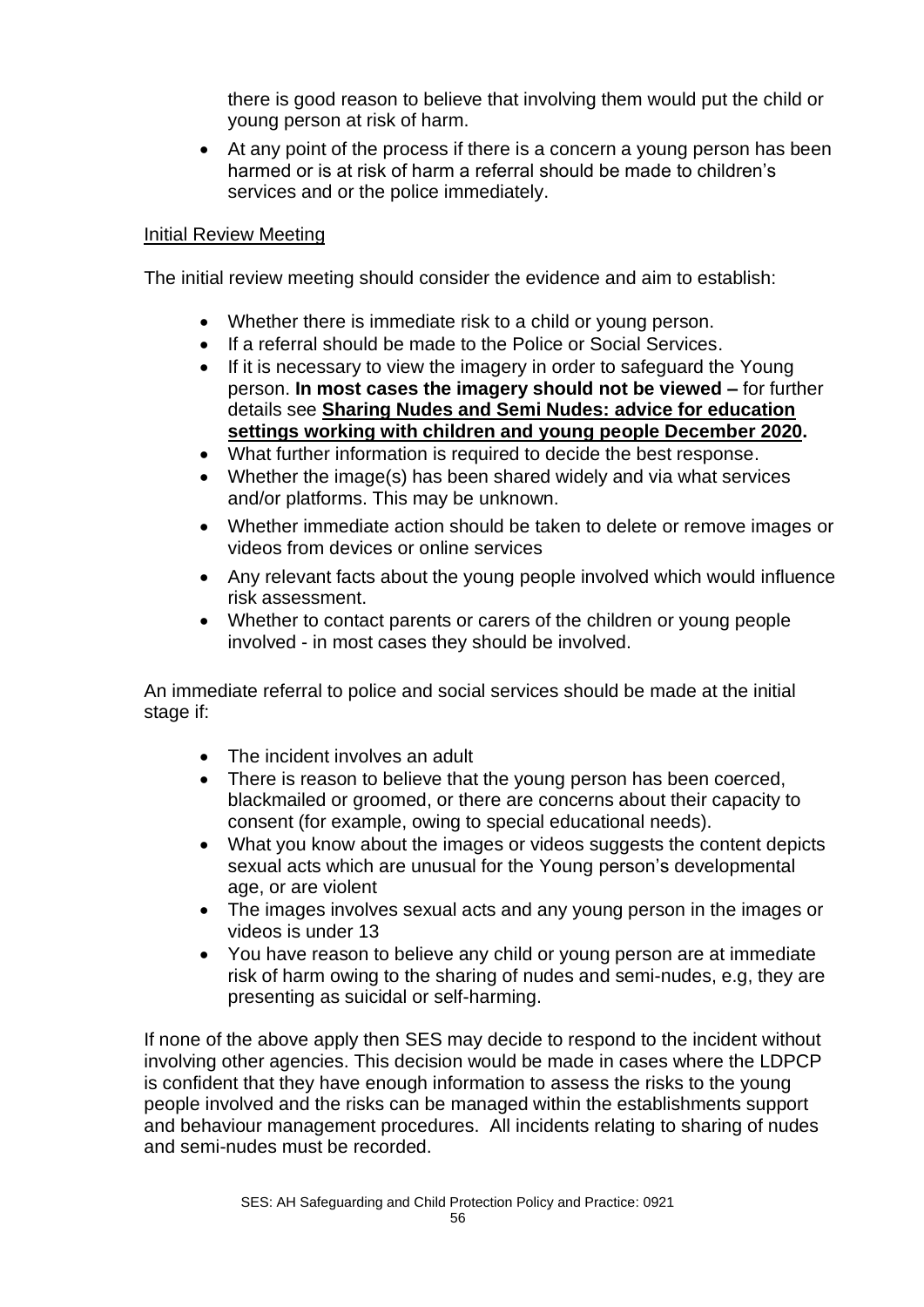Educating children and young people about the sharing of nudes and semi-nudes can prevent harm by providing the skills, attributes and knowledge they need to identify risk online and help when they need it. This occurs at SES through a range of means, including, PSHEE, Relationships and Sex Education, tutorials, personalised planning (such as specific twenty four hour curriculum) and sharing views on individual risk assessment and personal progress.

#### *(See also the SES Acceptable Use of Technology Policy and Practice document).*

# **APPENDIX E**

# **RADICALISATION AND EXTREMISM**

Every adult recognises that safeguarding against radicalisation and extremism is no different to safeguarding against any other vulnerability in today's society. To this end we have an **SES Preventing Extremism and Radicalisation Policy and Practice** document which covers this issue in detail.

It sets out our beliefs, strategies and procedures to protect vulnerable individuals from being radicalised or exposed to extremist views, by identifying who they are and promptly providing them with support.

It provides a framework for dealing with issues relating to vulnerability, radicalisation and exposure to extreme views. We recognise that we are well placed to be able to identify safeguarding issues and this section clearly sets out how SES will deal with such incidents and identifies how the curriculum and ethos underpins our actions.

The main aim of this policy is to ensure that adults are fully engaged in being vigilant about radicalisation; that they overcome professional disbelief that such issues will not happen here and ensure that we work alongside other professional bodies and agencies to ensure that our children are safe from harm.

We believe that it is possible to intervene to protect people who are vulnerable. Early intervention is vital and adults must be aware of the established processes to refer concerns about individuals through designated routes. We must have the confidence to challenge, the confidence to intervene and ensure that we have strong safeguarding practices based on the most up-to-date guidance and best practice.

# **APPENDIX F**

# **SELF HARM**

Self-harm is when somebody intentionally damages or injures their body. It's usually a way of coping with or expressing overwhelming emotional distress.

Sometimes when people self-harm, they may feel on some level that they intend to die. Over half of people who die by suicide have a history of self-harm.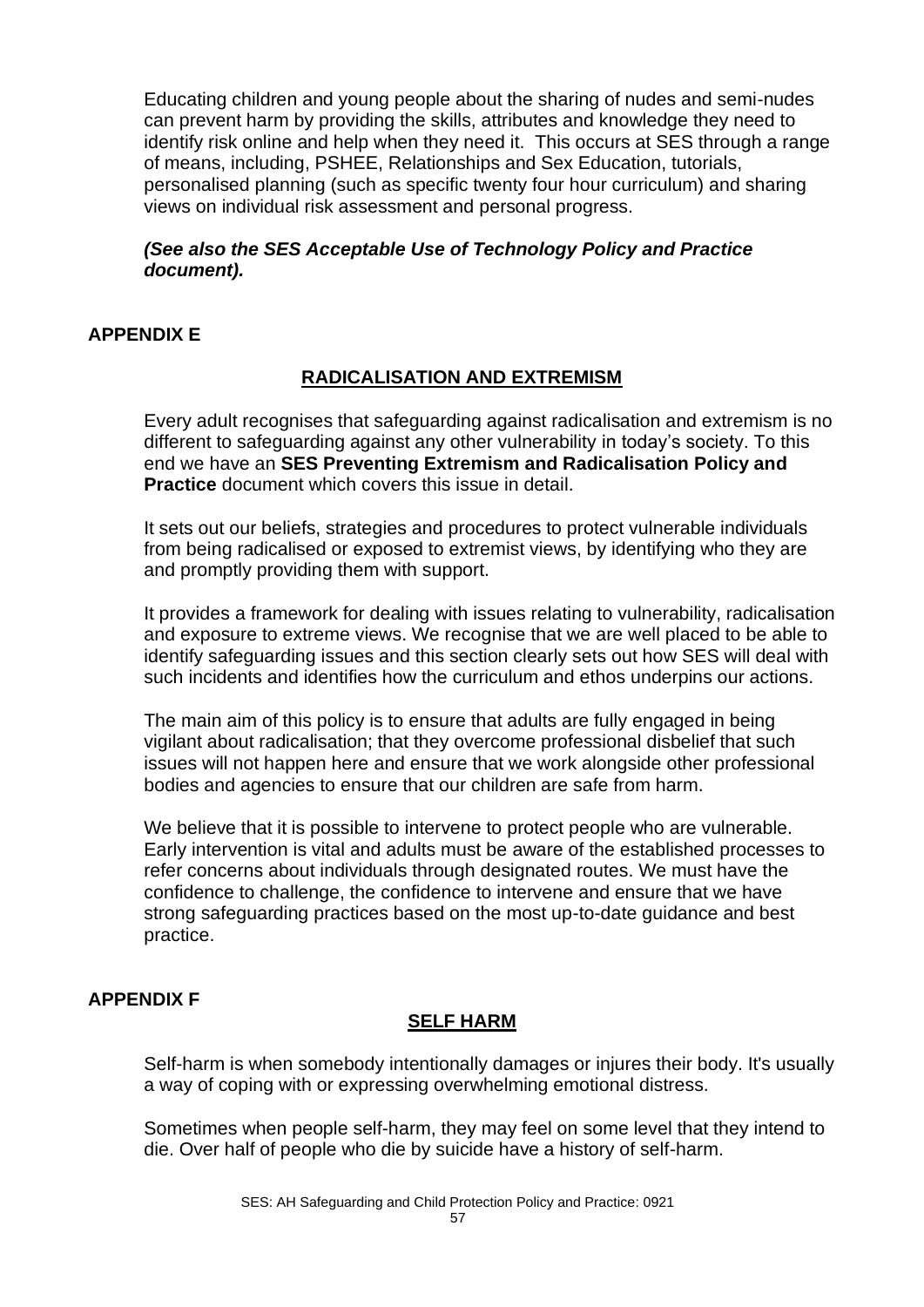However, the intention is more often to punish themselves, express their distress or relieve unbearable tension. Sometimes the reason is a mixture of both.

Self-harm can also be a cry for help. It should always be taken seriously.

#### **Types of self-harm**

There are many different ways people can intentionally harm themselves, such as:

- cutting, burning, bruising, scratching their skin
- hair pulling
- punching or hitting themselves
- poisoning themselves with tablets or toxic chemicals
- misusing alcohol or drugs
- deliberately starving themselves (anorexia nervosa) or binge eating (bulimia nervosa)
- excessively exercising

People often try to keep self-harm a secret because of shame or fear of discovery. For example, if they're cutting themselves, they may cover up their skin and avoid discussing the problem.

#### **Signs of self-harm**

The following may be signs of self-harming:

- unexplained cuts, bruises or cigarette burns, usually on their wrists, arms, thighs and chest
- keeping themselves fully covered at all times, even in hot weather
- signs of depression such as low mood, tearfulness or a lack of motivation or interest in anything
- self-loathing and expressing a wish to punish themselves
- not wanting to go on and wishing to end it all
- becoming very withdrawn and not speaking to others
- changes in eating habits or being secretive about eating, and any unusual weight loss or weight gain
- signs of low self-esteem, such as blaming themselves for any problems or thinking they're not good enough for something
- signs they have been pulling out their hair
- signs of alcohol or drugs misuse

# **Why people self-harm.**

There are many reasons why children and young people try to hurt themselves. And once they start, it can become a compulsion. The exact reasons aren't always easy to work out. In fact, they might not even know why they do it.

Self-harm is more common than many people realise, especially among younger people. It's estimated around 13% of young people self-harm at some point, but people of all ages do. This figure is also likely to be an underestimate, as not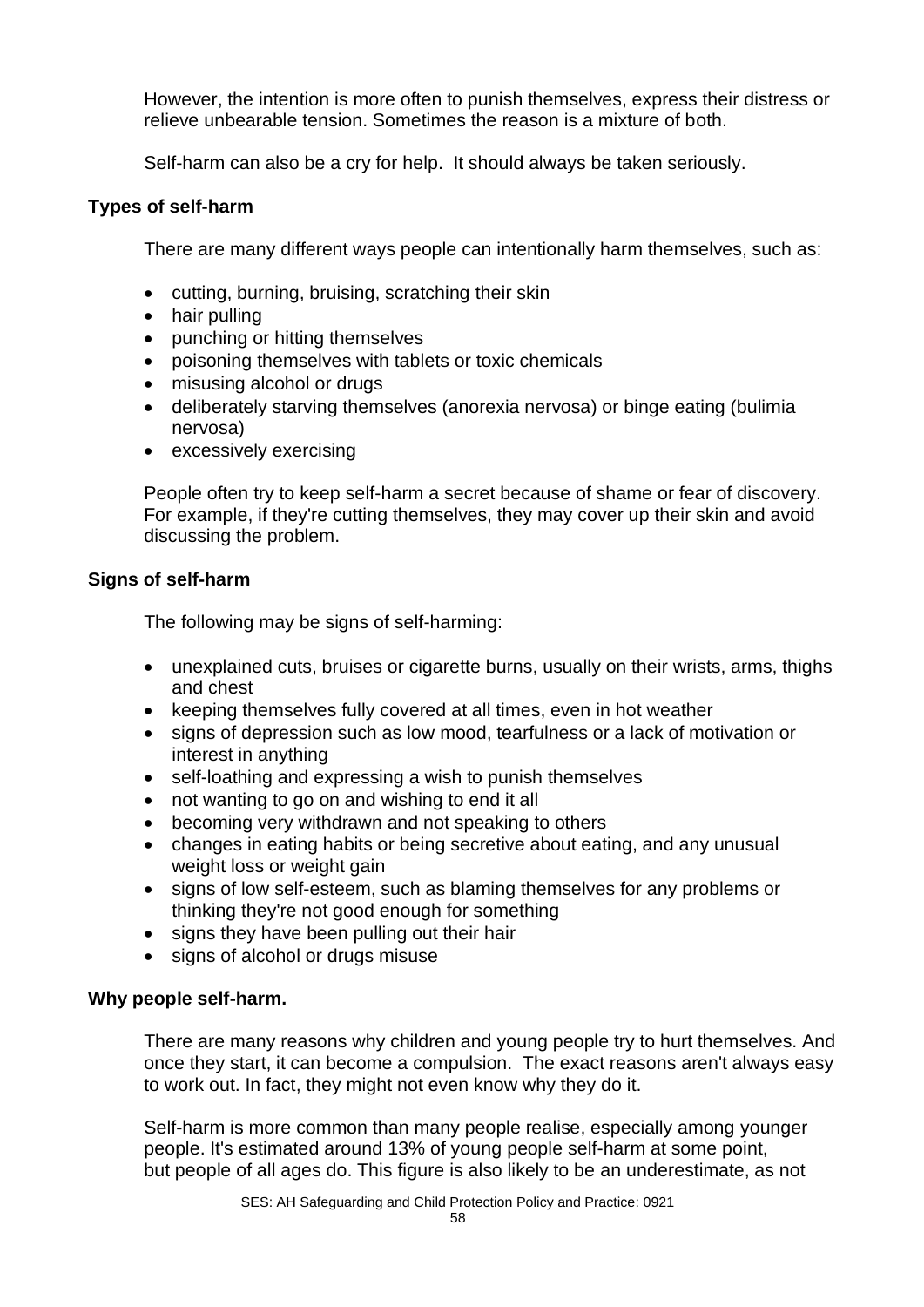everyone seeks help.

In most cases, people who self-harm do it to help them cope with overwhelming emotional issues, which may be caused by:

- social problems such as being bullied having difficulties at work or school, having difficult relationships with friends or family, coming to terms with their sexuality if they think they might be gay or bisexual, or coping with cultural expectations, such as an arranged marriage
- trauma such as physical or sexual abuse, the death of a close family member or friend
- psychological causes such as having repeated thoughts or voices telling them to self-harm, disassociating (losing touch with who they are and with their surroundings), or borderline personality disorder

These issues can lead to a build-up of intense feelings of anger, guilt, hopelessness and self-hatred. The person may not know who to turn to for help and self-harming may become a way to release these pent-up feelings.

Self-harm is linked to anxiety and depression. These mental health conditions can affect people of any age. Self-harm can also occur alongside antisocial behaviour, such as misbehaving at school or getting into trouble with the police.

Although some people who self-harm are at a high risk of suicide many people who self-harm don't want to end their lives. In fact, the self-harm may help them cope with emotional distress, so they don't feel the need to kill themselves.

The feelings that these issues bring up can include:

- low self-esteem and low confidence
- loneliness
- sadness
- anger
- numbness
- lack of control over their lives

#### **The self-harm cycle**

Self-harm is often used as a coping mechanism. The physical pain of self-harm might feel easier to deal with than the emotional pain that's behind it. Sometimes it can be a way for someone to punish themselves for something they've done. It can also make them feel they're in control of something in their life. When a person selfharms, chemicals are released into the brain which can become addictive very quickly. The person may feel an instant relief of pressure and 'bad feelings'. This relief is short lived and is often replaced by feelings of guilt and immediate pressure. And this is how the cycle continues.

#### **Responding to self harm**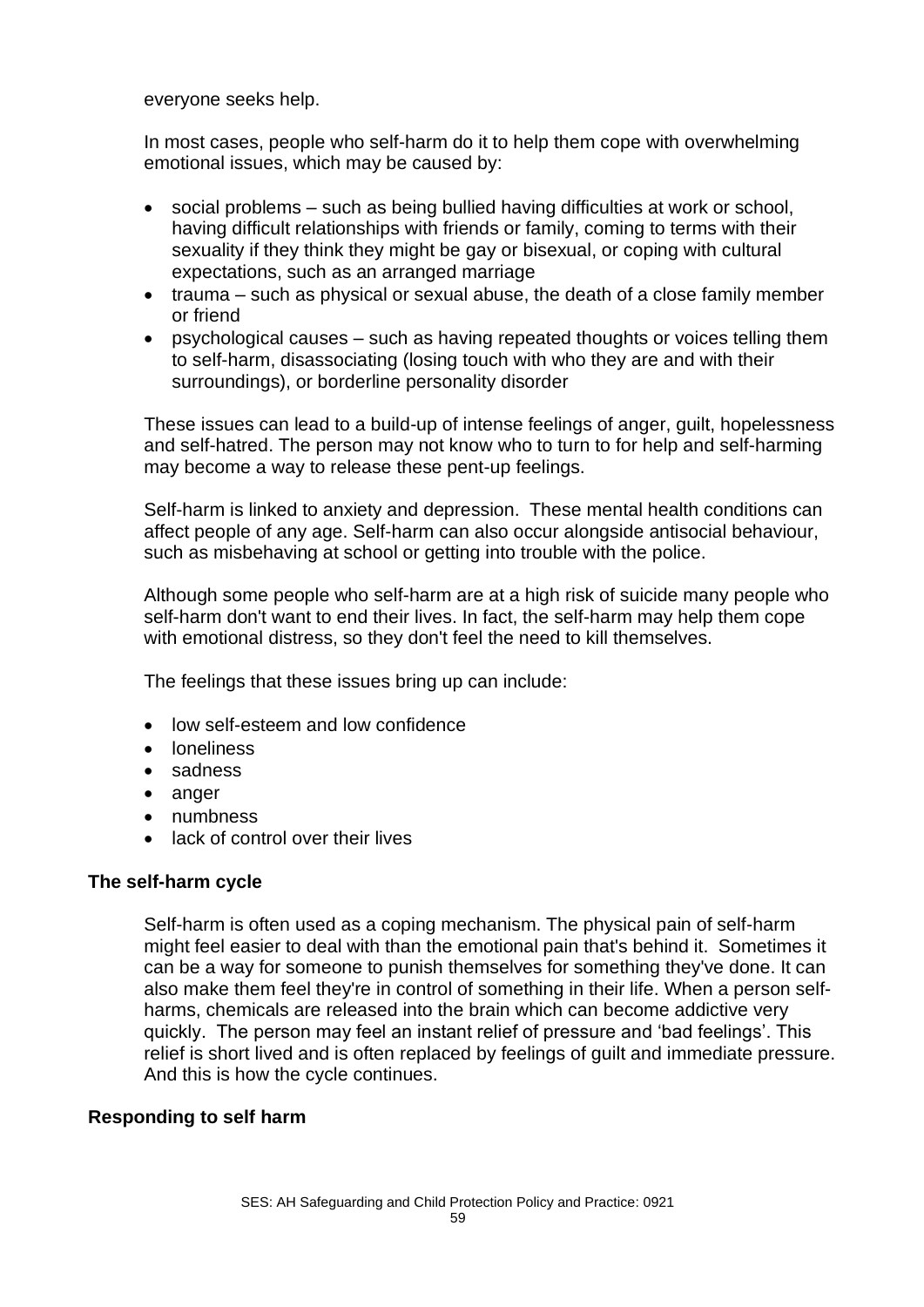Supporting children at risk of self-harm is planned through a personalised approach including external input from consultants working with SES. The approaches vary depending on individual circumstances, potential strategies include:

- Regularly reviewing daily care plans and risk assessments, offering suggestions to enable adults to best support those involved (e.g. offering extra adult support when individuals are feeling anxiety or low mood, talking through events of the day with key individuals, removal of glass and other items used for self harm from areas of personal space).
- Discussion with young person by personal tutors through monthly meetings to gain young person's views, to feed into daily care and risk assessments.
- Post incident debrief following self harm episodes with adults involved to discuss scenario and evaluate if anything could be done differently.
- Group restorative meetings with all young people to discuss individual feelings when incidents arise.
- Individual conversations between Registered Manager and young people about ways to gain adult support during difficult times and extra support that can be offered through external agencies.
- Individual Development and Learning Plan to focus areas of need, e.g, positive body image and joining clubs that support fitness and exercise.

To support the staff team in responding and dealing with self-harm, additional strategies above the standard staff support and development structures may be required. These include:

- Professional consultation with whole team in partnership with external psychologist/psychiatrists to explore strategies on how to support those experiencing the need to self harm.
- 'Self-harm' training for staff to enable them to be able to understand the underlying factors leading to self harm, and how adults can best support individuals..
- Focused key team input provided by mental health specialists.

# **APPENDIX G**

# **MENTAL HEALTH**

All SES staff should also be aware that mental health problems can, in some cases, be an indicator that a child has suffered or is at risk of suffering abuse, neglect or exploitation.

Only appropriately trained professionals should attempt to make a diagnosis of a mental health problem. Staff however, are well placed to observe children day-today and identify those whose behaviour suggests that they may be experiencing a mental health problem or be at risk of developing one. The holistic, therapeutic environment provided by the staff will support the promotion of positive mental health, supported by a range of SES Consultants (including access to an independent child and adolescent psychiatrist).

SES: AH Safeguarding and Child Protection Policy and Practice: 0921 Where children have suffered abuse and neglect, or other potentially traumatic adverse childhood experiences, this can have a lasting impact throughout childhood, adolescence and into adulthood. It is key that staff are aware of how